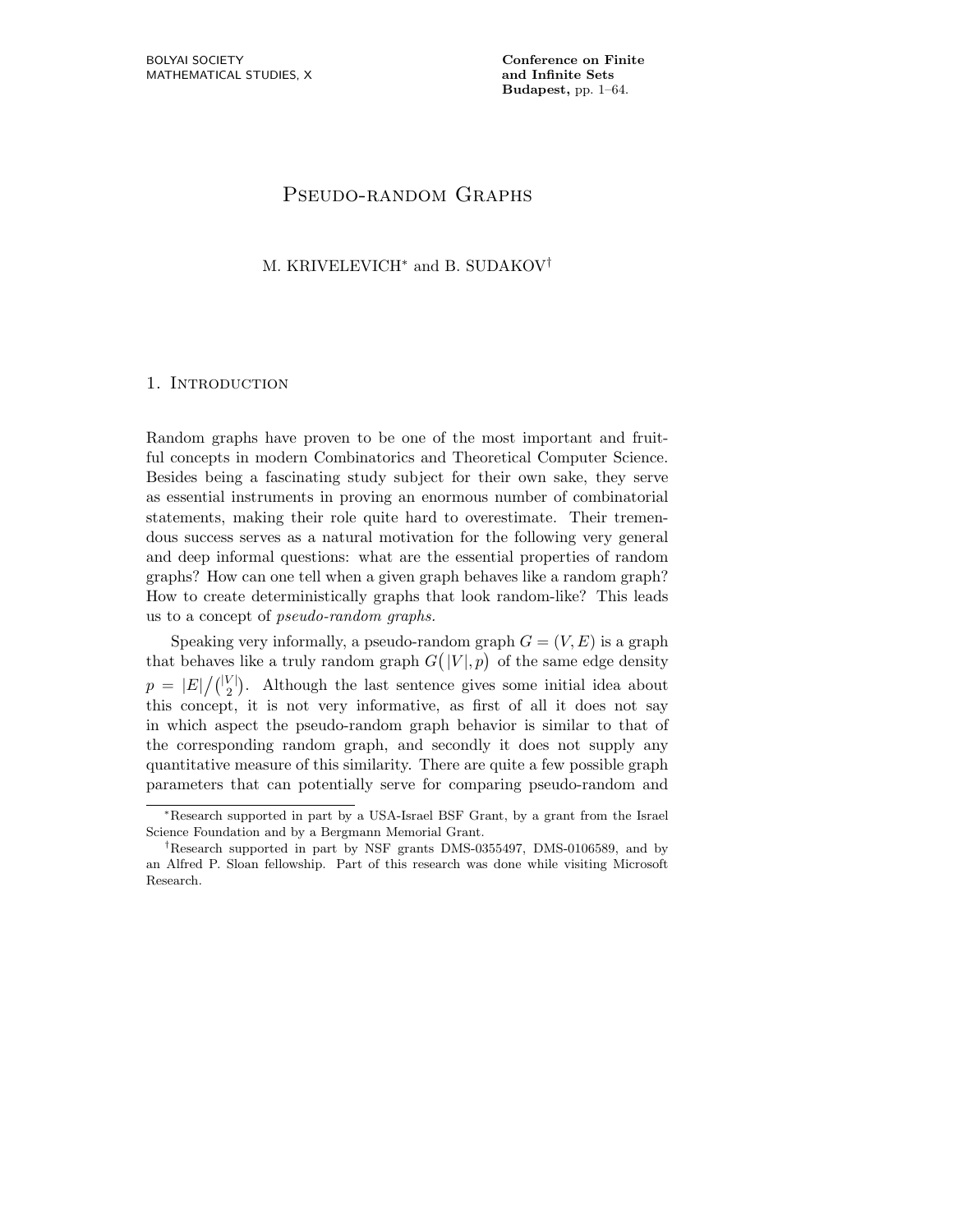random graphs (and in fact quite a few of them are equivalent in certain, very natural sense, as we will see later), but probably the most important characteristics of a truly random graph is its edge distribution. We can thus make a significant step forward and say that a pseudo-random graph is a graph with edge distribution resembling the one of a truly random graph with the same edge density. Still, the quantitative measure of this resemblance remains to be introduced.

Although first examples and applications of pseudo-random graphs appeared very long time ago, it was Andrew Thomason who launched systematic research on this subject with his two papers [79], [80] in the mid-eighties. Thomason introduced the notion of jumbled graphs, enabling to measure in quantitative terms the similarity between the edge distributions of pseudorandom and truly random graphs. He also supplied several examples of pseudo-random graphs and discussed many of their properties. Thomason's papers undoubtedly defined directions of future research for many years.

Another cornerstone contribution belongs to Chung, Graham and Wilson [26] who in 1989 showed that many properties of different nature are in certain sense equivalent to the notion of pseudo-randomness, defined using the edge distribution. This fundamental result opened many new horizons by showing additional facets of pseudo-randomness.

Last years brought many new and striking results on pseudo-randomness by various researchers. There are two clear trends in recent research on pseudo-random graphs. The first is to apply very diverse methods from different fields (algebraic, linear algebraic, combinatorial, probabilistic etc.) to construct and study pseudo-random graphs. The second and equally encouraging is to find applications, in many cases quite surprising, of pseudorandom graphs to problems in Graph Theory, Computer Science and other disciplines. This mutually enriching interplay has greatly contributed to significant progress in research on pseudo-randomness achieved lately.

The aim of this survey is to provide a systematic treatment of the concept of pseudo-random graphs, probably the first since the two seminal contributions of Thomason [79], [80]. Research in pseudo-random graphs has developed tremendously since then, making it impossible to provide full coverage of this subject in a single paper. We are thus forced to omit quite a few directions, approaches, theorem proofs from our discussion. Nevertheless we will attempt to provide the reader with a rather detailed and illustrative account of the current state of research in pseudo-random graphs.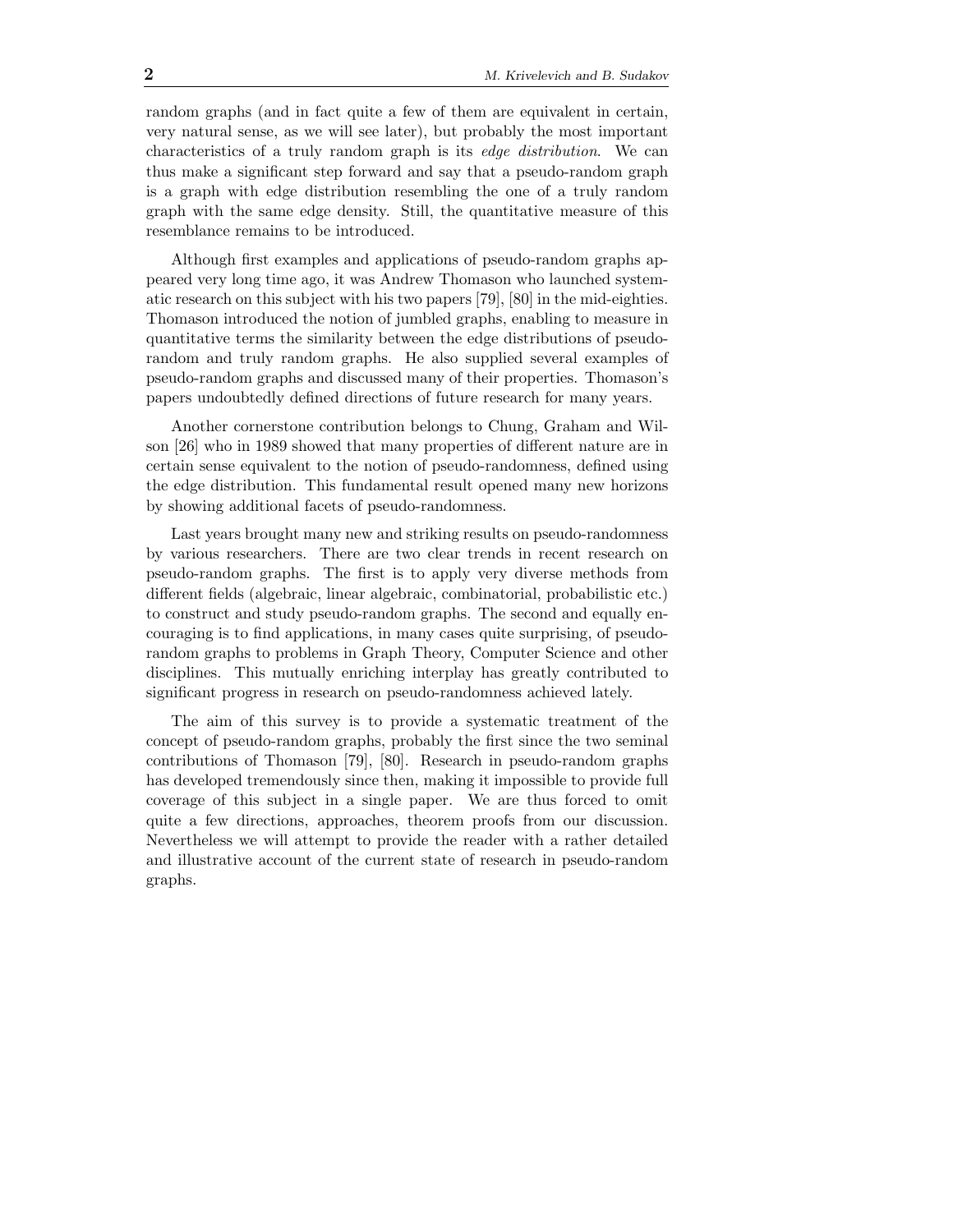Although, as we will discuss later, there are several possible formal approaches to pseudo-randomness, we will mostly emphasize the approach based on graph eigenvalues. We find this approach, combining linear algebraic and combinatorial tools in a very elegant way, probably the most appealing, convenient and yet quite powerful.

This survey is structured as follows. In the next section we will discuss various formal definitions of the notion of pseudo-randomness, from the so called jumbled graphs of Thomason to the  $(n, d, \lambda)$ -graphs defined by Alon, where pseudo-randomness is connected to the eigenvalue gap. We then describe several known constructions of pseudo-random graphs, serving both as illustrative examples for the notion of pseudo-randomness, and also as test cases for many of the theorems to be presented afterwards. The strength of every abstract concept is best tested by properties it enables to derive. Pseudo-random graphs are certainly not an exception here, so in Section 4 we discuss various properties of pseudo-random graphs. Section 5, the final section of the paper, is devoted to concluding remarks.

# 2. Definitions of pseudo-random graphs

Pseudo-random graphs are much more of a general concept describing some graph theoretic phenomenon than of a rigid well defined notion – the fact reflected already in the plural form of the title of this section! Here we describe various formal approaches to the concept of pseudo-randomness. We start with stating known facts on the edge distribution of random graphs, that will serve later as a benchmark for all other definitions. Then we discuss the notion of jumbled graphs introduced by Thomason in the mideighties. Then we pass on to the discussion of graph properties, equivalent in a weak (qualitative) sense to the pseudo-random edge distribution, as revealed by Chung, Graham and Wilson in [26]. Our next item in this section is the definition of pseudo-randomness based on graph eigenvalues – the approach most frequently used in this survey. Finally, we discuss the related notion of strongly regular graphs, their eigenvalues and their relation to pseudo-randomness.

# 2.1. Random graphs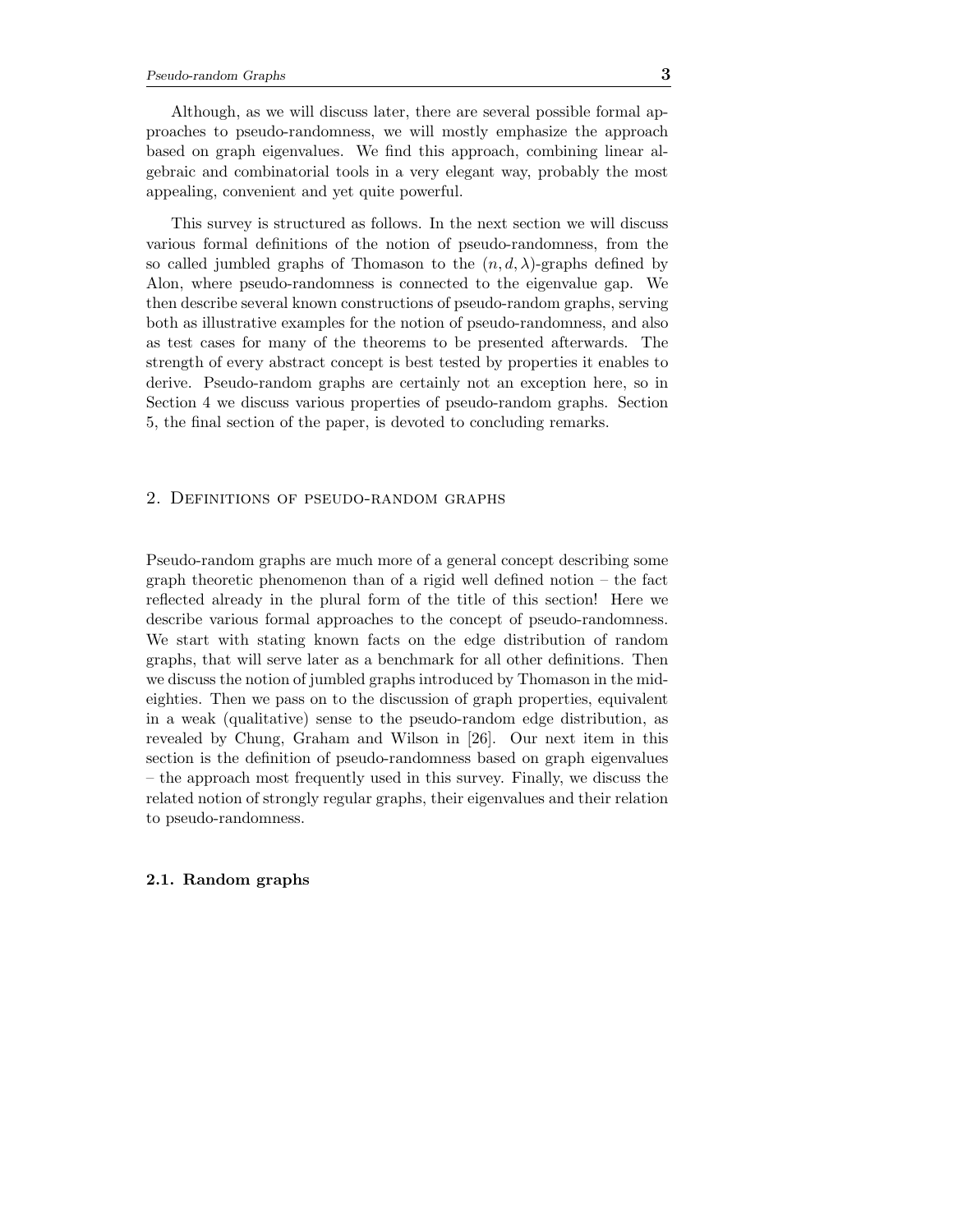As we have already indicated in the Introduction, pseudo-random graphs are modeled after truly random graphs, and therefore mastering the edge distribution in random graphs can provide the most useful insight on what can be expected from pseudo-random graphs. The aim of this subsection is to state all necessary definitions and results on random graphs. We certainly do not intend to be comprehensive here, instead referring the reader to two monographs on random graphs [20], [49], devoted entirely to the subject and presenting a very detailed picture of the current research in this area.

A *random graph*  $G(n, p)$  is a probability space of all labeled graphs on *n* vertices  $\{1, \ldots, n\}$ , where for each pair  $1 \leq i \leq j \leq n$ ,  $(i, j)$  is an edge of  $G(n, p)$  with probability  $p = p(n)$ , independently of any other edges. Equivalently, the probability of a graph  $G = (V, E)$  with  $V = \{1, \ldots, n\}$  in  $G(n, p)$  is  $Pr[G] = p^{|E(G)|} (1-p)^{{n \choose 2} - |E(G)|}$ . We will occasionally mention also the probability space  $G_{n,d}$ , this is the probability space of all d-regular graphs on  $n$  vertices endowed with the uniform measure, see the survey of Wormald [83] for more background. We also say that a graph property  $A$ holds almost surely, or a.s. for brevity, in  $G(n, p)$   $(G_{n,d})$  if the probability that  $G(n, p)$   $(G_{n,d})$  has A tends to one as the number of vertices n tends to infinity.

From our point of view the most important parameter of random graph  $G(n, p)$  is its edge distribution. This characteristics can be easily handled due to the fact that  $G(n, p)$  is a product probability space with independent appearances of different edges. Below we cite known results on the edge distribution in  $G(n, p)$ .

**Theorem 2.1.** Let  $p = p(n) \le 0.99$ . Then almost surely  $G \in G(n, p)$  is such that if  $U$  is any set of  $u$  vertices, then

$$
\left| e(U) - p\binom{u}{2} \right| = O\left( u^{3/2} p^{1/2} \log^{1/2} (2n/u) \right).
$$

**Theorem 2.2.** Let  $p = p(n) \le 0.99$ . Then almost surely  $G \in G(n, p)$  is such that if U, W are disjoint sets of vertices satisfying  $u = |U| \leq w = |W|$ , then

$$
|e(U, W) - puw| = O(u^{1/2}wp^{1/2}\log^{1/2}(2n/w)).
$$

The proof of the above two statements is rather straightforward. Notice that both quantities  $e(U)$  and  $e(U, W)$  are binomially distributed random variables with parameters  $\binom{u}{2}$  $_{2}^{u}$ ) and p, and uw and p, respectively. Applying standard Chernoff-type estimates on the tails of the binomial distribution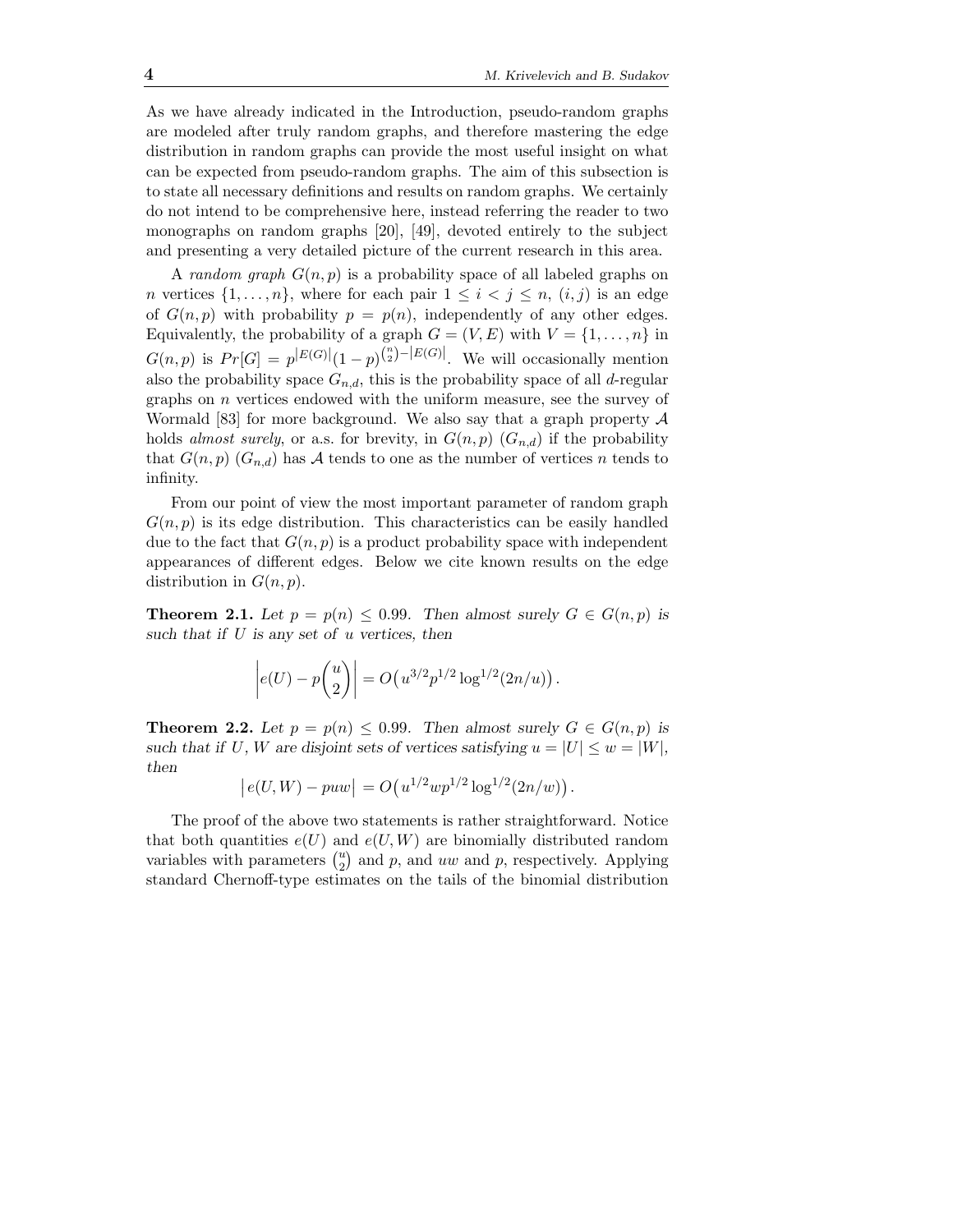(see, e.g., Appendix A of [18]) and then the union bound, one gets the desired inequalities.

It is very instructive to notice that we get less and less control over the edge distribution as the set size becomes smaller. For example, in the probability space  $G(n, 1/2)$  every subset is expected to contain half of its potential edges. While this is what happens almost surely for large enough sets due to Theorem 2.1, there will be almost surely sets of size about  $2 \log_2 n$ containing all possible edges (i.e. cliques), and there will be almost surely sets of about the same size, containing no edges at all (i.e. independent sets).

For future comparison we formulate the above two theorems in the following unified form:

Corollary 2.3. Let  $p = p(n) \le 0.99$ . Then almost surely in  $G(n, p)$ for every two (not necessarily) disjoint subsets of vertices  $U, W \subset V$  of cardinalities  $|U| = u$ ,  $|W| = w$ , the number  $e(U, W)$  of edges of G with one endpoint in  $U$  and the other one in  $W$  satisfies:

(1) 
$$
\left| e(U,W) - puw \right| = O\left(\sqrt{uwnp}\right).
$$

(A notational agreement here and later in the paper: if an edge e belongs to the intersection  $U \cap W$ , then e is counted twice in  $e(U, W)$ .)

Similar bounds for edge distribution hold also in the space  $G_{n,d}$  of dregular graphs, although they are significantly harder to derive there.

Inequality (1) provides us with a quantitative benchmark, according to which we will later measure the uniformity of edge distribution in pseudorandom graphs on n vertices with edge density  $p = |E(G)| / {n \choose 2}$  $\binom{n}{2}$ .

It is interesting to draw comparisons between research in random graphs and in pseudo-random graphs. In general, many properties of random graphs are much easier to study than the corresponding properties of pseudo-random graphs, mainly due to the fact that along with the almost uniform edge distribution described in Corollary 2.3, random graphs possess as well many other nice features, first and foremost of them being that they are in fact very simply defined product probability spaces. Certain graph properties can be easily shown to hold almost surely in  $G(n, p)$  while they are not necessarily valid in pseudo-random graphs of the same edge density. We will see quite a few such examples in the next section. A general line of research appears to be not to use pseudo-random methods to get new results for random graphs, but rather to try to adapt techniques developed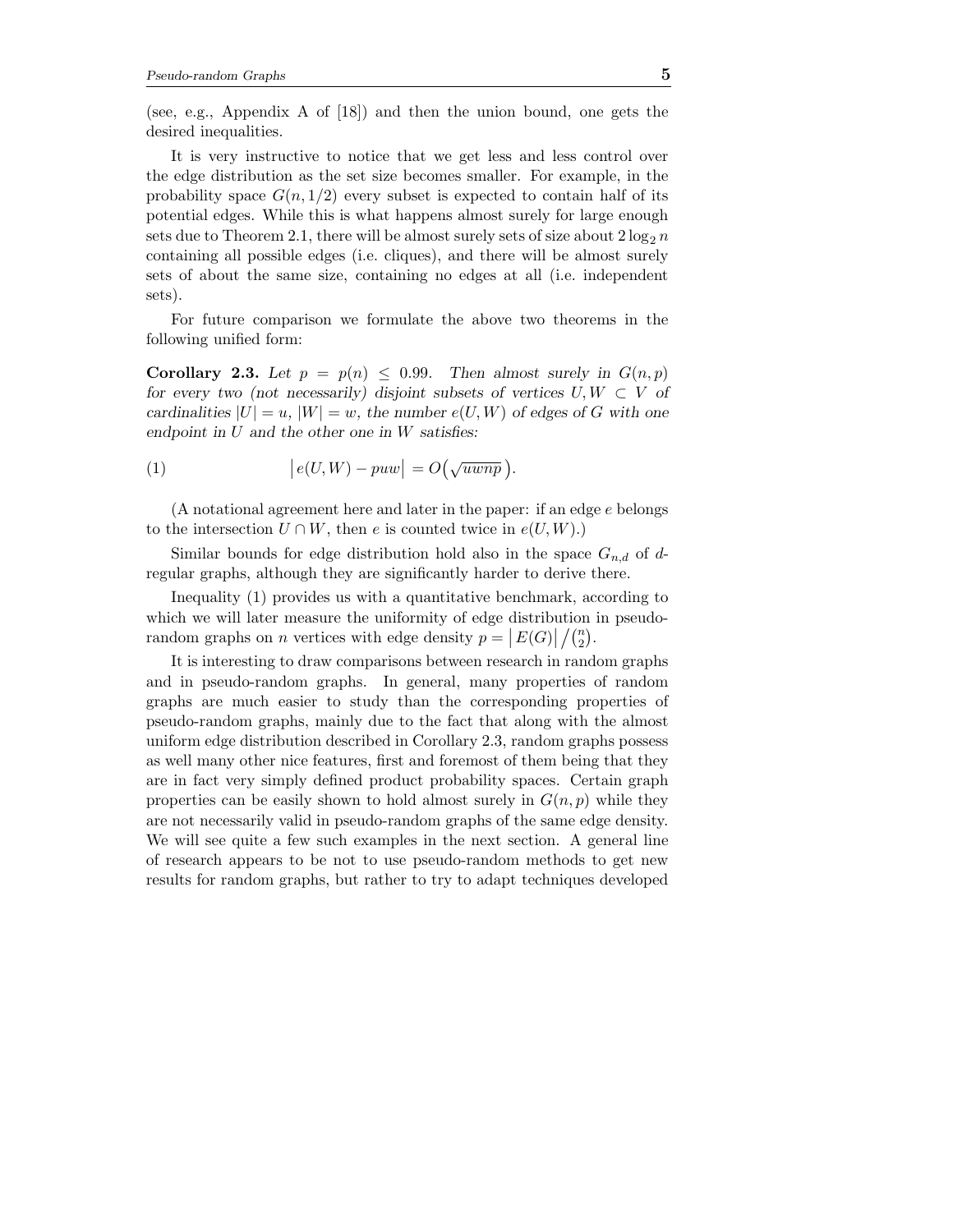for random graphs to the case of pseudo-random graphs, or alternatively to develop original techniques and methods.

## 2.2. Thomason's jumbled graphs

In two fundamental papers [79], [80] published in 1987 Andrew Thomason introduced the first formal quantitative definition of pseudo-random graphs. It appears quite safe to attribute the launch of the systematic study of pseudo-randomness to Thomason's papers.

Thomason used the term "jumbled" graphs in his papers. A graph  $G = (V, E)$  is said to be  $(p, \alpha)$ -jumbled if p,  $\alpha$  are real numbers satisfying  $0 < p < 1 \leq \alpha$  if every subset of vertices  $U \subset V$  satisfies:

(2) 
$$
\left| e(U) - p\binom{|U|}{2} \right| \le \alpha |U|.
$$

The parameter p can be thought of as the density of G, while  $\alpha$  controls the deviation from the ideal distribution. According to Thomason, the word "jumbled" is intended to convey the fact that the edges are evenly spread throughout the graph.

The motivation for the above definition can be clearly traced to the attempt to compare the edge distribution in a graph G to that of a truly random graph  $G(n, p)$ . Applying it indeed to  $G(n, p)$  and recalling (1) we conclude that the random graph  $G(n, p)$  is almost surely  $O(\sqrt{np})$ -jumbled.

Thomason's definition has several trivial yet very nice features. Observe for example that if G is  $(p, \alpha)$ -jumbled then the complement G is  $(1-p, \alpha)$ jumbled. Also, the definition is hereditary – if G is  $(p, \alpha)$ -jumbled, then so is every induced subgraph  $H$  of  $G$ .

Note that being  $(p, \Theta(np))$ -jumbled for a graph G on n vertices and  $\binom{n}{2}$  $\binom{n}{2}p$ edges does not say too much about the edge distribution of  $G$  as the number of edges in linear sized sets can deviate by a percentage from their expected value. However as we shall see very soon if G is known to be  $(p, o(np))$ . jumbled, quite a lot can be said about its properties. Of course, the smaller is the value of  $\alpha$ , the more uniform or jumbled is the edge distribution of G. A natural question is then how small can be the parameter  $\alpha = \alpha(n, p)$ for a graph  $G = (V, E)$  on  $|V| = n$  vertices with edge density  $p = |E| / {n \choose 2}$  $\binom{n}{2}$ ? Erdős and Spencer proved in [35] that  $\alpha$  satisfies  $\alpha = \Omega(\sqrt{n})$  for a constant p; their method can be extended to show  $\alpha = \Omega(\sqrt{np})$  for all values of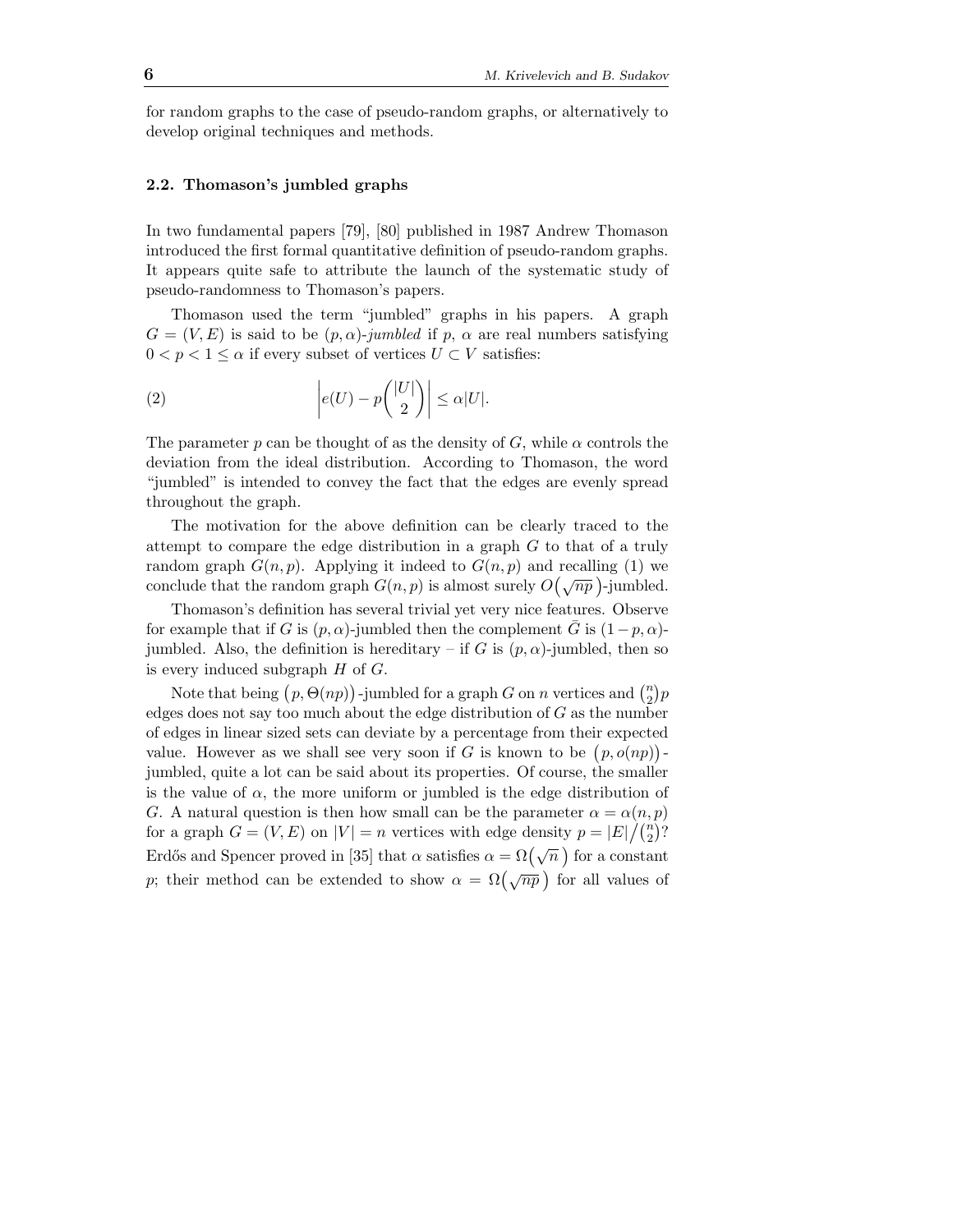$p = p(n)$ . We thus may think about  $\left(p, O(\sqrt{np})\right)$ -jumbled graphs on n vertices as in a sense best possible pseudo-random graphs.

Although the fact that G is  $(p, \alpha)$ -jumbled carries in it a lot of diverse information on the graph, it says almost nothing (directly at least) about small subgraphs, i.e. those spanned by subsets U of size  $|U| = o(\alpha/p)$ . Therefore in principle a  $(p, \alpha)$ -jumbled graph can have subsets of size  $|U|$  =  $O(\alpha/p)$  spanning by a constant factor less or more edges then predicted by the uniform distribution. In many cases however quite a meaningful local information (such as the presence of subgraphs of fixed size) can still be salvaged from global considerations as we will see later.

Condition (2) has obviously a global nature as it applies to all subsets of G, and there are exponentially many of them. Therefore the following result of Thomason, providing a sufficient condition for pseudo-randomness based on degrees and co-degrees only, carries a certain element of surprise in it.

**Theorem 2.4** [79]. Let G be a graph on n vertices with minimum degree np. If no pair of vertices of G has more than  $np^2 + l$  common neighbors, then G is  $\left(p, \sqrt{(p+l)n}\right)$ -jumbled.

The above theorem shows how the pseudo-randomness condition of (2) can be ensured/checked by testing only a polynomial number of easily accessible conditions. It is very useful for showing that specific constructions are jumbled. Also, it can find algorithmic applications, for example, a very similar approach has been used by Alon, Duke, Lefmann, Rödl and Yuster in their Algorithmic Regularity Lemma [9].

As observed by Thomason, the minimum degree condition of Theorem 2.4 can be dropped if we require that every pair of vertices has  $(1+o(1)) np^2$ common neighbors. One cannot however weaken the conditions of the theorem so as to only require that every *edge* is in at most  $np^2 + l$  triangles.

Another sufficient condition for pseudo-randomness, this time of global nature, has also been provided in [79], [80]:

**Theorem 2.5** [79]. Let G be a graph of order n, let  $\eta$  be an integer between 2 and  $n-2$ , and let  $\omega > 1$  be a real number. Suppose that each induced subgraph H of order  $\eta n$  satisfies  $\left| e(H) - p\binom{\eta n}{2} \right|$  $\left| \frac{m}{2} \right| \leq \eta n \alpha$ . Then G is  $(p, 7\sqrt{n\alpha/\eta}/(1-\eta))$ -jumbled. Moreover G contains a subset  $U \subseteq V(G)$  of size  $|U| \ge (1 - \frac{380}{n(1 - \eta)})$  $\frac{380}{n(1-\eta)^2 w}$ )n such that the induced subgraph  $G[U]$  is  $(p, \omega \alpha)$ jumbled.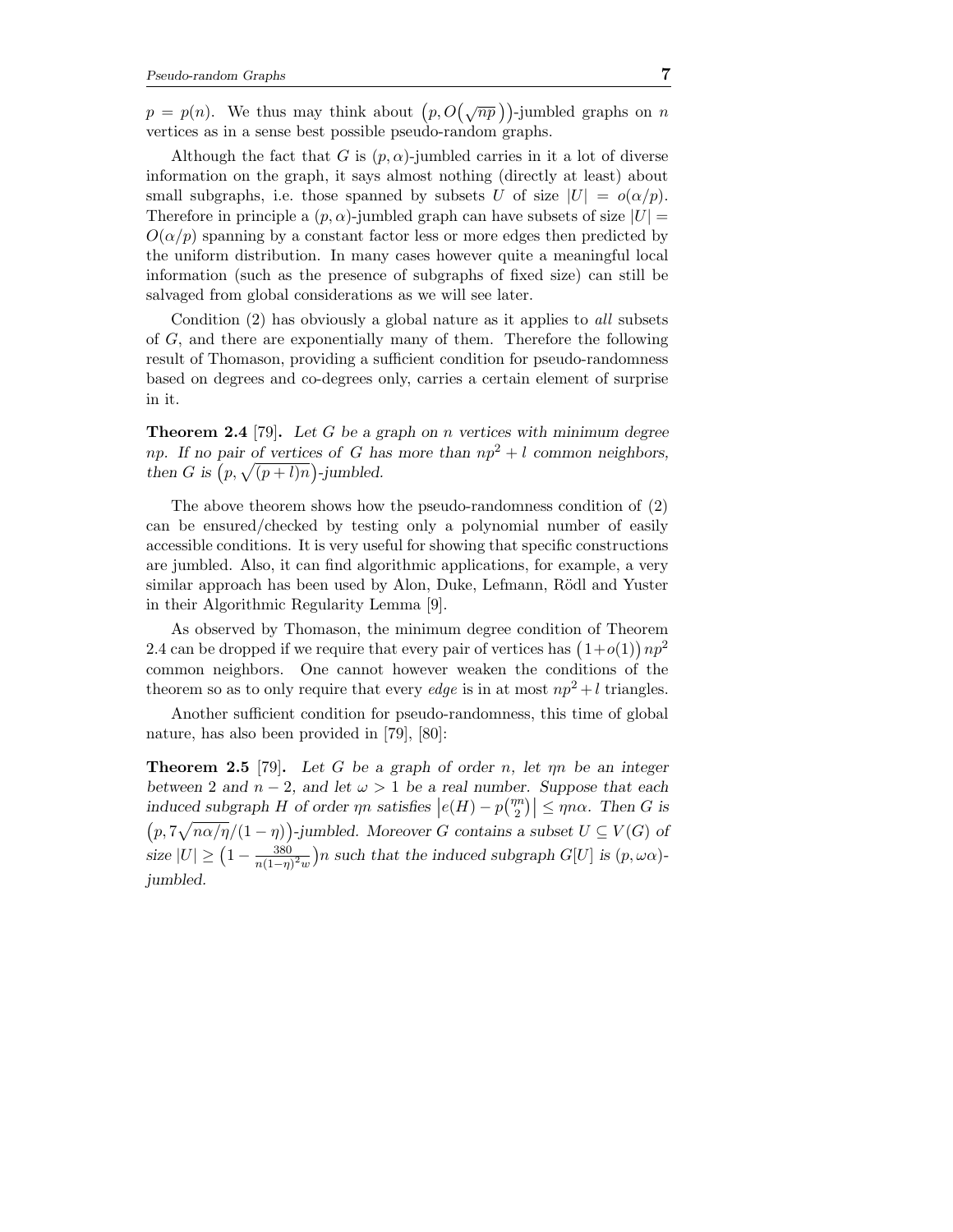Thomason also describes in [79], [80] several properties of jumbled graphs. We will not discuss these results in details here as we will mostly adopt a different approach to pseudo-randomness. Occasionally however we will compare some of later results to those obtained by Thomason.

#### 2.3. Equivalent definitions of weak pseudo-randomness

Let us go back to the jumbledness condition  $(2)$  of Thomason. As we have already noted it becomes non-trivial only when the error term in (2) is  $o(n^2p)$ . Thus the latter condition can be considered as the weakest possible condition for pseudo-randomness.

Guided by the above observation we now define the notion of weak pseudo-randomness as follows. Let  $(G_n)$  be a sequence of graphs, where  $G_n$  has n vertices. Let also  $p = p(n)$  is a parameter  $(p(n))$  is a typical density of graphs in the sequence). We say that the sequence  $(G_n)$  is weakly pseudo-random if the following condition holds:

(3) For all subsets 
$$
U \subseteq V(G_n)
$$
,  $|e(U) - p(\begin{bmatrix} |U| \\ 2 \end{bmatrix})| = o(n^2p)$ .

For notational convenience we will frequently write  $G = G_n$ , tacitly assuming that  $(G)$  is in fact a sequence of graphs.

Notice that the error term in the above condition of weak pseudorandomness does not depend on the size of the subset  $U$ . Therefore it applies essentially only to subsets  $U$  of linear size, ignoring subsets  $U$  of size  $o(n)$ . Hence (3) is potentially much weaker than Thomason's jumbledness condition (2).

Corollary 2.3 supplies us with the first example of weakly pseudo-random graphs – a random graph  $G(n, p)$  is weakly pseudo-random as long as  $p(n)$ satisfies  $np \to \infty$ . We can thus say that if a graph G on n vertices is weakly pseudo-random for a parameter  $p$ , then the edge distribution of  $G$  is close to that of  $G(n, p)$ .

In the previous subsection we have already seen examples of conditions implying pseudo-randomness. In general one can expect that conditions of various kinds that hold almost surely in  $G(n, p)$  may imply or be equivalent to weak pseudo-randomness of graphs with edge density p.

Let us first consider the case of the constant edge density  $p$ . This case has been treated extensively in the celebrated paper of Chung, Graham and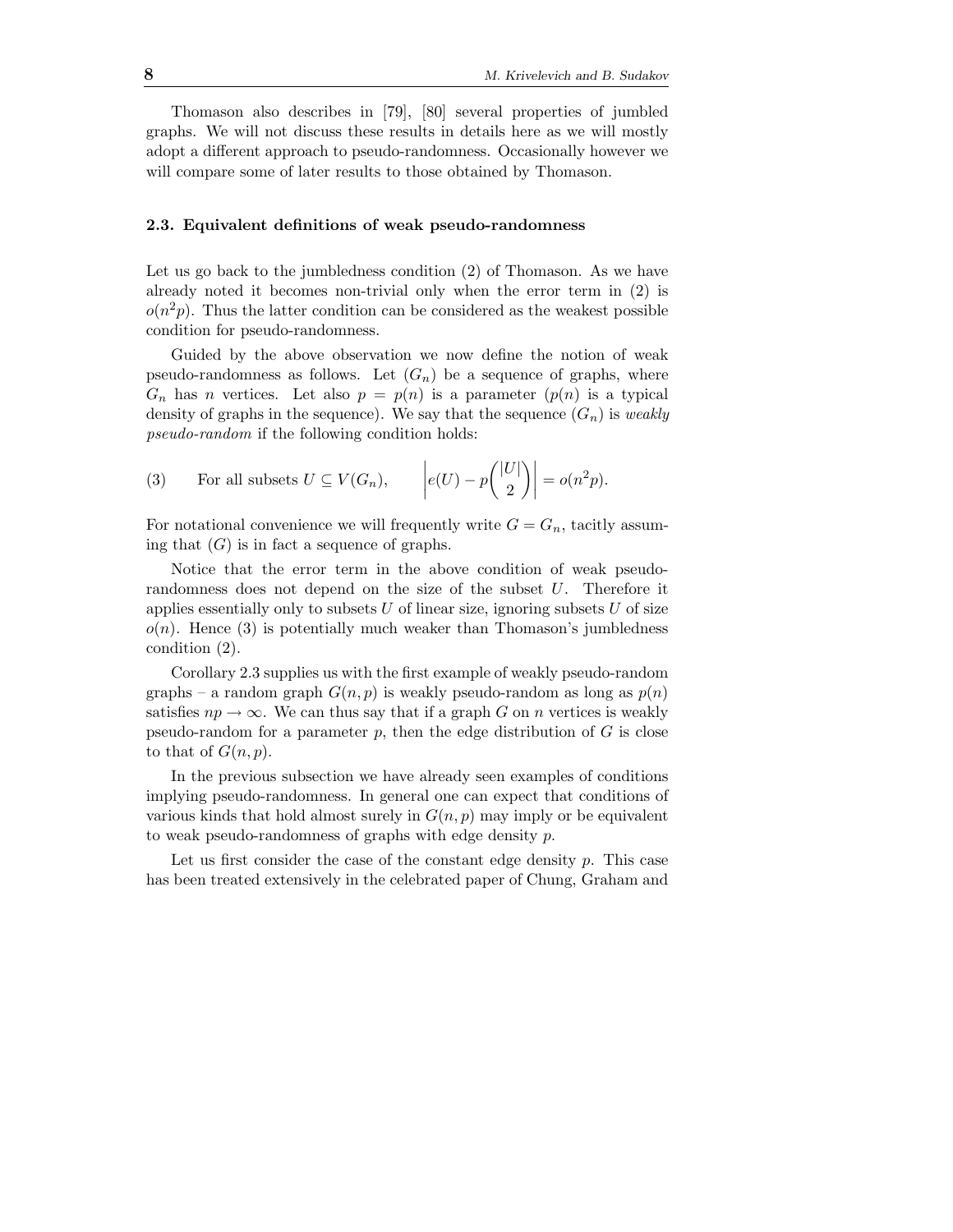Wilson from 1989 [26], where they formulated several equivalent conditions for weak pseudo-randomness. In order to state their important result we need to introduce some notation.

Let  $G = (V, E)$  be a graph on *n* vertices. For a graph L we denote by  $N_G^*(L)$  the number of labeled induced copies of L in G, and by  $N_G(L)$  the number of labeled not necessarily induced copies of L in G. For a pair of vertices  $x, y \in V(G)$ , we set  $s(x, y)$  to be the number of vertices of G joined to x and y the same way: either to both or to none. Also,  $codeg(x, y)$  is the number of common neighbors of  $x$  and  $y$  in  $G$ . Finally, we order the eigenvalues  $\lambda_i$  of the adjacency matrix  $A(G)$  so that  $|\lambda_1| \geq |\lambda_2| \geq \ldots \geq |\lambda_n|$ .

**Theorem 2.6** [26]. Let  $p \in (0,1)$  be fixed. For any graph sequence  $(G_n)$ the following properties are equivalent:

 $P_1(l)$ : For a fixed  $l \geq 4$  for all graphs L on l vertices,

$$
N_G^*(L) = (1 + o(1)) n^l p^{|E(L)|} (1 - p)^{{l \choose 2} - |E(L)|}.
$$

 $P_2(t)$ : Let  $C_t$  denote the cycle of length t. Let  $t \geq 4$  be even,

$$
e(G_n) = \frac{n^2p}{2} + o(n^2)
$$
 and  $N_G(C_t) \le (np)^t + o(n^t)$ .

$$
P_3
$$
:  $e(G_n) \ge \frac{n^2p}{2} + o(n^2)$  and  $\lambda_1 = (1 + o(1)) np$ ,  $\lambda_2 = o(n)$ .

 $P_4$ : For each subset  $U \subset V(G)$ ,  $e(U) = \frac{p}{2}$  $\frac{p}{2}|U|^2 + o(n^2).$ 

*P*<sub>5</sub>: For each subset 
$$
U \subset V(G)
$$
 with  $|U| = \left\lfloor \frac{n}{2} \right\rfloor$ , we have  $e(U) = \left(\frac{p}{8} + o(1)\right)n^2$ .

$$
P_6: \quad \sum_{x,y \in V} |s(x,y) - (p^2 + (1-p)^2) n| = o(n^3).
$$

$$
P_7: \quad \sum_{x,y \in V} |codeg(x,y) - p^2n| = o(n^3).
$$

Note that condition  $P_4$  of this remarkable theorem is in fact identical to our condition (3) of weak pseudo-randomness. Thus according to the theorem all conditions  $P_1-P_3$ ,  $P_5-P_7$  are in fact equivalent to weak pseudorandomness!

As noted by Chung et al. probably the most surprising fact (although possibly less surprising for the reader in view of Theorem 2.4) is that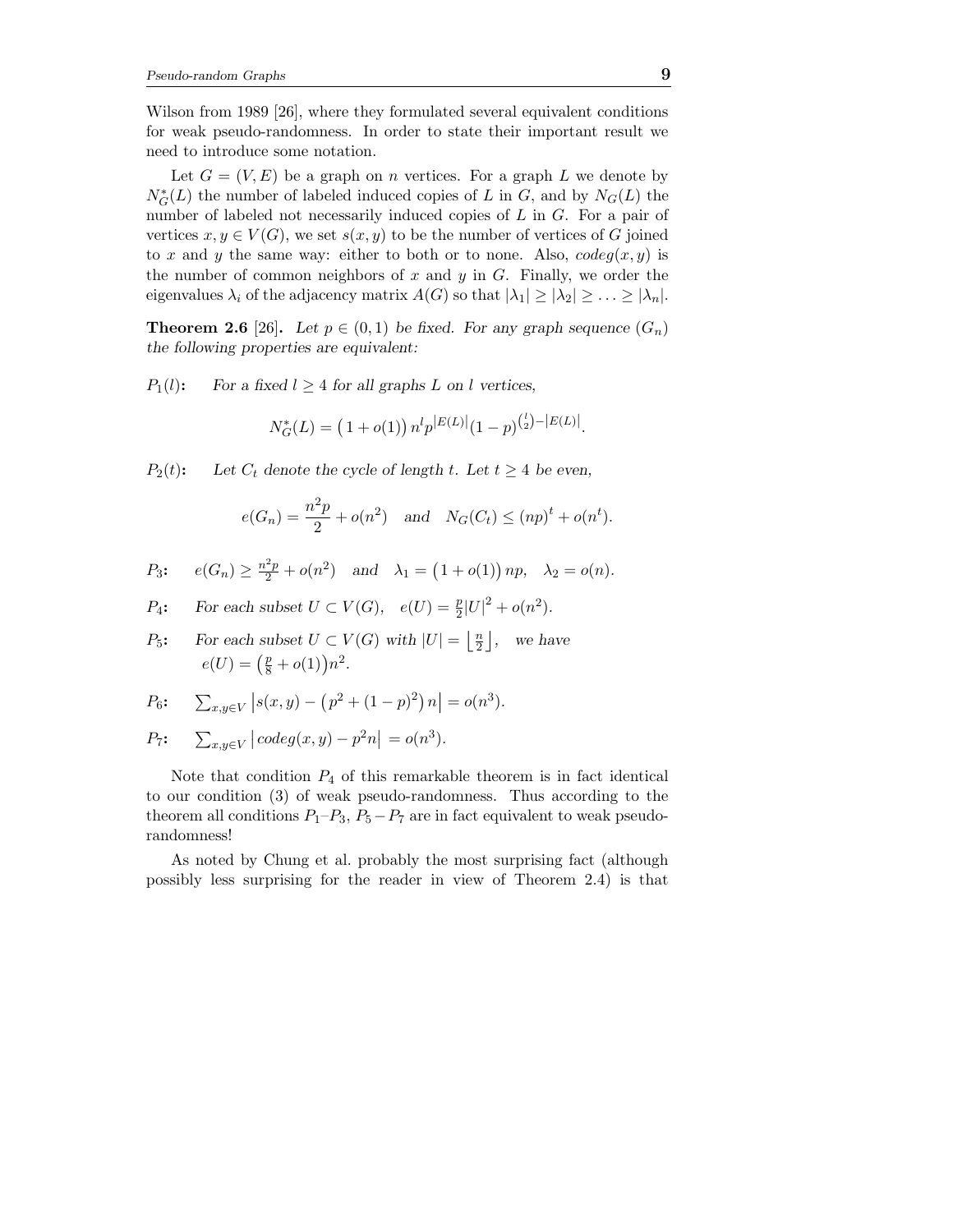apparently the weak condition  $P_2(4)$  is strong enough to imply weak pseudorandomness.

It is quite easy to add another condition to the equivalence list of the above theorem: for all  $U, W \subset V$ ,  $e(U, W) = p|U| |W| + o(n^2)$ .

A condition of a very different type, related to the celebrated Szemerédi Regularity Lemma has been added to the above list by Simonovits and Sos in [73]. They showed that if a graph  $G$  possesses a Szemerédi partition in which almost all pairs have density  $p$ , then  $G$  is weakly pseudo-random, and conversely if  $G$  is weakly pseudo-random then in every Szemerédi partition all pairs are regular with density  $p$ . An extensive background on the Szemerédi Regularity Lemma, containing in particular the definitions of the above used notions, can be found in a survey paper of Komlós and Simonovits [55].

The reader may have gotten the feeling that basically every property of random graphs  $G(n, p)$  ensures weak pseudo-randomness. This feeling is quite misleading, and one should be careful while formulating properties equivalent to pseudo-randomness. Here is an example provided by Chung et al. Let G be a graph with vertex set  $\{1, \ldots, 4n\}$  defined as follows: the subgraph of  $G$  spanned by the first  $2n$  vertices is a complete bipartite graph  $K_{n,n}$ , the subgraph spanned by the last  $2n$  vertices is the complement of  $K_{n,n}$ , and for every pair  $(i, j)$ ,  $1 \leq i \leq 2n$ ,  $2n + 1 \leq j \leq 4n$ , the edge  $(i, j)$  is present in  $G$  independently with probability 0.5. Then  $G$  is almost surely a graph on  $4n$  vertices with edge density 0.5. One can verify that  $G$  has properties  $P_1(3)$  and  $P_2(2t + 1)$  for every  $t \ge 1$ , but is obviously very far from being pseudo-random (contains a clique and an independent set of one quarter of its size). Hence  $P_1(3)$  and  $P_2(2t + 1)$  are not pseudo-random properties. This example shows also the real difference between even and odd cycles in this context – recall that Property  $P_2(2t)$  does imply pseudorandomness.

A possible explanation to the above described somewhat disturbing phenomenon has been suggested by Simonovits and Sós in [74]. They noticed that the above discussed properties are not hereditary in the sense that the fact that the whole graph G possesses one of these properties does not imply that large induced subgraphs of  $G$  also have it. A property is called hereditary in this context if it is assumed to hold for all sufficiently large subgraphs  $F$  of our graph  $G$  with the same error term as for  $G$ . Simonovits and S<sup>os</sup> proved that adding this hereditary condition gives significant extra strength to many properties making them pseudo-random.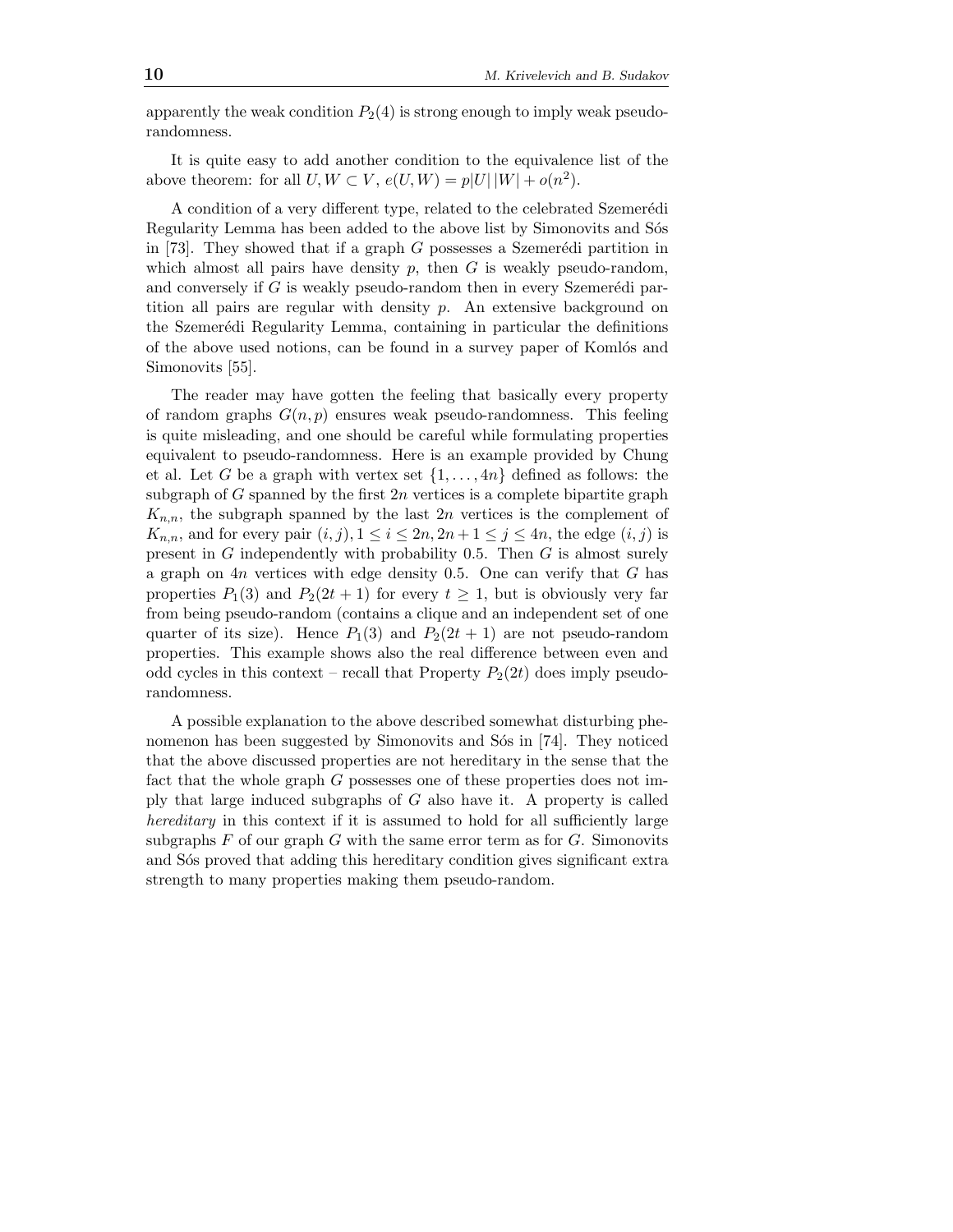**Theorem 2.7** [74]. Let L be a fixed graph on l vertices, and let  $p \in (0, 1)$ be fixed. Let  $(G_n)$  be a sequence of graphs. If for every induced subgraph  $H \subseteq G$  on h vertices,

$$
N_H(L) = p^{|E(L)|} h^l + o(n^l),
$$

then  $(G_n)$  is weakly pseudo-random, i.e. property  $P_4$  holds.

Two main distinctive features of the last result compared to Theorem 2.6 are: (a)  $P_1(3)$  assumed hereditarily implies pseudo-randomness; and (b) requiring the right number of copies of a *single* graph  $L$  on  $l$  vertices is enough, compared to Condition  $P_1(l)$  required to hold for all graphs on l vertices simultaneously.

Let us switch now to the case of vanishing edge density  $p(n) = o(1)$ . This case has been treated in two very recent papers of Chung and Graham [25] and of Kohayakawa, Rödl and Sissokho [50]. Here the picture becomes significantly more complicated compared to the dense case. In particular, there exist graphs with very balanced edge distribution not containing a single copy of some fixed subgraphs (see the Erdős–Rényi graph and the Alon graph in the next section (Examples 6, 9, resp.)).

In an attempt to find properties equivalent to weak pseudo-randomness in the sparse case, Chung and Graham define the following properties in [25]:

**CIRCUIT(t):** The number of closed walks  $w_0, w_1, \ldots, w_t = w_0$  of length t in G is  $(1+o(1))(np)^t$ ;

**CYCLE(t):** The number of labeled t-cycles in G is  $(1+o(1))(np)^t$ ;

**EIG:** The eigenvalues  $\lambda_i$ ,  $|\lambda_1| \geq |\lambda_2| \geq \ldots |\lambda_n|$ , of the adjacency matrix of G satisfy:

$$
\lambda_1 = (1 + o(1)) np,
$$
  

$$
|\lambda_i| = o(np), i > 1.
$$

**DISC:** For all  $X, Y \subset V(G)$ ,

$$
|e(X,Y) - p|X||Y|| = o(pn^2).
$$

(DISC here is in fact  $DICS(1)$  in [25]).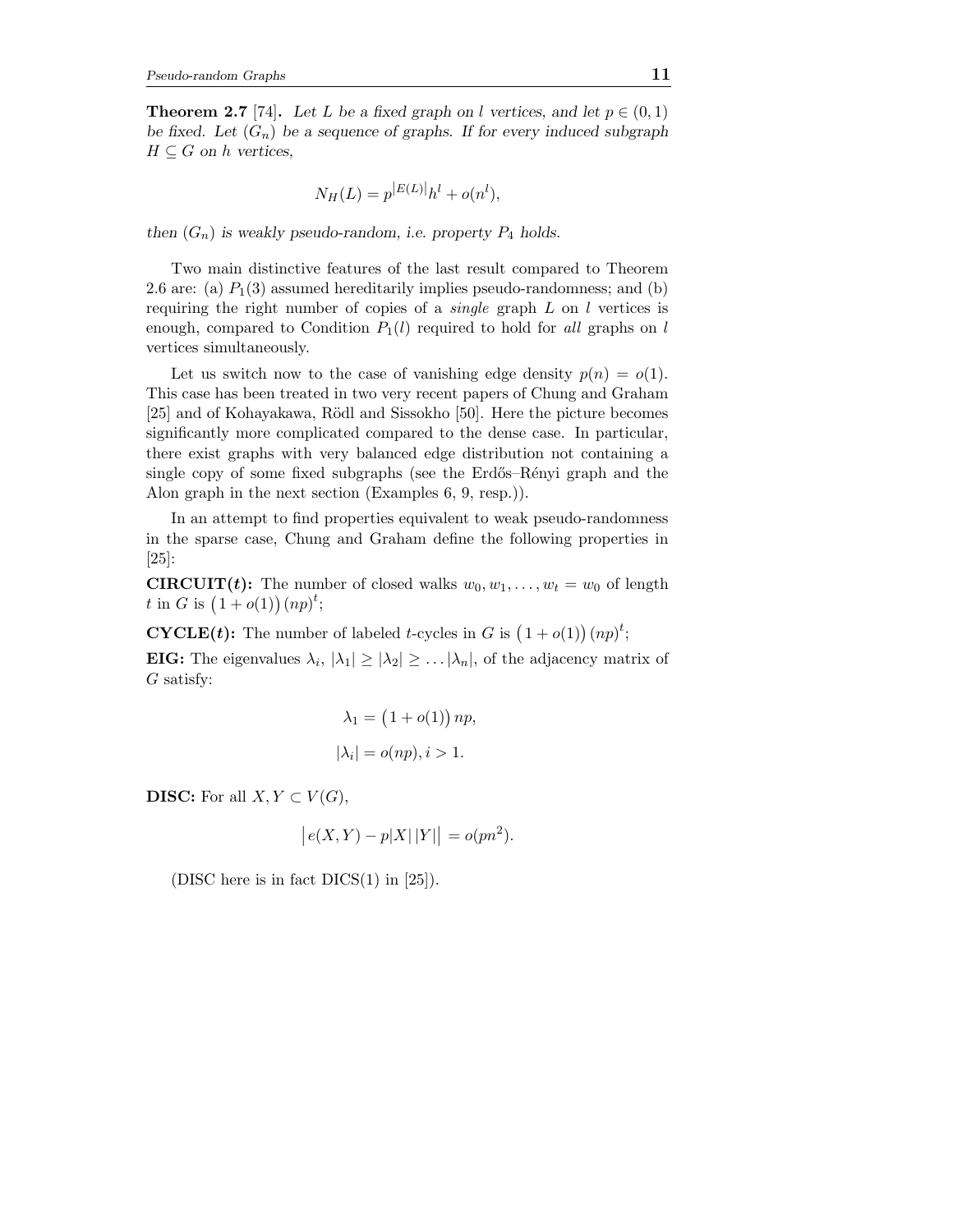**Theorem 2.8** [25]. Let  $(G = G_n : n \to \infty)$  be a sequence of graphs with  $e(G_n) = (1+o(1)) p_{2n}^{(n)}$  $n_2$ ). Then the following implications hold for all  $t \geq 1$ :

$$
CIRCUIT(2t) \Rightarrow EIG \Rightarrow DISC.
$$

**Proof.** To prove the first implication, let A be the adjacency matrix of G, and consider the trace  $Tr(A^{2t})$ . The  $(i, i)$ -entry of  $A^{2t}$  is equal to the number of closed walks of length  $2t$  starting and ending at i, and hence  $Tr(A^{2t}) = (1+o(1))(np)^{2t}$ . On the other hand, since A is symmetric it is similar to the diagonal matrix  $D = diag(\lambda_1, \lambda_2, ..., \lambda_n)$ , and therefore  $Tr(A^{2t}) = \sum_{i=1}^{2t} \lambda_i^{2t}$ . We obtain:

$$
\sum_{i=1}^{n} \lambda_i^{2t} = (1 + o(1))(np)^{2t}.
$$

Since the first eigenvalue of  $G$  is easily shown to be as large as its average degree, it follows that  $\lambda_1 \geq 2|E(G)|/|V(G)| = (1+o(1))$  *np.* Combining these two facts we derive that  $\lambda_1 = (1 + o(1)) np$  and  $|\lambda_i| = o(np)$  as required.

The second implication will be proven in the next subsection.  $\blacksquare$ 

Both reverse implications are false in general. To see why  $DISC \neq EIG$ take a graph  $G_0$  on  $n-1$  vertices with all degrees equal to  $(1+o(1))n^{0.1}$ and having property DISC (see next section for examples of such graphs). Now add to  $G_0$  a vertex  $v^*$  and connect it to any set of size  $n^{0.8}$  in  $G_0$ , let  $G$ be the obtained graph. Since G is obtained from  $G_0$  by adding  $o(|E(G_0)|)$ edges,  $G$  still satisfies  $DISC$ . On the other hand,  $G$  contains a star  $S$  of size  $n^{0.8}$  with a center at  $v^*$ , and hence  $\lambda_1(G) \geq \lambda_1(S) = \sqrt{n^{0.8} - 1} \gg |E(G)|/n$ (see, e.g. Chapter 11 of [64] for the relevant proofs). This solves an open question from [25].

The Erdős–Rényi graph from the next section is easily seen to satisfy  $EIG$ , but fails to satisfy  $CIRCUIT(4)$ . Chung and Graham provide an alternative example in [25] (Example 1).

The above discussion indicates that one probably needs to impose some additional condition on the graph  $G$  to glue all these pieces together and to make the above stated properties equivalent. One such condition has been suggested by Chung and Graham who defined:

 $U(t)$ : For some absolute constant c, all degrees in G satisfy:  $d(v) < cnp$ , and for every pair of vertices  $x, y \in G$  the number  $e_{t-1}(x, y)$  of walks of length  $t-1$  from x to y satisfies:  $e_{t-1}(x, y) \leq c n^{t-2} p^{t-1}$ .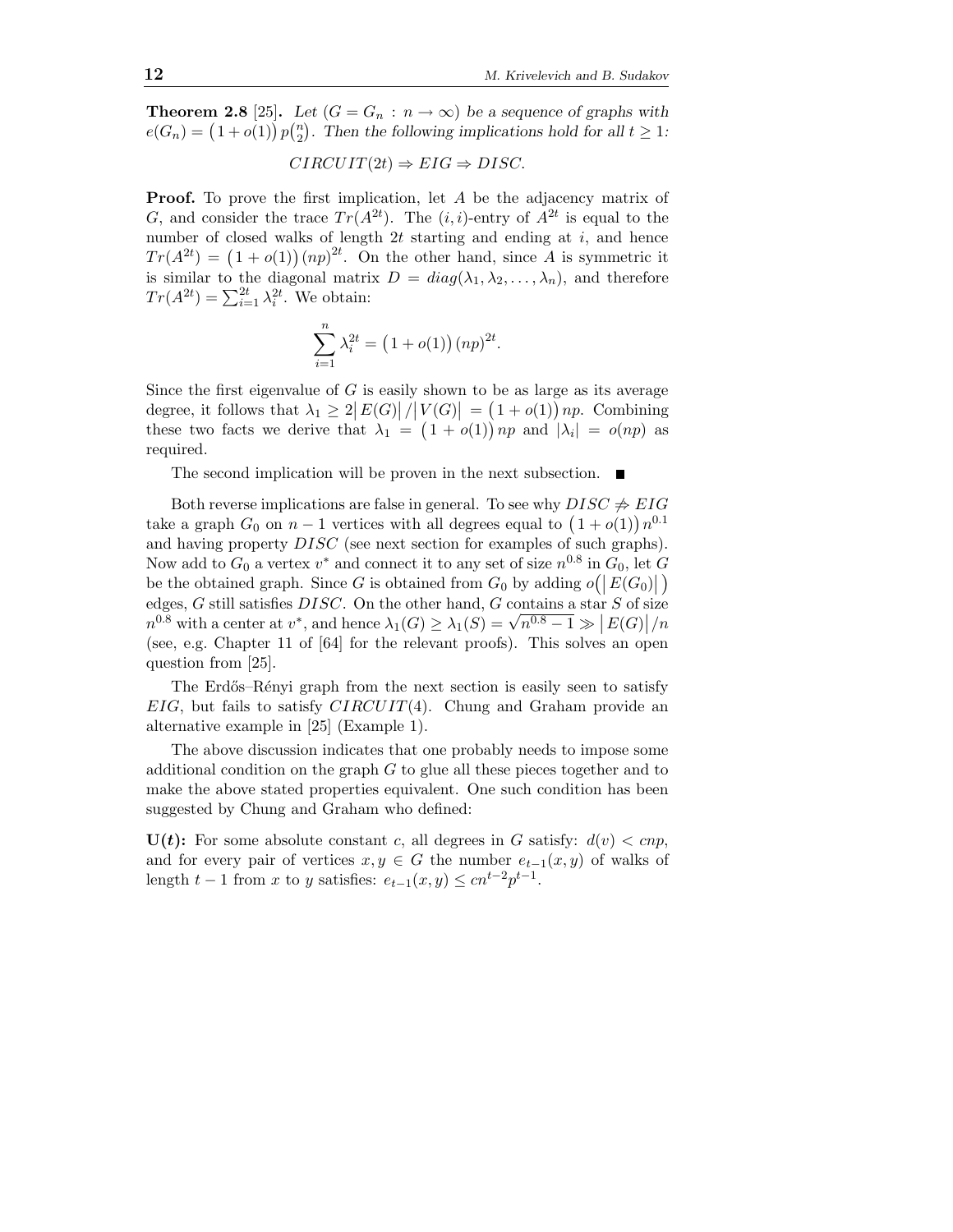Notice that  $U(t)$  can only hold for  $p > c'n^{-1+1/(t-1)}$ , where c' depends on c. Also, every dense graph  $(p = \Theta(1))$  satisfies  $U(t)$ .

As it turns out adding property  $U(t)$  makes all the above defined properties equivalent and thus equivalent to the notion of weak pseudo-randomness (that can be identified with property  $DISC$ ):

**Theorem 2.9** [25]. Suppose for some constant  $c > 0$ ,  $p(n) > cn^{-1+1/(t-1)}$ , where  $t \geq 2$ . For any family of graphs  $G_n$ ,  $|E(G_n)| = (1 + o(1))p\binom{n}{2}$  $\binom{n}{2}$ , satisfying  $U(t)$ , the following properties are all equivalent:  $CIRCUIT(2t)$ ,  $CYCLE(2t), EIG \text{ and } DISC.$ 

Theorem 2.9 can be viewed as a sparse analog of Theorem 2.6 as it also provides a list of conditions equivalent to weak pseudo-randomness.

Further properties implying or equivalent to pseudo-randomness, including local statistics conditions, are given in [50].

#### 2.4. Eigenvalues and pseudo-random graphs

In this subsection we describe an approach to pseudo-randomness based on graph eigenvalues – the approach most frequently used in this survey. Although the eigenvalue-based condition is not as general as the jumbledness condition of Thomason or some other properties described in the previous subsection, its power and convenience are so appealing that they certainly constitute a good enough reason to prefer this approach. Below we first provide a necessary background on graph spectra and then derive quantitative estimates connecting the eigenvalue gap and edge distribution.

Recall that the *adjacency matrix* of a graph  $G = (V, E)$  with vertex set  $V = \{1, \ldots, n\}$  is an *n*-by-*n* matrix whose entry  $a_{ij}$  is 1 if  $(i, j) \in E(G)$ , and is 0 otherwise. Thus  $A$  is a  $0,1$  symmetric matrix with zeroes along the main diagonal, and we can apply the standard machinery of eigenvalues and eigenvectors of real symmetric matrices. It follows that all eigenvalues of A (usually also called the eigenvalues of the graph G itself) are real, and we denote them by  $\lambda_1 \geq \lambda_2 \geq \ldots \geq \lambda_n$ . Also, there is an orthonormal basis  $B = \{x_1, \ldots, x_n\}$  of the euclidean space  $R^n$  composed of eigenvectors of A:  $Ax_i = \lambda_i x_i$ ,  $x_i^t x_i = 1$ ,  $i = 1, ..., n$ . The matrix A can be decomposed then as:  $A = \sum_{i=1}^{n} \lambda_i x_i x_i^t$  – the so called spectral decomposition of A. (Notice that the product  $xx^t$ ,  $x \in R^n$ , is an n-by-n matrix of rank 1; if  $x, y, z \in R^n$  then  $y^t(xx^t)z = (y^tx)(x^tz)$ ). Every vector  $y \in R^n$  can be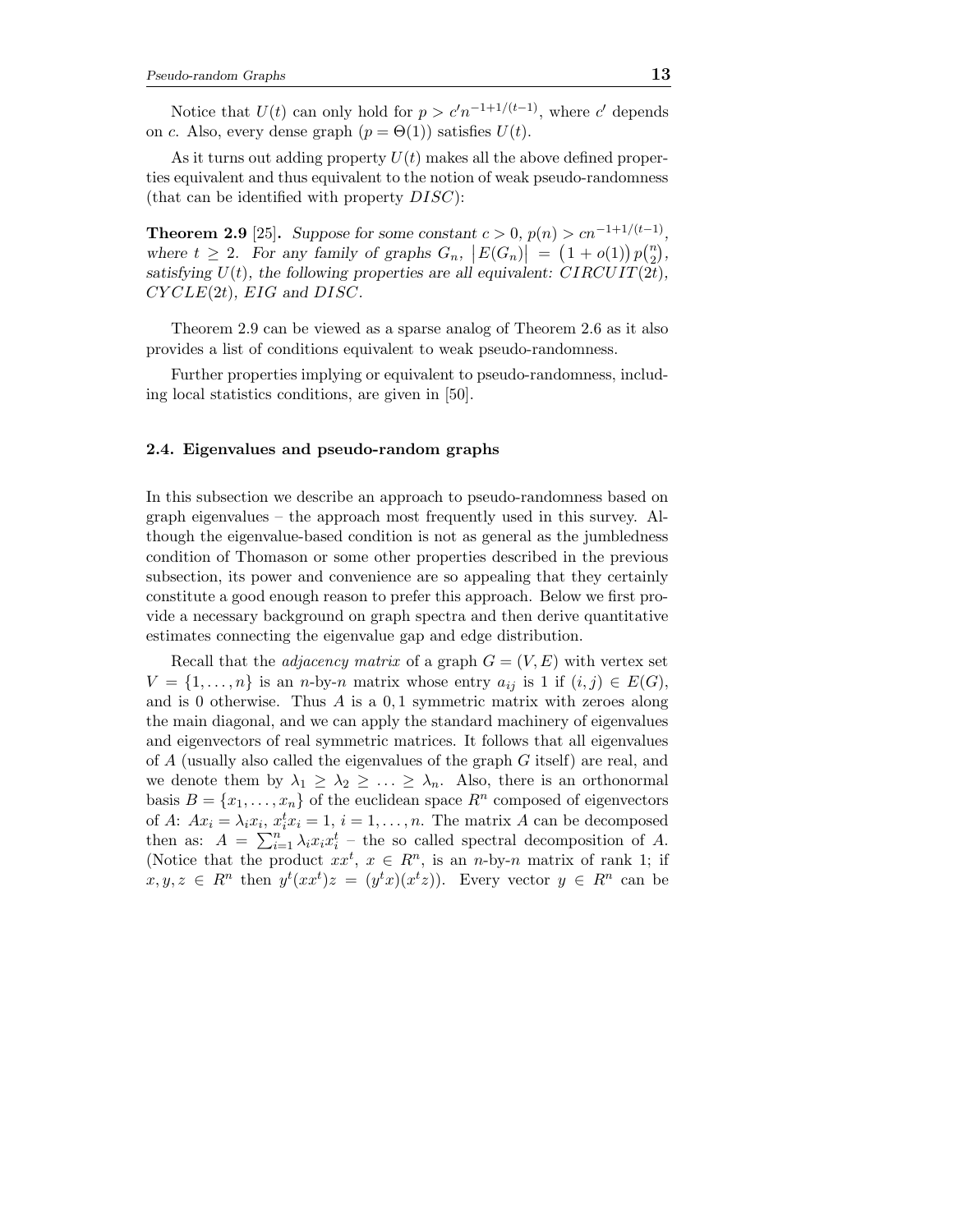easily represented in basis  $B: y = \sum_{i=1}^{n} (y^t x_i) x_i$ . Therefore, for  $y, z \in \mathbb{R}^n$ ,  $y^{t}z = \sum_{i=1}^{n} (y^{t}x_{i})(z^{t}x_{i})$  and  $||y||^{2} = y^{t}y = \sum_{i=1}^{n} (y^{t}x_{i})^{2}$ .

All the above applies in fact to all real symmetric matrices. Since the adjacency matrix  $A$  of a graph  $G$  is a matrix with non-negative entries, one can derive some important extra features of A, most notably the Perron– Frobenius Theorem, that reads in the graph context as follows: if  $G$  is connected then the multiplicity of  $\lambda_1$  is one, all coordinates of the first eigenvector  $x_1$  can be assumed to be strictly positive, and  $|\lambda_i| \leq \lambda_1$  for all  $i \geq 2$ . Thus, graph spectrum lies entirely in the interval  $[-\lambda_1, \lambda_1]$ .

For the most important special case of regular graphs Perron–Frobenius implies the following corollary:

**Proposition 2.10.** Let G be a d-regular graph on n vertices. Let  $\lambda_1 \geq$  $\lambda_2 \geq \ldots \geq \lambda_n$  be the eigenvalues of G. Then  $\lambda_1 = d$  and  $-d \leq \lambda_i \leq d$  for all  $1 \leq i \leq n$ . Moreover, if G is connected then the first eigenvector  $x_1$  is proportional to the all one vector  $(1, \ldots, 1)^t \in R^n$ , and  $\lambda_i < d$  for all  $i \geq 2$ .

To derive the above claim from the Perron–Frobenius Theorem observe that  $e = (1, \ldots, 1)$  is immediately seen to be an eigenvector of  $A(G)$  corresponding to the eigenvalue d:  $Ae = de$ . The positivity of the coordinates of  $e$  implies then that  $e$  is not orthogonal to the first eigenvector, and hence is in fact proportional to  $x_1$  of  $A(G)$ . Proposition 2.10 can be also proved directly without relying on the Perron–Frobenius Theorem.

We remark that  $\lambda_n = -d$  is possible, in fact it holds if and only if the  $graph G$  is bipartite.

All this background information, presented above in a somewhat condensed form, can be found in many textbooks in Linear Algebra. Readers more inclined to consult combinatorial books can find it for example in a recent monograph of Godsil and Royle on Algebraic Graph Theory [46].

We now prove a well known theorem (see its variant, e.g., in Chapter 9, [18]) bridging between graph spectra and edge distribution.

**Theorem 2.11.** Let G be a d-regular graph on n vertices. Let  $d = \lambda_1 \geq$  $\lambda_2 \geq \ldots \lambda_n$  be the eigenvalues of G. Denote

$$
\lambda = \max_{2 \le i \le n} |\lambda_i|.
$$

Then for every two subsets  $U, W \subset V$ ,

(4) 
$$
\left|e(U,W) - \frac{d|U||W|}{n}\right| \leq \lambda \sqrt{|U||W| \left(1 - \frac{|U|}{n}\right) \left(1 - \frac{|W|}{n}\right)}.
$$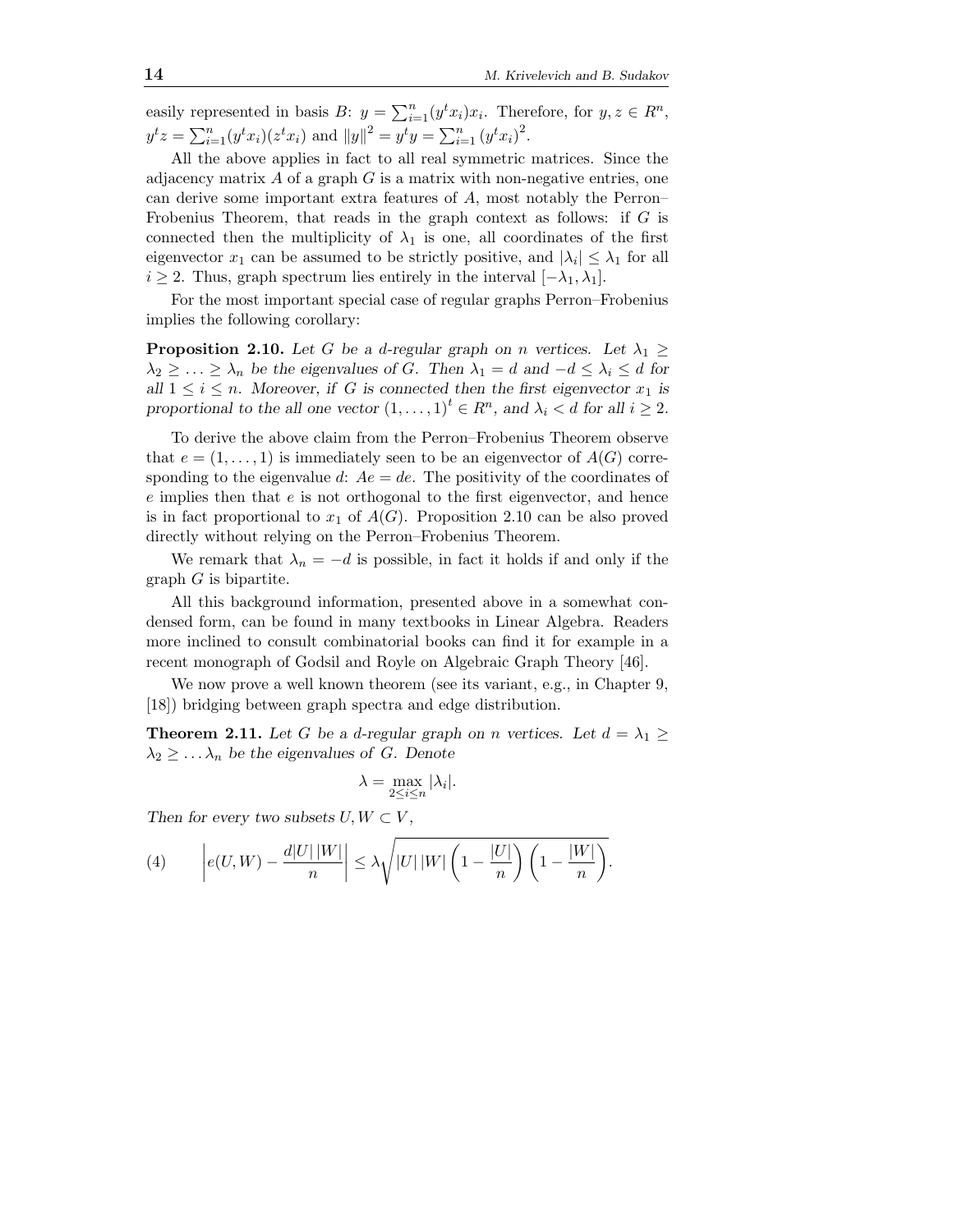**Proof.** Let  $B = \{x_1, \ldots, x_n\}$  be an orthonormal basis of  $R^n$  composed from eigenvectors of A:  $Ax_i = \lambda_i x_i, 1 \leq i \leq n$ . We represent  $A = \sum_{i=1}^n \lambda_i x_i x_i^t$ . Denote

$$
A_1 = \lambda_1 x_1 x_1^t,
$$
  

$$
\mathcal{E} = \sum_{i=2}^n \lambda_i x_i x_i^t,
$$

then  $A = A_1 + \mathcal{E}$ .

Let  $u = |U|$ ,  $w = |W|$  be the cardinalities of U, W, respectively. We denote the characteristic vector of U by  $\chi_U \in R^n$ , i.e.  $\chi_U(i) = 1$  if  $i \in U$ , and  $\chi_U(i) = 0$  otherwise. Similarly, let  $\chi_W \in R^n$  be the characteristic vector of W. We represent  $\chi_U$ ,  $\chi_W$  according to B:

$$
\chi_U = \sum_{i=1}^n \alpha_i x_i, \quad \alpha_i = \chi_U^t x_i, \quad \sum_{i=1}^n \alpha_i^2 = ||\chi_U||^2 = u,
$$
  

$$
\chi_W = \sum_{i=1}^n \beta_i x_i, \quad \beta_i = \chi_W^t x_i, \quad \sum_{i=1}^n \beta_i^2 = ||\chi_W||^2 = w.
$$

It follows easily from the definitions of A,  $\chi_U$  and  $\chi_W$  that the product  $\chi_U^t A \chi_W$  counts exactly the number of edges of G with one endpoint in U and the other one in  $W$ , i.e.

$$
e(U, W) = \chi_U^t A \chi_W = \chi_U^t A_1 \chi_W + \chi_U^t \mathcal{E} \chi_W.
$$

Now we estimate the last two summands separately, the first of them will be the main term for  $e(U, W)$ , the second one will be the error term. Substituting the expressions for  $\chi_U$ ,  $\chi_W$  and recalling the orthonormality of  $B$ , we get:

(5) 
$$
\chi_U^t A_1 \chi_W = \left(\sum_{i=1}^n \alpha_i x_i\right)^t (\lambda_1 x_1 x_1^t) \left(\sum_{j=1}^n \beta_j x_j\right)
$$

$$
= \sum_{i=1}^n \sum_{j=1}^n \alpha_i \lambda_1 \beta_j (x_i^t x_1) (x_1^t x_j) = \alpha_1 \beta_1 \lambda_1.
$$

Similarly,

(6) 
$$
\chi^t_U \mathcal{E} \chi_W = \left(\sum_{i=1}^n \alpha_i x_i\right)^t \left(\sum_{j=2}^n \lambda_j x_j x_j^t\right) \left(\sum_{k=1}^n \beta_k x_k\right) = \sum_{i=2}^n \alpha_i \beta_i \lambda_i.
$$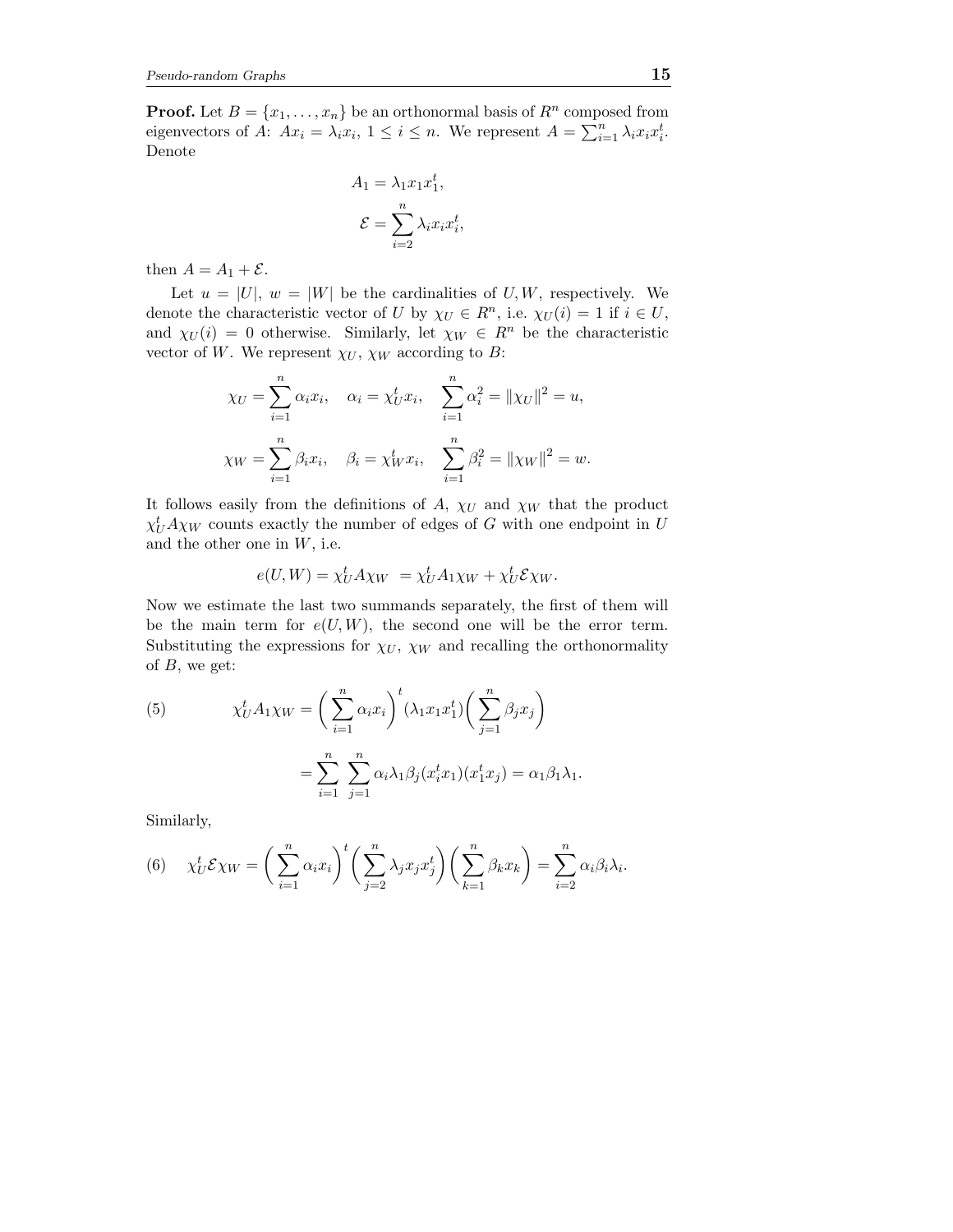Recall now that  $G$  is d-regular. Then according to Proposition 2.10,  $\lambda_1 = d$  and  $x_1 = \frac{1}{\sqrt{2}}$  $\frac{1}{\sqrt{n}}(1,\ldots,1)^t$ . We thus get:  $\alpha_1 = \chi_U^t x_1 = u/\sqrt{n}$  and  $\beta_1 = \chi_W^t x_1 = w/\sqrt{n}$ . Hence it follows from (5) that  $\chi_U^t A_1 \chi_W = duw/n$ .

Now we estimate the absolute value of the error term  $\chi_U^t \mathcal{E} \chi_W$ . Recalling (6), the definition of  $\lambda$  and the obtained values of  $\alpha_1, \beta_1$ , we derive, applying Cauchy–Schwartz:

$$
|\chi_U^t \mathcal{E}\chi_W| = \left|\sum_{i=2}^n \alpha_i \beta_i \lambda_i\right| \leq \lambda \left|\sum_{i=2}^n \alpha_i \beta_i\right| \leq \lambda \sqrt{\sum_{i=2}^n \alpha_i^2 \sum_{i=2}^n \beta_i^2}
$$
  
=  $\lambda \sqrt{\left(\|\chi_U\|^2 - \alpha_1^2\right) \left(\|\chi_W\|^2 - \beta_1^2\right)} = \lambda \sqrt{\left(u - \frac{u^2}{n}\right) \left(w - \frac{w^2}{n}\right)}.$ 

The theorem follows.

The above proof can be extended to the irregular (general) case. Since the obtained quantitative bounds on edge distribution turn out to be somewhat cumbersome, we will just indicate how they can be obtained. Let  $G = (V, E)$  be a graph on *n* vertices with *average* degree d. Assume that the eigenvalues of G satisfy  $\lambda < d$ , with  $\lambda$  as defined in the theorem. Denote

$$
K = \sum_{v \in V} \left( d(v) - d \right)^2.
$$

The parameter K is a measure of irregularity of G. Clearly  $K = 0$  if and only if G is d-regular. Let  $e = \frac{1}{\sqrt{2}}$  $\frac{1}{n}(1,\ldots,1)^t$ . We represent *e* in the basis  $B = \{x_1, \ldots, x_n\}$  of the eigenvectors of  $A(G)$ :

$$
e = \sum_{i=1}^{n} \gamma_i x_i
$$
,  $\gamma_i = e^t x_i$ ,  $\sum_{i=1}^{n} \gamma_i^2 = ||e||^2 = 1$ .

Denote  $z = \frac{1}{\sqrt{2}}$  $\frac{1}{n} (d(v_1) - d, \dots, d(v_n) - d)^t$ , then  $||z||^2 = K/n$ . Notice that  $Ae = \frac{1}{\sqrt{2}}$  $\frac{1}{n} (d(v_1), \ldots, d(v_n))$ <sup>t</sup> = de + z, and therefore  $z = Ae - de$  =  $\sum_{i=1}^n \gamma_i(\lambda_i - d)x_i$ . This implies:

$$
\frac{K}{n} = \|z\|^2 = \sum_{i=1}^n \gamma_i^2 (\lambda_i - d)^2 \ge \sum_{i=2}^n \gamma_i^2 (\lambda_i - d)^2
$$
  
 
$$
\ge (d - \lambda)^2 \sum_{i=2}^n \gamma_i^2.
$$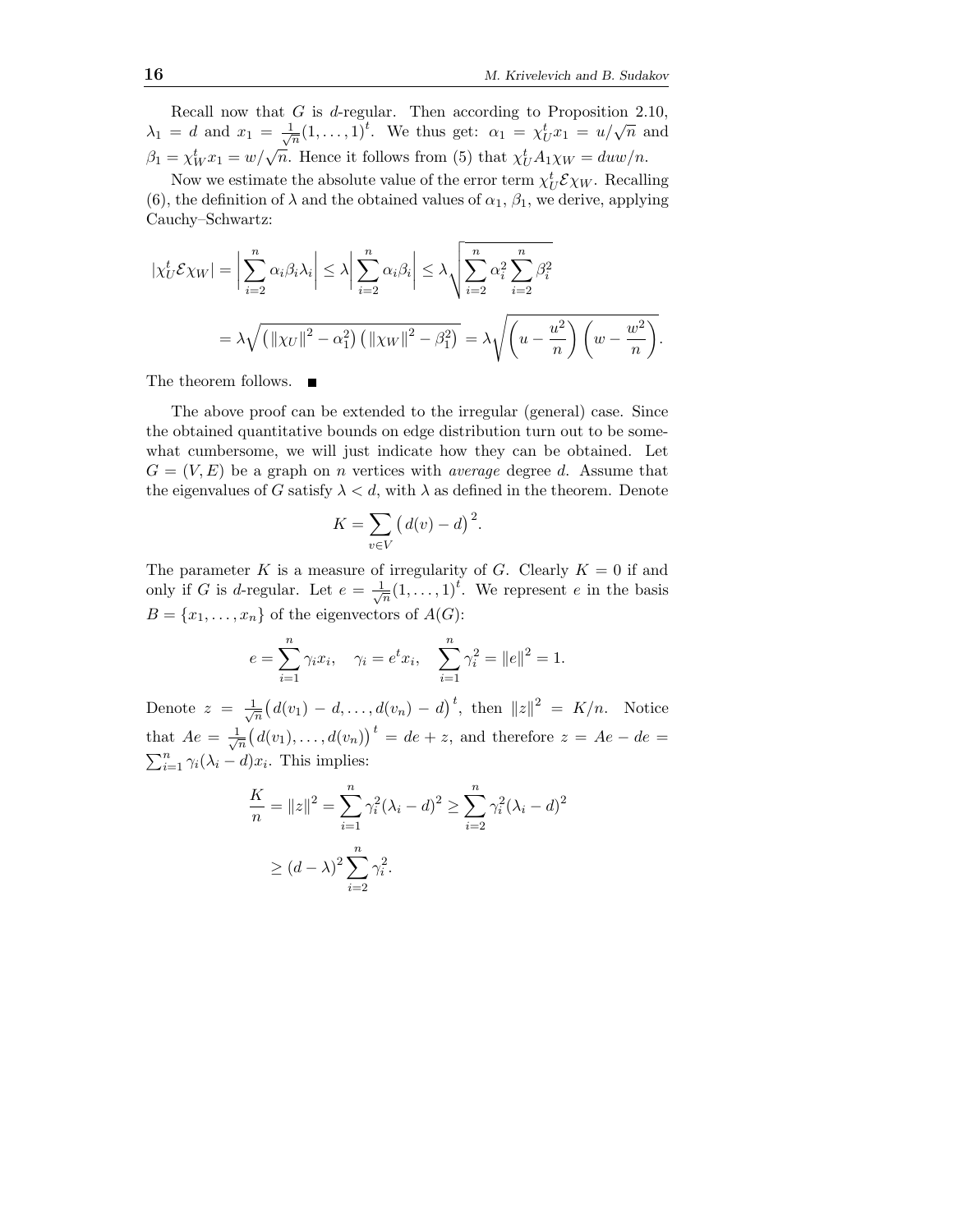Hence  $\sum_{i=2}^n \gamma_i^2 \leq \frac{K}{n(d-1)}$  $\frac{K}{(n(d-\lambda)^2})$ . It follows that  $\gamma_1^2 = 1 - \sum_{i=2}^n \gamma_i^2 \ge 1 - \frac{K}{n(d-\lambda)^2}$  $n(d-\lambda)^2$ and

$$
\gamma_1 \ge \gamma_1^2 \ge 1 - \frac{K}{n(d-\lambda)^2}.
$$

Now we estimate the distance between the vectors  $e$  and  $x_1$  and show that they are close given that the parameter  $K$  is small.

$$
||e - x_1||^2 = (e - x_1)^t (e - x_1) = e^t e + x_1^t x_1 - 2e^t x_1 = 1 + 1 - 2\gamma_1 = 2 - 2\gamma_1
$$
  

$$
\leq \frac{2K}{n(d - \lambda)^2}.
$$

We now return to expressions (5) and (6) from the proof of Theorem 2.11. In order to estimate the main term  $\chi_U^t A_1 \chi_W$ , we bound the coefficients  $\alpha_1$ ,  $\beta_1$  and  $\lambda_1$  as follows:

$$
\alpha_1 = \chi_U^t x_1 = \chi_U^t e + \chi_U^t (x_1 - e) = \frac{u}{\sqrt{n}} + \chi_U^t (x_1 - e),
$$

and therefore

(7) 
$$
\left| \alpha_1 - \frac{u}{\sqrt{n}} \right| = \left| \chi_U^t(x_1 - e) \right| \leq ||\chi_U|| \cdot ||x_1 - e|| \leq \frac{\sqrt{\frac{2Ku}{n}}}{d - \lambda}.
$$

In a similar way one gets:

(8) 
$$
\left|\beta_1 - \frac{w}{\sqrt{n}}\right| \le \frac{\sqrt{\frac{2Kw}{n}}}{d-\lambda}.
$$

Finally, to estimate from above the absolute value of the difference between  $\lambda_1$  and  $d$  we argue as follows:

$$
\frac{K}{n} = ||z||^2 = \sum_{i=1}^{n} \gamma_i^2 (\lambda_i - d)^2 \ge \gamma_1^2 (\lambda_1 - d)^2,
$$

and therefore

(9) 
$$
|\lambda_1 - d| \leq \frac{1}{\gamma_1} \sqrt{\frac{K}{n}} \leq \frac{n(d - \lambda)^2}{n(d - \lambda)^2 - K} \sqrt{\frac{K}{n}}.
$$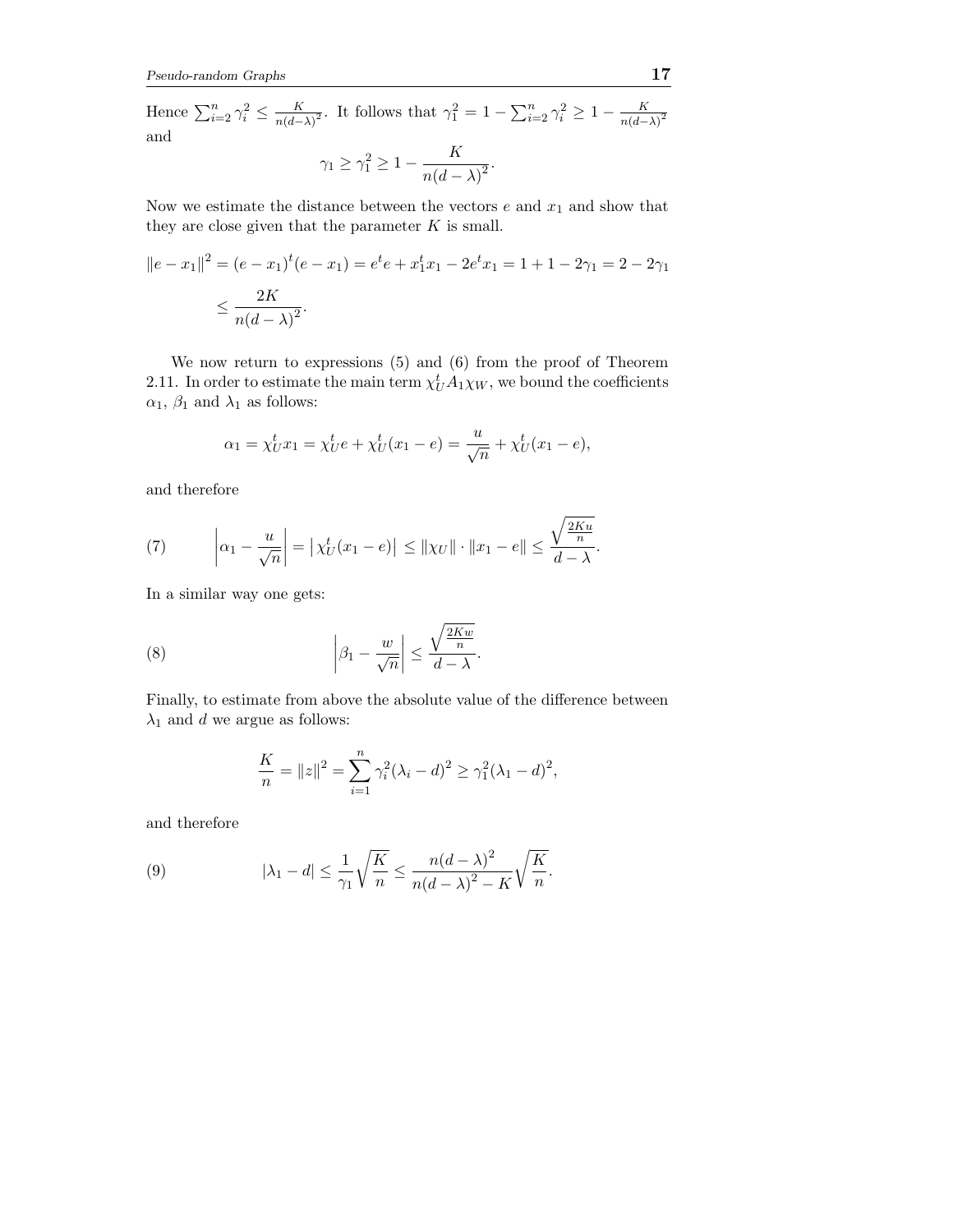Summarizing, we see from (7), (8) and (9) that the main term in the product  $\chi_U^t A_1 \chi_W$  is equal to  $\frac{duw}{n}$ , just as in the regular case, and the error term is governed by the parameter  $K$ .

In order to estimate the error term  $\chi_U^t \mathcal{E} \chi_W$  we use (6) to get:

$$
|\chi_U^t \mathcal{E}\chi_W| = \left|\sum_{i=2}^n \alpha_i \beta_i \lambda_i\right| \le \lambda \left|\sum_{i=2}^n \alpha_i \beta_i\right| \le \lambda \sqrt{\sum_{i=2}^n \alpha_i^2 \sum_{i=2}^n \beta_i^2}
$$

$$
\le \lambda \sqrt{\sum_{i=1}^n \alpha_i^2 \sum_{i=1}^n \beta_i^2} = \lambda \|\chi_U\| \|\chi_W\| = \lambda \sqrt{uw}.
$$

Applying the above developed techniques we can prove now the second implication of Theorem 2.8. Let us prove first that  $EIG$  implies  $K = o(nd^2)$ , where  $d = (1 + o(1)) np$  is as before the average degree of G. Indeed, for every vector  $v \in R^n$  we have  $||Av|| \leq \lambda_1 ||v||$ , and therefore

$$
\lambda_1^2 n = \lambda_1^2 e^t e \ge (Ae)^t (Ae) = \sum_{v \in V} d^2(v).
$$

Hence from *EIG* we get:  $\sum_{v \in V} d^2(v) \le (1 + o(1)) nd^2$ . As  $\sum_{v} d(v) = nd$ , it follows that:

$$
K = \sum_{v \in V} (d(v) - d)^2 = \sum_{v \in V} d^2(v) - 2d \sum_{v \in V} d(v) + nd^2
$$
  
= (1 + o(1)) nd<sup>2</sup> - 2nd<sup>2</sup> + nd<sup>2</sup> = o(nd<sup>2</sup>),

as promised. Substituting this into estimates (7), (8), (9) and using  $\lambda = o(d)$ of EIG we get:

$$
\alpha_1 = \frac{u}{\sqrt{n}} + o(\sqrt{u}),
$$
  
\n
$$
\beta_1 = \frac{w}{\sqrt{n}} + o(\sqrt{w}),
$$
  
\n
$$
\lambda_1 = (1 + o(1)) d,
$$

and therefore

$$
\chi_U^t A_1 \chi_W = \frac{duw}{n} + o(dn).
$$

Also, according to  $EIG$ ,  $\lambda = o(d)$ , which implies:

$$
\chi_U^t \mathcal{E} \chi_w = o(d\sqrt{uw}) = o(dn),
$$

and the claim follows.  $\quad \blacksquare$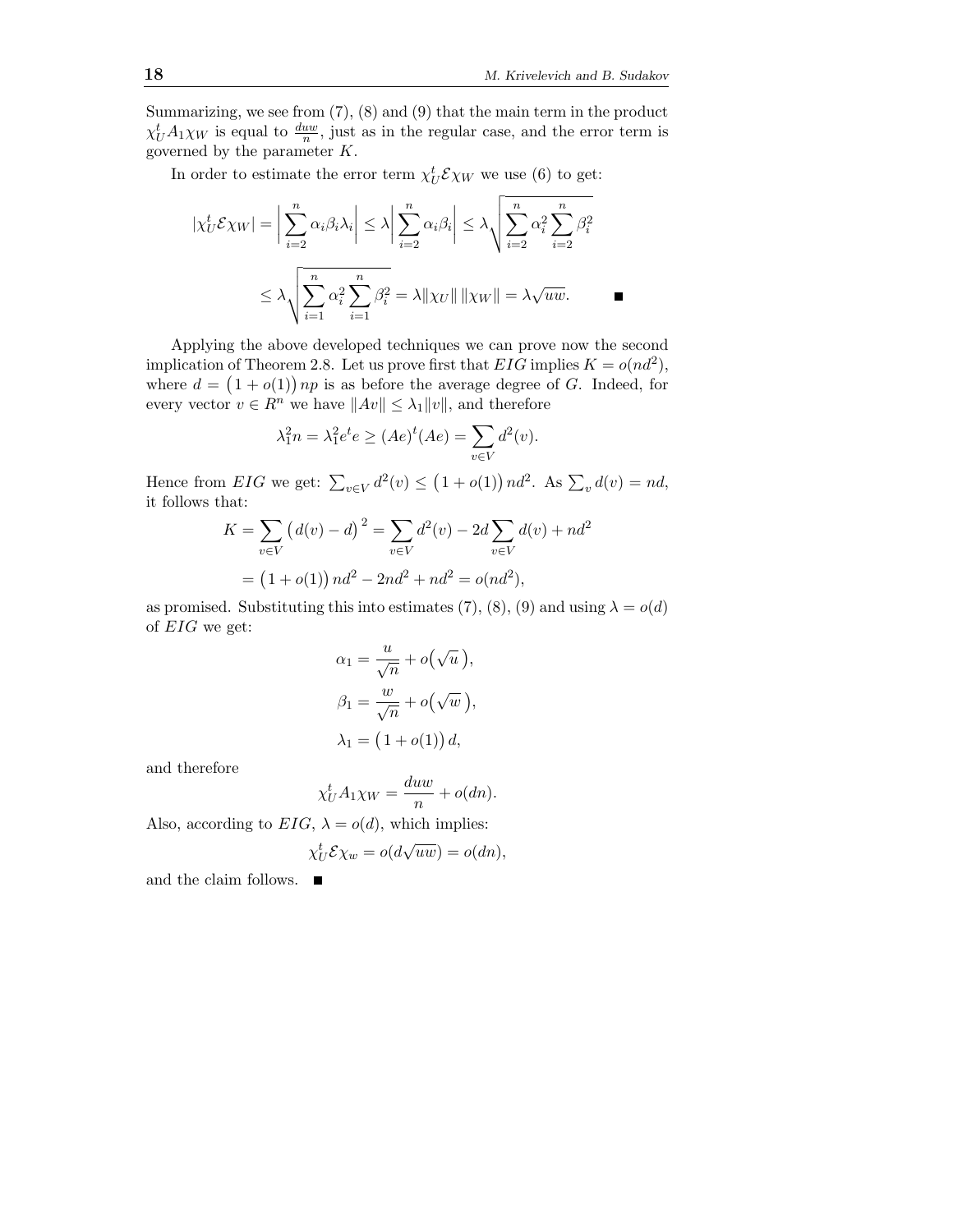Theorem 2.11 is a truly remarkable result. Not only it connects between two seemingly unrelated graph characteristics – edge distribution and spectrum, it also provides a very good quantitative handle for the uniformity of edge distribution, based on easily computable, both theoretically and practically, graph parameters – graph eigenvalues. According to the bound  $(4)$ , a polynomial number of parameters can control quite well the number of edges in exponentially many subsets of vertices.

The parameter  $\lambda$  in the formulation of Theorem 2.11 is usually called the second eigenvalue of the d-regular graph  $G$  (the first and the trivial one being  $\lambda_1 = d$ ). There is certain inaccuracy though in this term, as in fact  $\lambda = \max{\lambda_2, -\lambda_n}$ . Later we will call, following Alon, a *d*-regular graph G on *n* vertices in which all eigenvalues, but the first one, are at most  $\lambda$  in their absolute values, an  $(n, d, \lambda)$ -graph.

Comparing (4) with the definition of jumbled graphs by Thomason we see that an  $(n, d, \lambda)$ -graph G is  $(d/n, \lambda)$ -jumbled. Hence the parameter  $\lambda$ (or in other words, the so called *spectral gap* – the difference between d and  $\lambda$ ) is responsible for pseudo-random properties of such a graph. The smaller the value of  $\lambda$  compared to d, the more close is the edge distribution of G to the ideal uniform distribution. A natural question is then: how small can be  $\lambda$ ? It is easy to see that as long as  $d \leq (1 - \varepsilon)n$ ,  $\lambda = \Omega(\sqrt{d})$ . Indeed, the trace of  $A^2$  satisfies:

$$
nd = 2|E(G)| = Tr(A^2) = \sum_{i=1}^{n} \lambda_i^2 \le d^2 + (n-1)\lambda_2 \le (1-\varepsilon)nd + (n-1)\lambda^2,
$$

and  $\lambda = \Omega(\sqrt{d})$  as claimed. More accurate bounds are known for smaller values of  $d$  (see, e.g. [69]). Based on these estimates we can say that an (n, d,  $\lambda$ )-graph G, for which  $\lambda = \Theta(\sqrt{d})$ , is a very good pseudo-random graph. We will see several examples of such graphs in the next section.

### 2.5. Strongly regular graphs

A strongly regular graph  $srg(n, d, \eta, \mu)$  is a d-regular graph on n vertices in which every pair of adjacent vertices has exactly  $\eta$  common neighbors and every pair of non-adjacent vertices has exactly  $\mu$  common neighbors. (We changed the very standard notation in the above definition so as to avoid interference with other notational conventions throughout this paper and to make it more coherent, usually the parameters are denoted  $(v, k, \lambda, \mu)$ .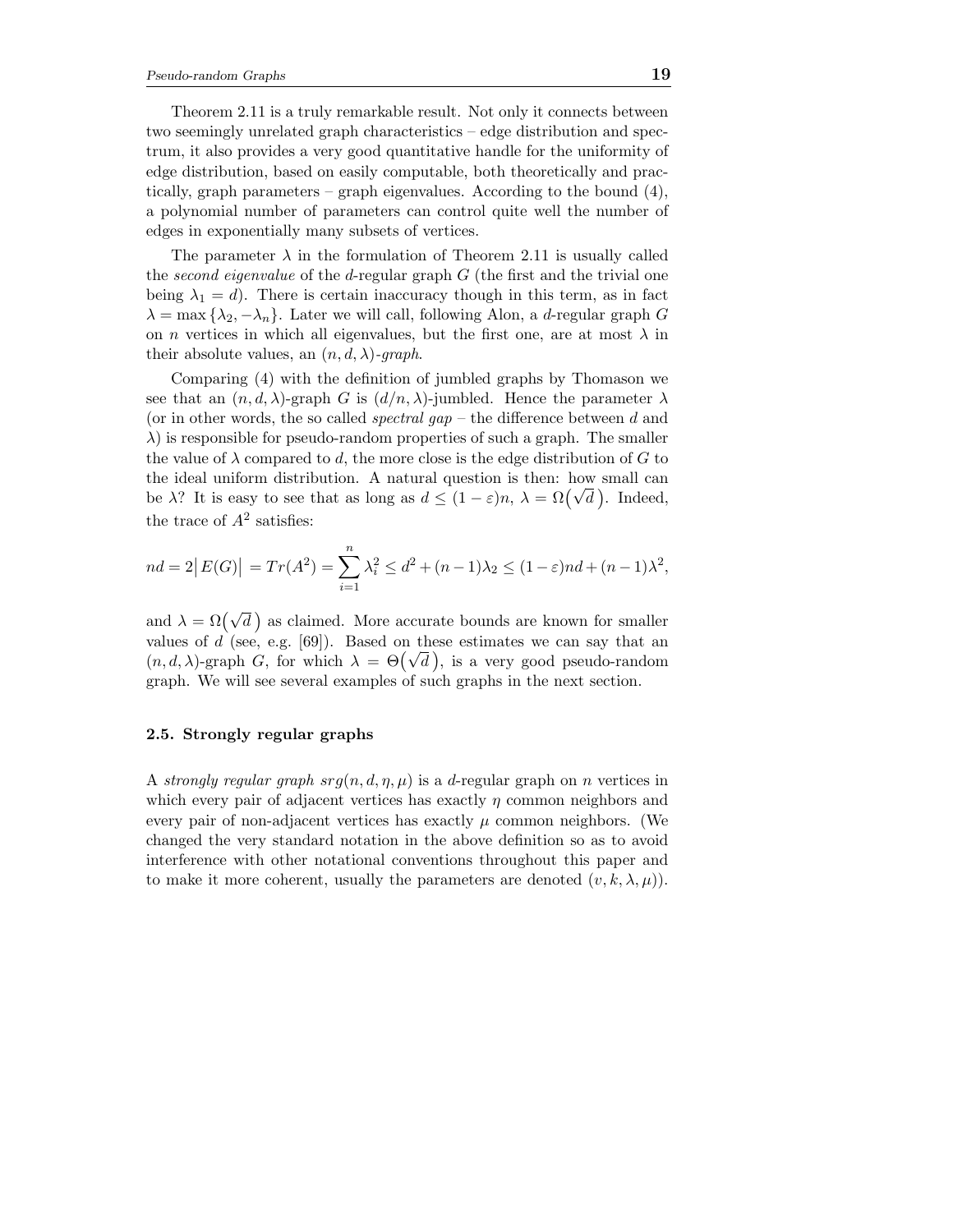Two simple examples of strongly regular graph are the pentagon  $C_5$  that has parameters  $(5, 2, 0, 1)$ , and the Petersen graph whose parameters are (10, 3, 0, 1). Strongly regular graphs were introduced by Bose in 1963 [21] who also pointed out their tight connections with finite geometries. As follows from the definition, strongly regular graphs are highly regular structures, and one can safely predict that algebraic methods are extremely useful in their study. We do not intend to provide any systematic coverage of this fascinating concept here, addressing the reader to the vast literature on the subject instead (see, e.g., [24]). Our aim here is to calculate the eigenvalues of strongly regular graphs and then to connect them with pseudo-randomness, relying on results from the previous subsection.

**Proposition 2.12.** Let  $G$  be a connected strongly regular graph with parameters  $(n, d, \eta, \mu)$ . Then the eigenvalues of G are:  $\lambda_1 = d$  with multiplicity  $s_1 = 1,$ 

$$
\lambda_2 = \frac{1}{2} \left( \eta - \mu + \sqrt{(\eta - \mu)^2 + 4(d - \mu)} \right)
$$

and

$$
\lambda_3 = \frac{1}{2} \left( \eta - \mu - \sqrt{(\eta - \mu)^2 + 4(d - \mu)} \right),
$$

with multiplicities

$$
s_2 = \frac{1}{2} \left( n - 1 + \frac{(n-1)(\mu - \eta) - 2d}{\sqrt{(\mu - \eta)^2 + 4(d - \mu)}} \right)
$$

and

$$
s_3 = \frac{1}{2} \left( n - 1 - \frac{(n-1)(\mu - \eta) - 2d}{\sqrt{(\mu - \eta)^2 + 4(d - \mu)}} \right),
$$

respectively.

**Proof.** Let A be the adjacency matrix of A. By the definition of A and the fact that A is symmetric with zeroes on the main diagonal, the  $(i, j)$ -entry of the square  $A^2$  counts the number of common neighbors of  $v_i$  and  $v_j$  in  $G$ if  $i \neq j$ , and is equal to the degree  $d(v_i)$  in case  $i = j$ . The statement that G is  $srg(n, d, \eta, \mu)$  is equivalent then to:

(10) 
$$
AJ = dJ, \qquad A^2 = (d - \mu)I + \mu J + (\eta - \mu)A,
$$

where  $J$  is the *n*-by-*n* all-one matrix and  $I$  is the *n*-by-*n* identity matrix.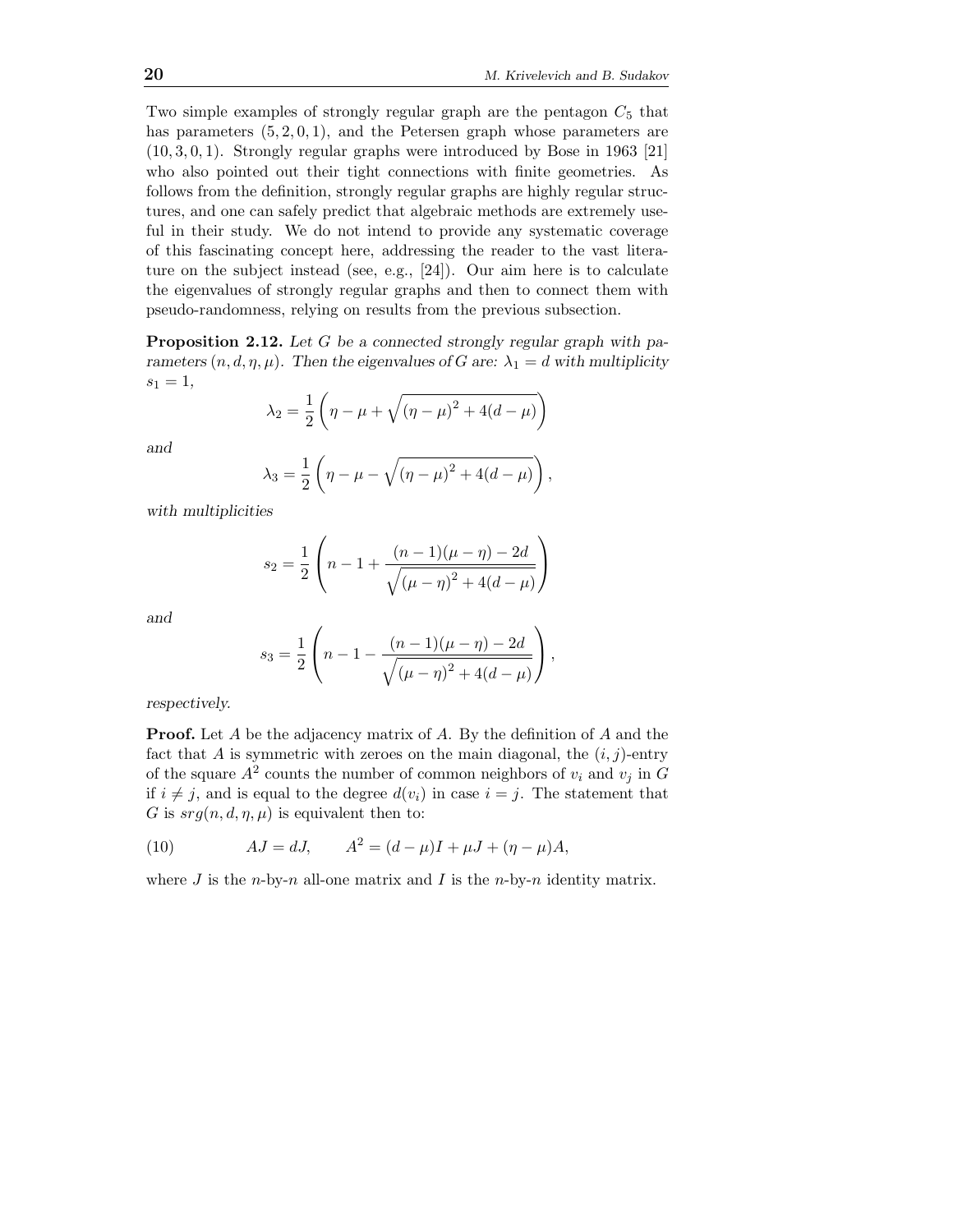Since  $G$  is d-regular and connected, we obtain from the Perron–Frobenius Theorem that  $\lambda_1 = d$  is an eigenvalue of G with multiplicity 1 and with  $e = (1, \ldots, 1)^t$  as the corresponding eigenvector. Let  $\lambda \neq d$  be another eigenvalue of G, and let  $x \in \mathbb{R}^n$  be a corresponding eigenvector. Then x is orthogonal to e, and therefore  $Jx = 0$ . Applying both sides of the second identity in (10) to x we get the equation:  $\lambda^2 x = (d - \mu)x + (\eta - \mu)\lambda x$ , which results in the following quadratic equation for  $\lambda$ :

$$
\lambda^2 + (\mu - \eta)\lambda + (\mu - d) = 0.
$$

This equation has two solutions  $\lambda_2$  and  $\lambda_3$  as defined in the proposition formulation. If we denote by  $s_2$  and  $s_3$  the respective multiplicities of  $\lambda_2$ and  $\lambda_3$  as eigenvalues of A, we get:

$$
1 + s_2 + s_3 = n, \qquad Tr(A) = d + s_2 \lambda_2 + s_3 \lambda_3 = 0.
$$

Solving the above system of linear equations for  $s_2$  and  $s_3$  we obtain the assertion of the proposition.

Using the bound (4) we can derive from the above proposition that if the parameters of a strongly regular graph G satisfy  $\eta \approx \mu$  then G has a large eigenvalue gap and is therefore a good pseudo-random graph. We will exhibit several examples of such graphs in the next section.

#### 3. Examples

Here we present some examples of pseudo-random graphs. Many of them are well known and already appeared, e.g., in [79] and [80], but there also some which have been discovered only recently. Since in the rest of the paper we will mostly discuss properties of  $(n, d, \lambda)$ -graphs, in our examples we emphasize the spectral properties of the constructed graphs. We will also use most of these constructions later to illustrate particular points and to test the strength of the theorems.

### Random graphs.

1. Let  $G = G(n, p)$  be a random graph with edge probability p. If p satisfies  $p n / \log n \to \infty$  and  $(1-p) n \log n \to \infty$ , then almost surely all the degrees of G are equal to  $(1+o(1))$  *np*. Moreover it was proved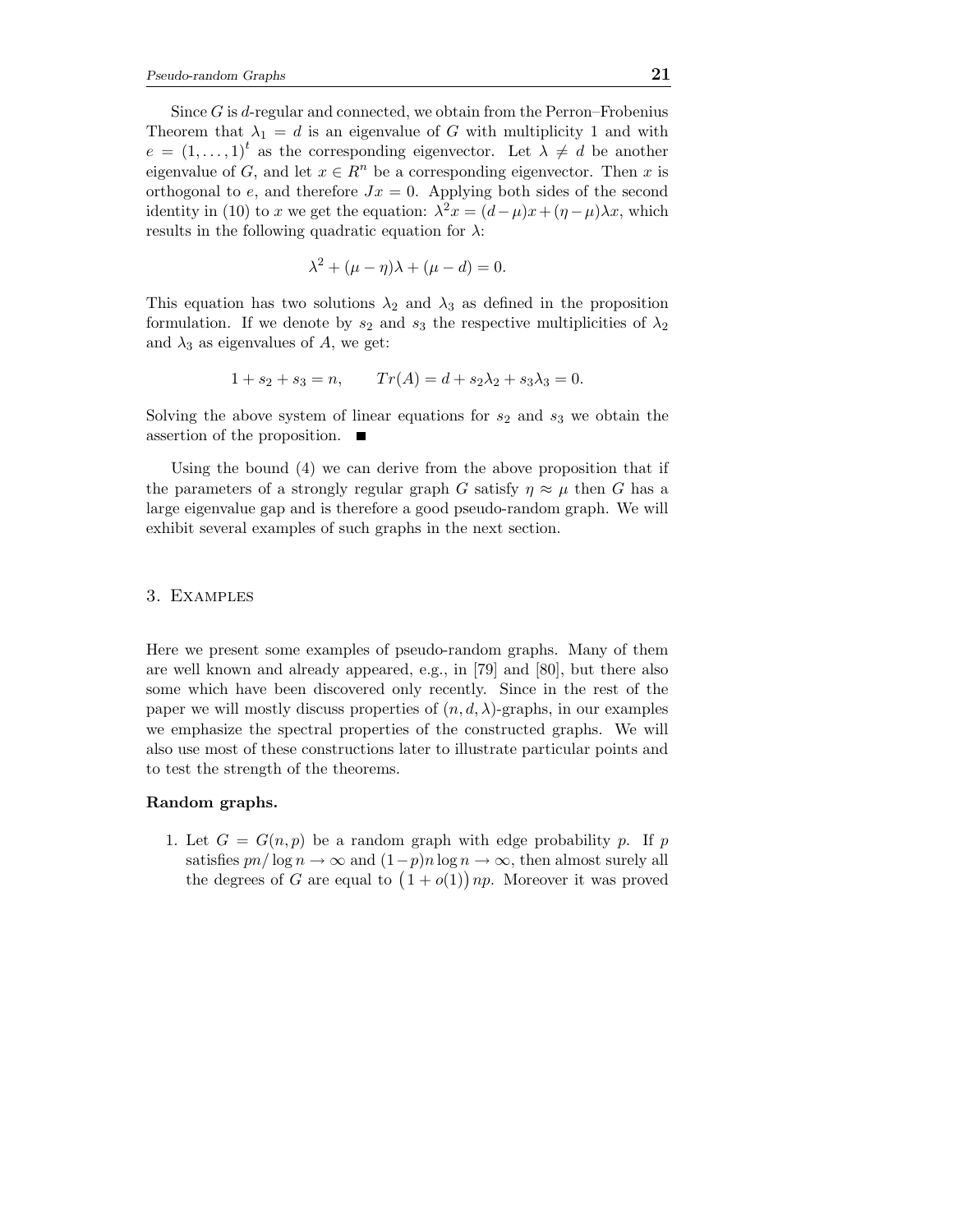by Füredi and Komlós [44] that the largest eigenvalue of  $G$  is a.s.  $(1+o(1))$  *np* and that  $\lambda(G) \leq (2+o(1))\sqrt{p(1-p)n}$ . They stated this result only for constant p but their proof shows that  $\lambda(G) \leq O\left(\sqrt{np}\right)$ also when  $p \geq poly \log n/n$ .

2. For a positive integer-valued function  $d = d(n)$  we define the model  $G_{n,d}$  of random regular graphs consisting of all regular graphs on n vertices of degree  $d$  with the uniform probability distribution. This definition of a random regular graph is conceptually simple, but it is not easy to use. Fortunately, for small d there is an efficient way to generate  $G_{n,d}$  which is useful for theoretical studies. This is the so called configuration model. For more details about this model, and random regular graphs in general we refer the interested reader to two excellent monographs [20] and [49], or to a survey [83]. As it turns out, sparse random regular graphs have quite different properties from those of the binomial random graph  $G(n, p)$ ,  $p = d/n$ . For example, they are almost surely connected. The spectrum of  $G_{n,d}$  for a fixed d was studied in [38] by Friedman, Kahn and Szemerédi. Friedman [39] proved that for constant d the second largest eigenvalue of a random d-regular graph is  $\lambda = (1+o(1))2\sqrt{d-1}$ . The approach of Kahn and Szemerédi gives only  $O(\sqrt{d})$  bound on  $\lambda$  but continues to work also when d is small power of n. The case  $d \gg n^{1/2}$  was recently studied by Krivelevich, Sudakov, Vu and Wormald [61]. They proved that in this case for any two vertices  $u, v \in G_{n,d}$  almost surely

$$
\left|\,codeg(u,v)-d^2/n\right|\\ < Cd^3/n^2+6d\sqrt{\log n}/\sqrt{n},
$$

where C is some constant and  $codeg(u, v)$  is the number of common neighbors of u, v. Moreover if  $d \geq n/\log n$ , then C can be defined to be zero. Using this it is easy to show that for  $d \gg n^{1/2}$ , the second largest eigenvalue of a random d-regular graph is  $o(d)$ . The true bound for the second largest eigenvalue of  $G_{n,d}$  should be probably  $(1+o(1)) 2\sqrt{d-1}$ for all values of d, but we are still far from proving it.

#### Strongly regular graphs.

3. Let  $q = p^{\alpha}$  be a prime power which is congruent to 1 modulo 4 so that  $-1$  is a square in the finite field  $GF(q)$ . Let  $P_q$  be the graph whose vertices are all elements of  $GF(q)$  and two vertices are adjacent if and only if their difference is a quadratic residue in  $GF(q)$ . This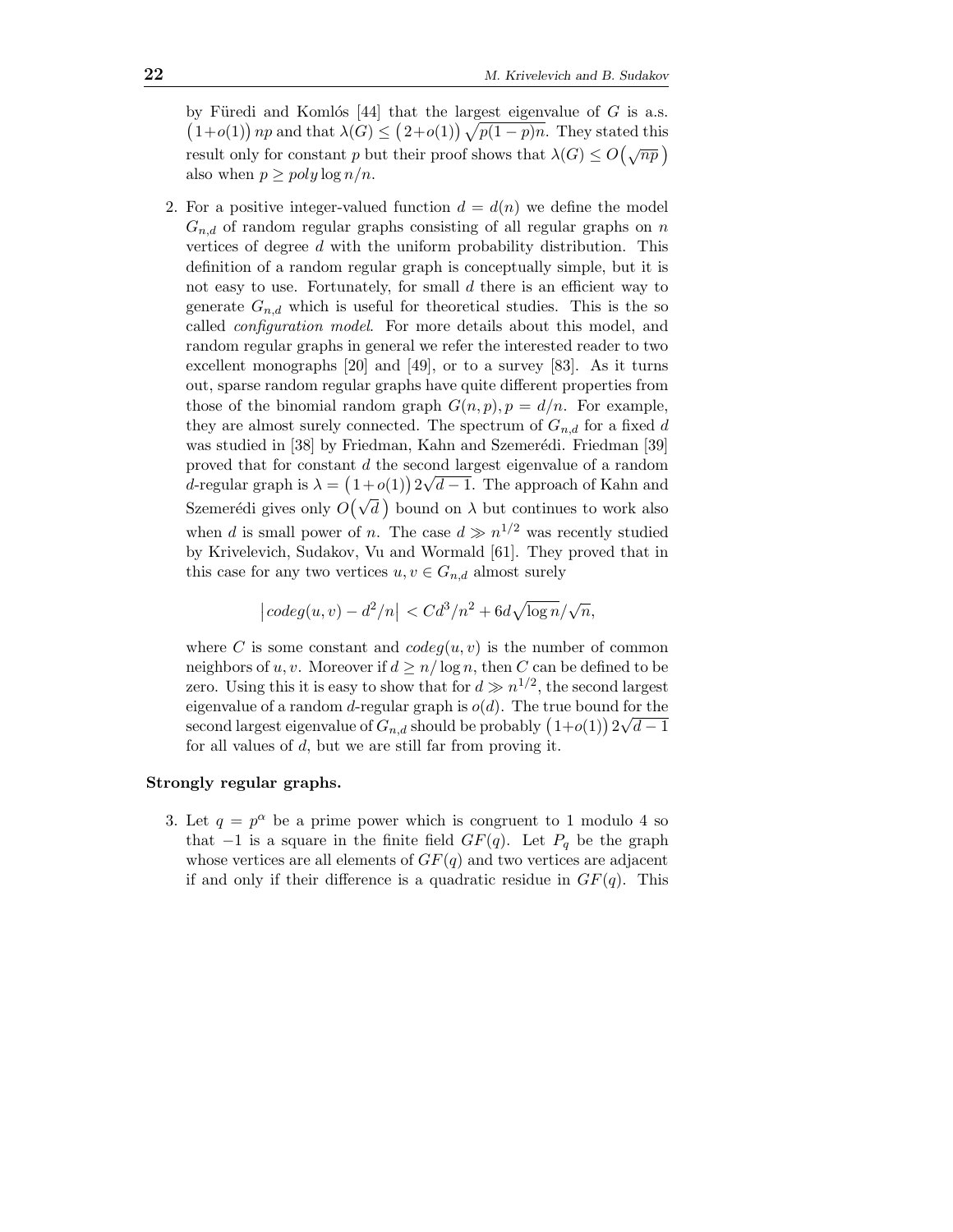graph is usually called the *Paley graph*. It is easy to see that  $P_q$  is  $(q-1)/2$ -regular. In addition one can easily compute the number of common neighbors of two vertices in  $P_q$ . Let  $\chi$  be the *quadratic residue character* on  $GF(q)$ , i.e.,  $\chi(0) = 0$ ,  $\chi(x) = 1$  if  $x \neq 0$  and is a square in  $GF(q)$  and  $\chi(x) = -1$  otherwise. By definition,  $\sum_{x} \chi(x) = 0$  and the number of common neighbors of two vertices  $a$  and  $b$  equals

$$
\sum_{x \neq a,b} \left( \frac{1 + \chi(a-x)}{2} \right) \left( \frac{1 + \chi(b-x)}{2} \right)
$$
  
=  $\frac{q-2}{4} - \frac{\chi(a-b)}{2} + \frac{1}{4} \sum_{x \neq a,b} \chi(a-x) \chi(b-x).$ 

Using that for  $x \neq b$ ,  $\chi(b-x) = \chi((b-x)^{-1})$ , the last term can be rewritten as

$$
\sum_{x \neq a,b} \chi(a-x)\chi((b-x)^{-1}) = \sum_{x \neq a,b} \chi\left(\frac{a-x}{b-x}\right) = \sum_{x \neq a,b} \chi\left(1 + \frac{a-b}{b-x}\right)
$$

$$
= \sum_{x \neq 0,1} \chi(x) = -1.
$$

Thus the number of common neighbors of a and b is  $(q-3)/4-\chi(a$ b)/2. This equals  $(q-5)/4$  if a and b are adjacent and  $(q-1)/4$ otherwise. This implies that the Paley graph is a strongly regular graph with parameters  $(q, (q-1)/2, (q-5)/4, (q-1)/4)$  and therefore its second largest eigenvalue equals  $(\sqrt{q}+1)/2$ .

- 4. For any odd integer k let  $H_k$  denote the graph whose  $n_k = 2^{k-1} 1$ vertices are all binary vectors of length  $k$  with an odd number of ones except the all one vector, in which two distinct vertices are adjacent iff the inner product of the corresponding vectors is 1 modulo 2. Using elementary linear algebra it is easy to check that this graph is  $(2^{k-2} - 2)$ -regular. Also every two nonadjacent vertices vertices in it have  $2^{k-3} - 1$  common neighbors and every two adjacent vertices vertices have  $2^{k-3} - 3$  common neighbors. Thus  $H_k$  is a strongly regular graph with parameters  $(2^{k-1} - 1, 2^{k-2} - 2, 2^{k-3} - 3, 2^{k-3} - 1)$ and with the second largest eigenvalue  $\lambda(H_k) = 1 + 2^{\frac{k-3}{2}}$ .
- 5. Let q be a prime power an let  $V(G)$  be the elements of the two dimensional vector space over  $GF(q)$ , so G has  $q^2$  vertices. Partition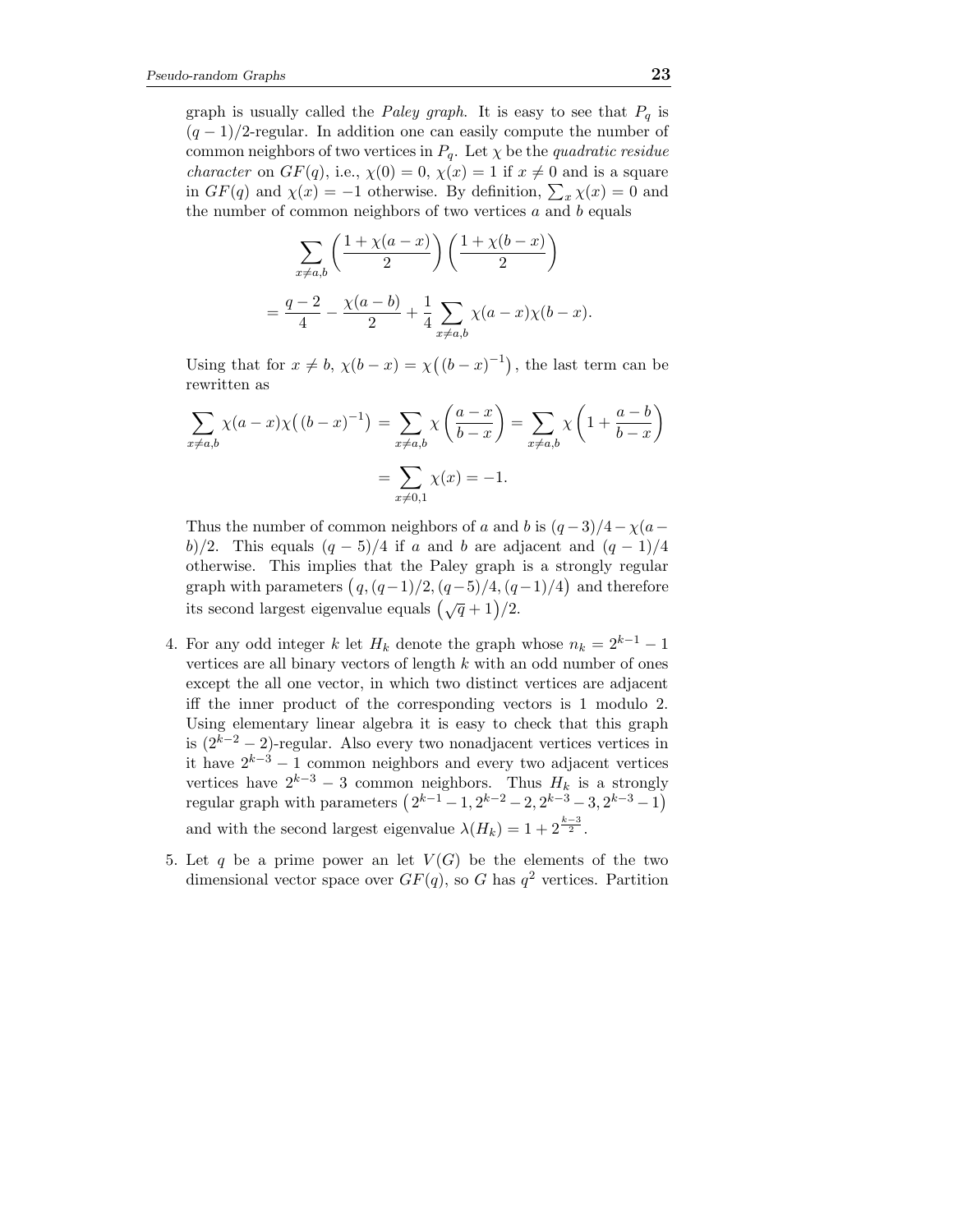the  $q+1$  lines through the origin of the space into two sets P and N, where  $|P| = k$ . Two vertices x and y of the graph G are adjacent if  $x - y$  is parallel to a line in P. This example is due to Delsarte and Goethals and to Turyn (see [72]). It is easy to check that  $G$  is strongly regular with parameters  $(k(q - 1), (k - 1)(k - 2) + q - 2, k(k - 1))$ . Therefore its eigenvalues, besides the trivial one are  $-k$  and  $q - k$ . Thus if k is sufficiently large we obtain that G is  $d = k(q-1)$ -regular graph whose second largest eigenvalue is much smaller than d.

### Graphs arising from finite geometries.

- 6. For any integer  $t \geq 2$  and for any power  $q = p^{\alpha}$  of prime p let  $PG(q, t)$ denote the projective geometry of dimension  $t$  over the finite field  $GF(q)$ . The interesting case for our purposes here is that of large q and fixed t. The vertices of  $PG(q,t)$  correspond to the equivalence classes of the set of all non-zero vectors  $\mathbf{x} = (x_0, \dots, x_t)$  of length  $t+1$ over  $GF(q)$ , where two vectors are equivalent if one is a multiple of the other by an element of the field. Let  $G$  denote the graph whose vertices are the points of  $PG(q,t)$  and two (not necessarily distinct) vertices **x** and **y** are adjacent if and only if  $x_0y_0 + \ldots + x_ty_t = 0$ . This construction is well known. In particular, in case  $t = 2$  this graph is often called the Erdős–Rényi graph and it contains no cycles of length 4. It is easy to see that the number of vertices of  $G$  is  $n_{q,t} = (q^{t+1} - 1)/(q - 1) = (1 + o(1))q^t$  and that it is  $d_{q,t}$ -regular for  $d_{q,t} = (q^t - 1)/(q - 1) = (1 + o(1))q^{t-1}$ , where  $o(1)$  tends to zero as  $q$  tends to infinity. It is easy to see that the number of vertices of G with loops is bounded by  $2(q^{t} - 1)/(q - 1) = (2 + o(1)) q^{t-1}$ , since for every possible value of  $x_0, \ldots, x_{t-1}$  we have at most two possible choices of  $x_t$ . Actually using more complicated computation, which we omit, one can determine the exact number of vertices with loops. The eigenvalues of G are easy to compute (see [11]). Indeed, let  $A$ be the adjacency matrix of G. Then, by the properties of  $PG(q,t)$ ,  $A^2 = AA^T = \mu J + (d_{q,t} - \mu)I$ , where  $\mu = (q^{t-1} - 1)/(q - 1)$ , J is the all one matrix and I is the identity matrix, both of size  $n_{q,t} \times n_{q,t}$ . Therefore the largest eigenvalue of A is  $d_{q,t}$  and the absolute value of all other eigenvalues is  $\sqrt{d_{q,t} - \mu} = q^{(t-1)/2}$ .
- 7. The generalized polygons are incidence structures consisting of points  $P$  and lines  $\mathcal{L}$ . For our purposes we restrict our attention to those in which every point is incident to  $q + 1$  lines and every line is incident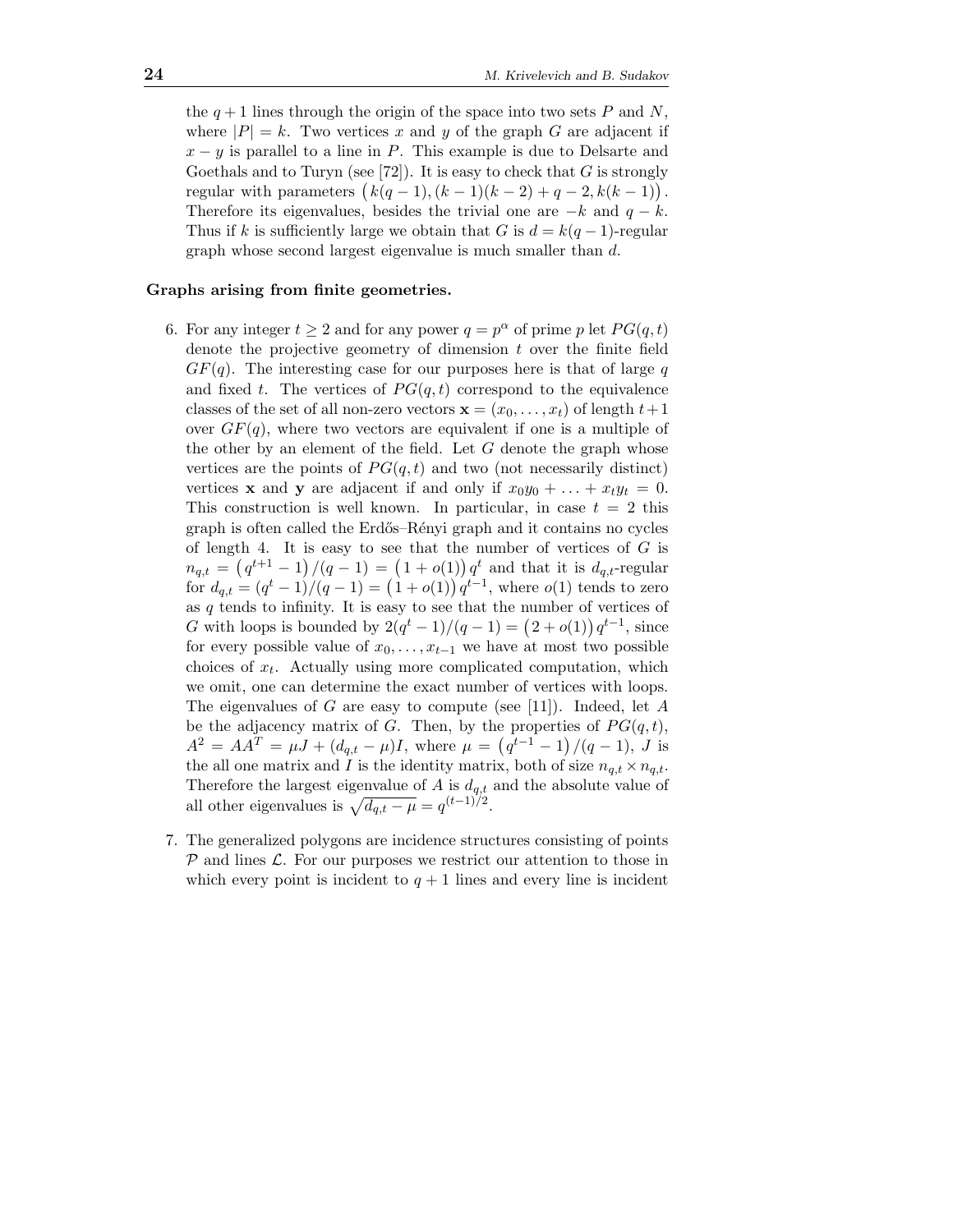to  $q+1$  points. A generalized m-gon defines a bipartite graph G with bipartition  $(\mathcal{P}, \mathcal{L})$  that satisfies the following conditions. The diameter of G is m and for every vertex  $v \in G$  there is a vertex  $u \in G$  such that the shortest path from u to v has length m. Also for every  $r < m$ and for every two vertices  $u, v$  at distance r there exists a unique path of length  $r$  connecting them. This immediately implies that every cycle in G has length at least 2m. For  $q \geq 2$ , it was proved by Feit and Higman [36] that  $(q + 1)$ -regular generalized *m*-gons exist only for  $m = 3, 4, 6$ . A polarity of G is a bijection  $\pi : \mathcal{P} \cup \mathcal{L} \rightarrow \mathcal{P} \cup \mathcal{L}$ such that  $\pi(\mathcal{P}) = \mathcal{L}, \pi(\mathcal{L}) = \mathcal{P}$  and  $\pi^2$  is the identity map. Also for every  $p \in \mathcal{P}, l \in \mathcal{L}, \pi(p)$  is adjacent to  $\pi(l)$  if and only if p and l are adjacent. Given  $\pi$  we define a polarity graph  $G^{\pi}$  to be the graph whose vertices are point in  $P$  and two (not necessarily distinct) points  $p_1, p_2$  are adjacent iff  $p_1$  was adjacent to  $\pi(p_2)$  in G. Some properties of  $G^{\pi}$  can be easily deduced from the corresponding properties of  $G$ . In particular,  $G^{\pi}$  is  $(q+1)$ -regular and also contains no even cycles of length less than 2m.

For every  $q$  which is an odd power of 2, the incidence graph of the generalized 4-gon has a polarity. The corresponding polarity graph is a  $(q + 1)$ -regular graph with  $q^3 + q^2 + q + 1$  vertices. See [23], [62] for more details. This graph contains no cycle of length 6 and it is not difficult to compute its eigenvalues (they can be derived, for example, from the eigenvalues of the corresponding bipartite incidence graph, given in [78]). Indeed, all the eigenvalues, besides the trivial one (which is  $q + 1$ ) are either 0 or  $\sqrt{2q}$  or  $-\sqrt{2q}$ . Similarly, for every q which is an odd power of 3, the incidence graph of the generalized 6-gon has a polarity. The corresponding polarity graph is a  $(q + 1)$ regular graph with  $q^5 + q^4 + \cdots + q + 1$  vertices (see again [23], [62]). This graph contains no cycle of length 10 and its eigenvalues can be derived using the same technique as in case of the 4-gon. All these eigenvalues, besides the trivial one are either  $\sqrt{3q}$  or  $-\sqrt{3q}$  or  $\sqrt{q}$  or  $-\sqrt{q}$ .

### Cayley graphs.

8. Let  $G$  be a finite group and let  $S$  be a set of non-identity elements of G such that  $S = S^{-1}$ , i.e., for every  $s \in S$ ,  $s^{-1}$  also belongs to S. The Cayley graph  $\Gamma(G, S)$  of this group with respect to the generating set S is the graph whose set of vertices is  $G$  and where two vertices  $g$  and g' are adjacent if and only if  $g'g^{-1} \in S$ . Clearly,  $\Gamma(G, S)$  is  $|S|$ -regular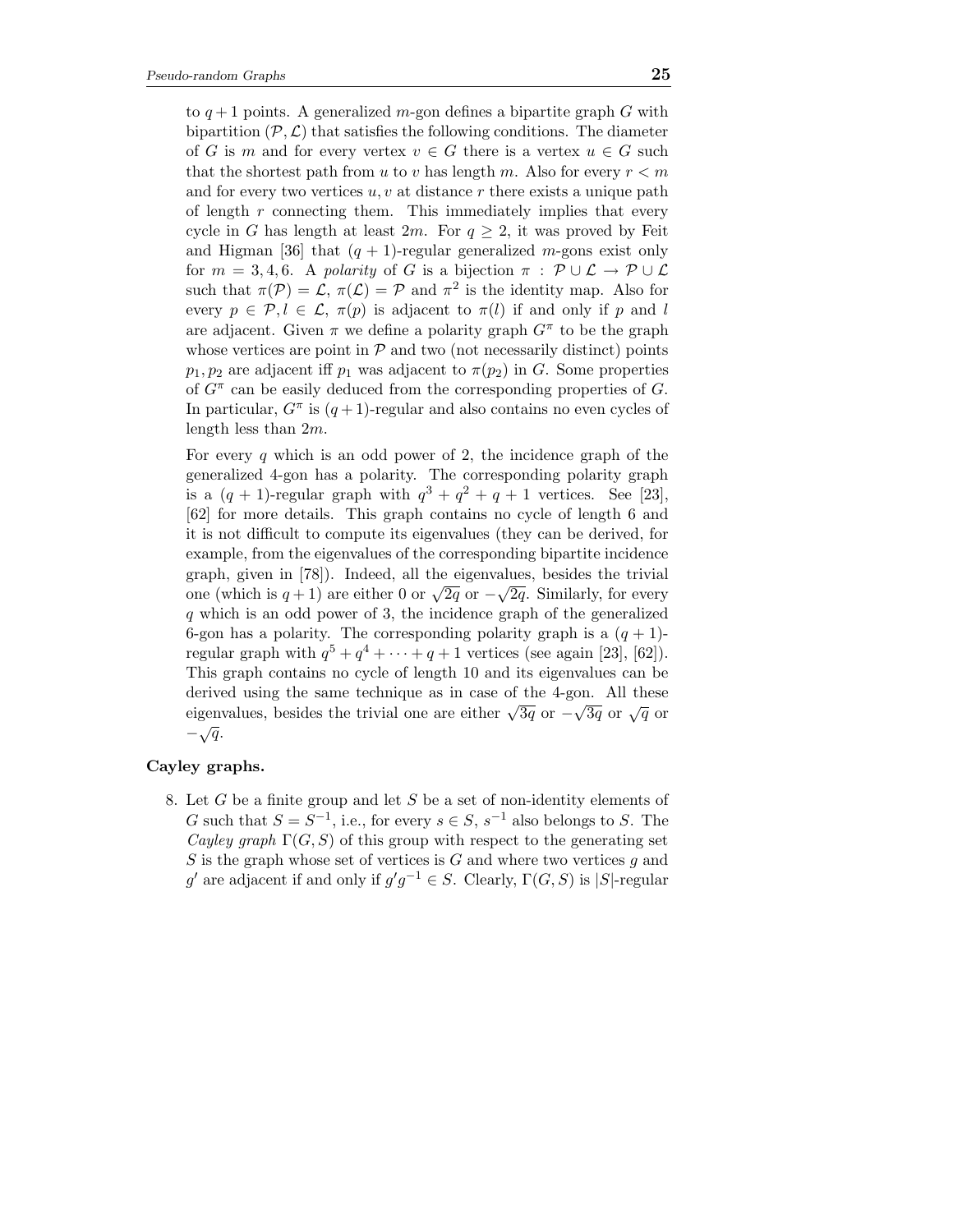and it is connected iff  $S$  is a set of generators of the group. If  $G$  is abelian then the eigenvalues of the Cayley graph can be computed in terms of the characters of G. Indeed, let  $\chi : G \to C$  be a character of G and let A be the adjacency matrix of  $\Gamma(G, S)$  whose rows and columns are indexed by the elements of  $G$ . Consider the vector  $\bf{v}$ defined by  $\mathbf{v}(g) = \chi(g)$ . Then it is easy to check that  $A\mathbf{v} = \alpha \mathbf{v}$ with  $\alpha = \sum_{s \in S} \chi(s)$ . In addition all eigenvalues can be obtained in this way, since every abelian group has exactly  $|G|$  different character which are orthogonal to each other. Using this fact, one can often give estimates on the eigenvalues of  $\Gamma(G, S)$  for abelian groups.

One example of a Cayley graph that has already been described earlier is  $P_q$ . In that case the group is the additive group of the finite field  $GF(q)$  and S is the set of all quadratic residues modulo q. Next we present a slightly more general construction. Let  $q = 2kr + 1$  be a prime power and let  $\Gamma$  be a Cayley graph whose group is the additive group of  $GF(q)$  and whose generating set is  $S = \{x = y^k | \text{ for some }$  $y \in GF(q)$ . By definition,  $\Gamma$  is  $(q-1)/k$ -regular. On the other hand, this graph is not strongly regular unless  $k = 2$ , when it is the Paley graph. Let  $\chi$  be a nontrivial additive character of  $GF(q)$  and consider the Gauss sum  $\sum_{y \in GF(q)} \chi(y^k)$ . Using the classical bound  $|\sum_{y \in GF(q)} \chi(y^{\alpha})| \leq (k-1)q^{1/2}$  (see e.g. [63]) and the above connection between characters and eigenvalues we can conclude that the second  $\sum_{y \in GF(q)} \chi(y^k) \le (k-1)q^{1/2}$  (see e.g. [63]) and the above connection largest eigenvalue of our graph  $\Gamma$  is bounded by  $O(q^{1/2})$ .

9. Next we present a surprising construction obtained by Alon [3] of a very dense pseudo-random graph that on the other hand is trianglefree. For a positive integer k, consider the finite field  $GF(2<sup>k</sup>)$ , whose elements are represented by binary vectors of length  $k$ . If  $a, b, c$  are three such vectors, denote by  $(a, b, c)$  the binary vector of length 3k whose coordinates are those of  $a$ , followed by coordinates of  $b$  and then c. Suppose that k is not divisible by 3. Let  $W_0$  be the set of all nonzero elements  $\alpha \in GF(2^k)$  so that the leftmost bit in the binary representation of  $\alpha^7$  is 0, and let  $W_1$  be the set of all nonzero elements  $\alpha \in GF(2^k)$  for which the leftmost bit of  $\alpha^7$  is 1. Since 3 does not divide  $k$ , 7 does not divide  $2^k - 1$  and hence  $|W_0| = 2^{k-1} - 1$ and  $|W_1| = 2^{k-1}$ , as when  $\alpha$  ranges over all nonzero elements of the field so does  $\alpha^7$ . Let  $G_n$  be the graph whose vertices are all  $n = 2^{3k}$  binary vectors of length 3k, where two vectors **v** and **v'** are adjacent if and only if there exist  $w_0 \in W_0$  and  $w_1 \in W_1$  so that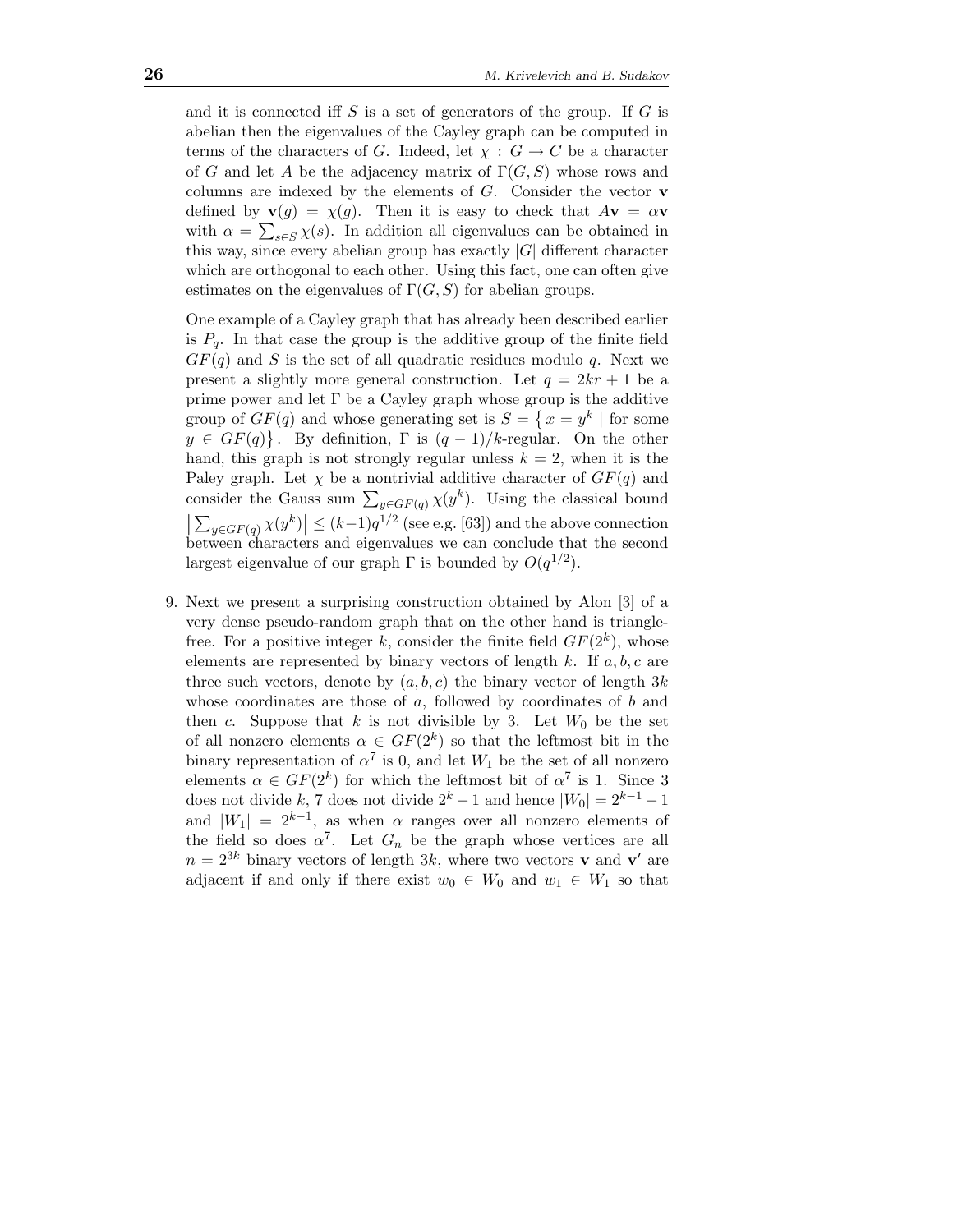$\mathbf{v} - \mathbf{v}' = (w_0, w_0^3, w_0^5) + (w_1, w_1^3, w_1^5)$ , where here powers are computed in the field  $GF(2^k)$  and the addition is addition modulo 2. Note that  $G_n$  is the Cayley graph of the additive group  $\mathbb{Z}_2^{3k}$  with respect to the generating set  $S = U_0 + U_1$ , where  $U_0 = \{ (w_0, w_0^3, w_0^5) \mid w_0 \in W_0 \}$  and  $U_1$  is defined similarly. A well known fact from Coding Theory (see e.g., [66]), which can be proved using the Vandermonde determinant, is that every set of six distinct vectors in  $U_0 \cup U_1$  is linearly independent over  $GF(2)$ . In particular all the vectors in  $U_0 + U_1$  are distinct,  $S = |U_0||U_1|$  and hence  $G_n$  is  $|S| = 2^{k-1}(2^{k-1} - 1)$ -regular. The statement that  $G_n$  is triangle free is clearly equivalent to the fact that the sum modulo 2 of any set of 3 nonzero elements of  $S$  is not a zerovector. Let  $u_0 + u_1, u'_0 + u'_1$  and  $u''_0 + u''_1$  be three distinct element of S, where  $u_0, u'_0, u''_0 \in U_0$  and  $u_1, u'_1, u''_1 \in U_1$ . By the above discussion, if the sum of these six vectors is zero, then every vector must appear an even number of times in the sequence  $(u_0, u'_0, u''_0, u_1, u'_1, u''_1)$ . However, since  $U_0$  and  $U_1$  are disjoint, this is clearly impossible. Finally, as we already mentioned, the eigenvalues of  $G_n$  can be computed in terms of characters of  $\mathbb{Z}_2^{3k}$ . Using this fact together with the Carlitz-Uchiyama bound on the characters of  $\mathbb{Z}_2^{3k}$  it was proved in [3] that the second eigenvalue of  $G_n$  is bounded by  $\lambda \leq 9 \cdot 2^k + 3 \cdot 2^{k/2} + 1/4$ .

- 10. The construction above can be extended in the obvious way as mentioned in [10]. Let  $h \ge 1$  and suppose that k is an integer such that  $2^k - 1$  is not divisible by  $4h + 3$ . Let  $W_0$  be the set of all nonzero elements  $\alpha \in GF(2^k)$  so that the leftmost bit in the binary representation of  $\alpha^{4h+3}$  is 0, and let  $W_1$  be the set of all nonzero elements  $\alpha \in GF(2^k)$ for which the leftmost bit of  $\alpha^{4h+3}$  is 1. Since  $4h+3$  does not divide  $2^k-1$  we have that  $|W_0| = 2^{k-1}-1$  and  $|W_1| = 2^{k-1}$ , as when  $\alpha$  ranges over all nonzero elements of the field so does  $\alpha^{4h+3}$ . Define G to be the Cayley graph of the additive group  $\mathbf{Z}_2^{(2h+1)k}$  with respect to the generating set  $S = U_0 + U_1$ , where  $U_0 = \{ (w_0, w_0^3, \dots, w_0^{4h+1}) \mid w_0 \in W_0 \}$ and  $U_1$  is defined similarly. Clearly, G is a  $2^{k-1}(2^{k-1}-1)$ -regular graph on  $2^{(2h+1)k}$  vertices. Using methods from [3], one can show that G contains no odd cycle of length  $\leq 2h+1$  and that the second eigenvalue of G is bounded by  $O(2^k)$ .
- 11. Now we describe the celebrated expander graphs constructed by Lubotzky, Phillips and Sarnak [65] and independently by Margulis [68]. Let  $p$  and  $q$  be unequal primes, both congruent to 1 modulo 4 and such that  $p$  is a quadratic residue modulo  $q$ . As usual de-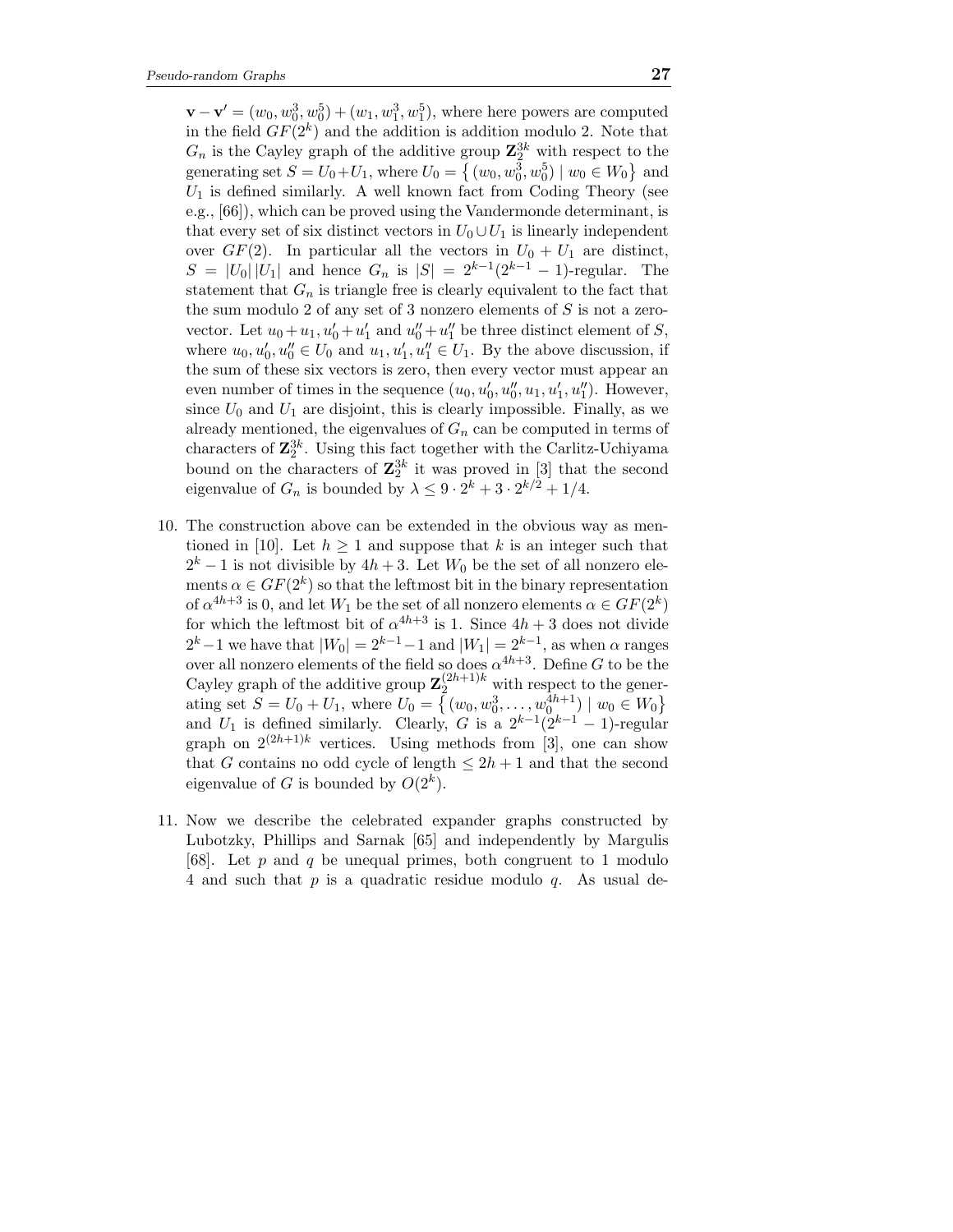note by  $PSL(2,q)$  the factor group of the group of two by two matrices over  $GF(q)$  with determinant 1 modulo its normal subgroup consisting of the two scalar matrices  $\begin{pmatrix} 1 & 0 \\ 0 & 1 \end{pmatrix}$ 0 1 ) and  $\begin{pmatrix} -1 & 0 \\ 0 & 0 \end{pmatrix}$  $0 \t -1$  $\Big).$  The graphs we describe are Cayley graphs of  $PSL(2, q)$ . A well known theorem of Jacobi asserts that the number of ways to represent a positive integer *n* as a sum of 4 squares is  $8\sum_{4|d, d|n}d$ . This easily implies that there are precisely  $p + 1$  vectors  $\mathbf{a} = (a_0, a_1, a_2, a_3)$ , where  $a_0$  is an odd positive integer,  $a_1, a_2, a_3$  are even integers and  $a_0^2 + a_1^2 + a_2^2 + a_3^2 = p$ . From each such vector construct the matrix  $M_a$ in  $PSL(2,q)$  where  $M_a = \frac{1}{\sqrt{p}}$  $\int a_0 + ia_1 \quad a_2 + ia_3$  $-a_2 + ia_3$   $a_0 - ia_1$ ) and  $i$  is an integer satisfying  $i^2 = -1 \pmod{q}$ . Note that, indeed, the determinant of  $M_a$  is 1 and that the square root of p modulo q does exist. Let  $G^{p,q}$ denote the Cayley graph of  $PSL(2, q)$  with respect to these  $p + 1$  matrices. In [65] it was proved that if  $q > 2\sqrt{p}$  then  $G^{p,q}$  is a connected  $(p+1)$ -regular graph on  $n = q(q^2 - 1)/2$  vertices. Its girth is at least  $2\log_p q$  and all the eigenvalues of its adjacency matrix, besides the trivial one  $\lambda_1 = p + 1$ , are at most  $2\sqrt{p}$  in absolute value. The bound on the eigenvalues was obtained by applying deep results of Eichler and Igusa concerning the Ramanujan conjecture. The graphs  $G^{p,q}$ have very good expansion properties and have numerous applications in Combinatorics and Theoretical Computer Science.

12. The *projective norm graphs*  $NG_{p,t}$  have been constructed in [17], modifying an earlier construction given in [52]. These graphs are not Cayley graphs, but as one will immediately see, their construction has a similar flavor. The construction is the following. Let  $t > 2$ be an integer, let p be a prime, let  $GF(p)^*$  be the multiplicative group of the field with p elements and let  $GF(p^{t-1})$  be the field with  $p^{t-1}$  elements. The set of vertices of the graph  $NG_{p,t}$  is the set  $V = GF(p^{t-1}) \times GF(p)^*$ . Two distinct vertices  $(X, a)$  and  $(Y, b) \in V$ are adjacent if and only if  $N(X + Y) = ab$ , where the norm N is understood over  $GF(p)$ , that is,  $N(X) = X^{1+p+\cdots+p^{t-2}}$ . Note that  $|V| = p<sup>t</sup> - p<sup>t-1</sup>$ . If  $(X, a)$  and  $(Y, b)$  are adjacent, then  $(X, a)$  and  $Y \neq -X$  determine b. Thus  $NG_{p,t}$  is a regular graph of degree  $p^{t-1} - 1$ . In addition, it was proved in [17], that  $NG_{p,t}$  contains no complete bipartite graphs  $K_{t,(t-1)!+1}$ . These graphs can be also defined in the same manner starting with a prime power instead of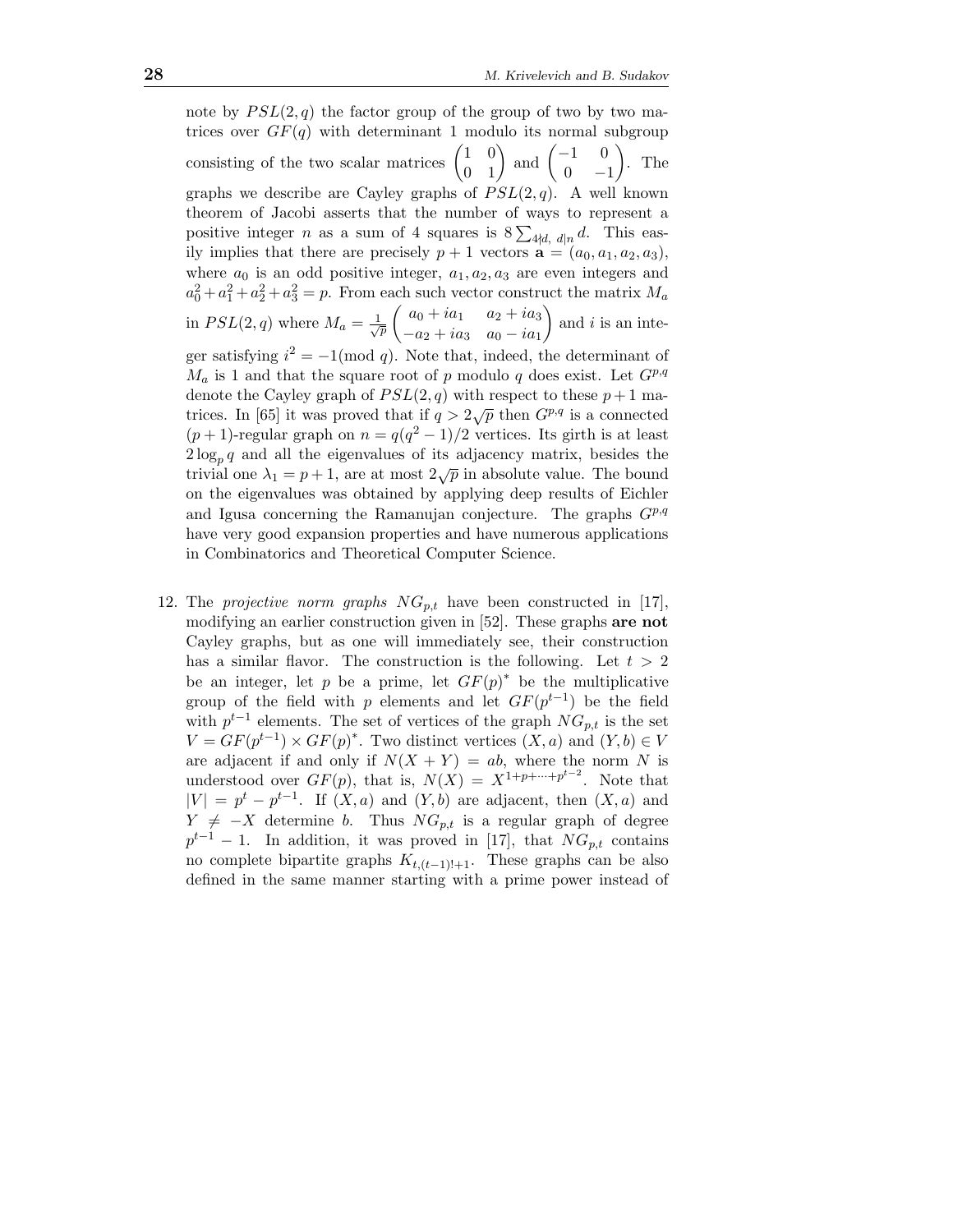the prime p. It is also not difficult to compute the eigenvalues of this graph. Indeed, put  $q = p^{t-1}$  and let A be the adjacency matrix of  $NG_{n,t}$ . The rows and columns of this matrix are indexed by the ordered pairs of the set  $GF(q) \times GF(p)^*$ . Let  $\psi$  be a character of the additive group of  $GF(q)$ , and let  $\chi$  be a character of the multiplicative group of  $GF(p)$ . Consider the vector  $\mathbf{v}$  :  $GF(q) \times GF(p)^* \mapsto C$ defined by  $\mathbf{v}(X, a) = \psi(X)\chi(a)$ . Now one can check (see [14], [76] for more details) that the vector **v** is an eigenvector of  $A^2$  with eigenvalue  $\left|\sum_{Z \in GF(q), Z \neq 0} \psi(Z)\chi(N(Z))\right|^2$  and that all eigenvalues of  $A^2$  have this form. Set  $\chi'(Z) = \chi(N(Z))$  for all nonzero Z in  $GF(q)$ . Note that as the norm is multiplicative,  $\chi'$  is a multiplicative character of the large field. Hence the above expression is a square of the absolute value of the Gauss sum and it is well known (see e.g. [31], [20]) that the value of each such square, besides the trivial one (that is, when either  $\psi$  or  $\chi'$  are trivial), is q. This implies that the second largest eigenvalue of  $NG_{p,t}$  is  $\sqrt{q} = p^{(t-1)/2}$ .

#### 4. Properties of pseudo-random graphs

We now examine closely properties of pseudo-random graphs, with a special emphasis on  $(n, d, \lambda)$ -graphs. The majority of them are obtained using the estimate (4) of Theorem 2.11, showing again the extreme importance and applicability of the latter result. It is instructive to compare the properties of pseudo-random graphs, considered below, with the analogous properties of random graphs, usually shown to hold by completely different methods. The set of properties we chose to treat here is not meant to be comprehensive or systematic, but quite a few rather diverse graph parameters will be covered.

# 4.1. Connectivity and perfect matchings

The *vertex-connectivity* of a graph  $G$  is the minimum number of vertices that we need to delete to make  $G$  disconnected. We denote this parameter by  $\kappa(G)$ . For random graphs it is well known (see, e.g., [20]) that the vertexconnectivity is almost surely the same as the minimum degree. Recently it was also proved (see [61] and [30]) that random d-regular graphs are dvertex-connected. For  $(n, d, \lambda)$ -graphs it is easy to show the following.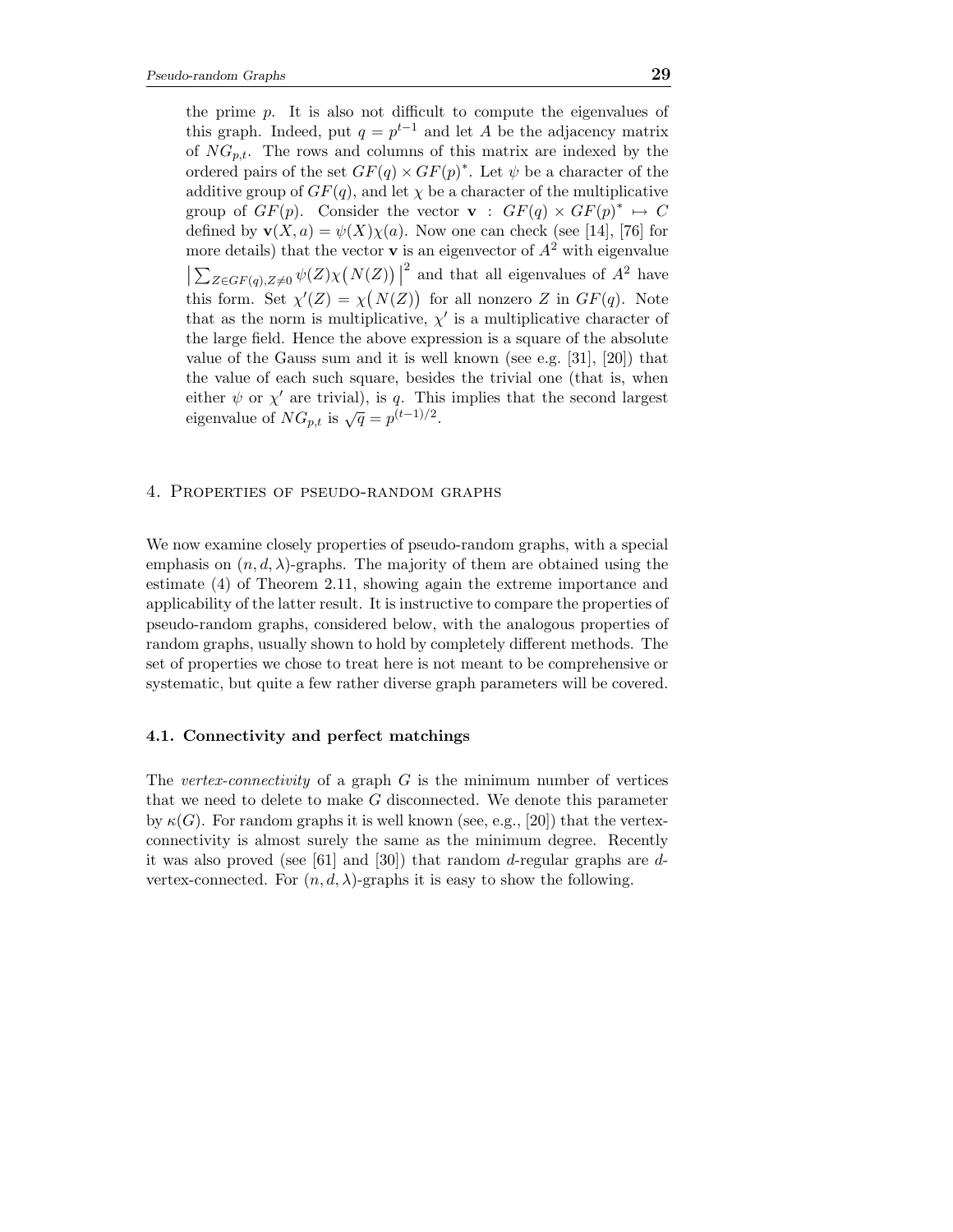**Theorem 4.1.** Let G be an  $(n, d, \lambda)$ -graph with  $d \leq n/2$ . Then the vertexconnectivity of G satisfies:

$$
\kappa(G) \ge d - 36\lambda^2/d.
$$

**Proof.** We can assume that  $\lambda \leq d/6$ , since otherwise there is nothing to prove. Suppose that there is a subset  $S \subset V$  of size less than  $d - 36\lambda^2/d$ such that the induced graph  $G[V - S]$  is disconnected. Denote by U the set of vertices of the smallest connected component of  $G[V-S]$  and set  $W = V - (S \cup U)$ . Then  $|W| \ge (n-d)/2 \ge n/4$  and there is no edge between U and W. Also  $|U| + |S| > d$ , since all the neighbors of a vertex from U are contained in  $S \cup U$ . Therefore  $|U| \geq 36\lambda^2/d$ . Since there are no edges between U and W, by Theorem 2.11, we have that  $d|U| |W|/n < \lambda \sqrt{|U| |W|}$ . This implies that

$$
|U| < \frac{\lambda^2 n^2}{d^2 |W|} = \frac{\lambda}{d} \frac{n}{|W|} \frac{\lambda n}{d} \le \frac{1}{6} \cdot 4 \cdot \frac{\lambda n}{d} < \frac{\lambda n}{d}.
$$

Next note that, by Theorem 2.11, the number of edges spanned by  $U$  is at most

$$
e(U) \le \frac{d|U|^2}{2n} + \frac{\lambda |U|}{2} < \frac{\lambda n}{d} \frac{d|U|}{2n} + \frac{\lambda |U|}{2} = \frac{\lambda |U|}{2} + \frac{\lambda |U|}{2} = \lambda |U|.
$$

As the degree of every vertex in  $U$  is  $d$ , it follows that

$$
e(U, S) \ge d|U| - 2e(U) > (d - 2\lambda)|U| \ge 2d|U|/3.
$$

On the other hand using again Theorem 2.11 together with the facts that  $|U| \geq 36\lambda^2/d, |S| < d$  and  $d \leq n/2$  we conclude that

$$
\begin{aligned} e(U,S)&\leq \frac{d|U|\left|S\right|}{n}+\lambda\sqrt{\left|U\right|\left|S\right|}<\frac{d}{n}d|U|+\lambda\sqrt{d|U|}\leq \frac{d|U|}{2}+\frac{\lambda\sqrt{d}|U|}{\sqrt{\left|U\right|}}\\ &\leq \frac{d|U|}{2}+\frac{\lambda\sqrt{d}|U|}{6\lambda/\sqrt{d}}=\frac{d|U|}{2}+\frac{d|U|}{6}=\frac{2d|U|}{3}.\end{aligned}
$$

This contradiction completes the proof. ■

The constants in this theorem can be easily improved and we make no attempt to optimize them. Note that, in particular, for an  $(n, d, \lambda)$ -graph  $G$  with  $\lambda = O(\sqrt{d})$  we have that  $\kappa(G) = d - \Theta(1)$ .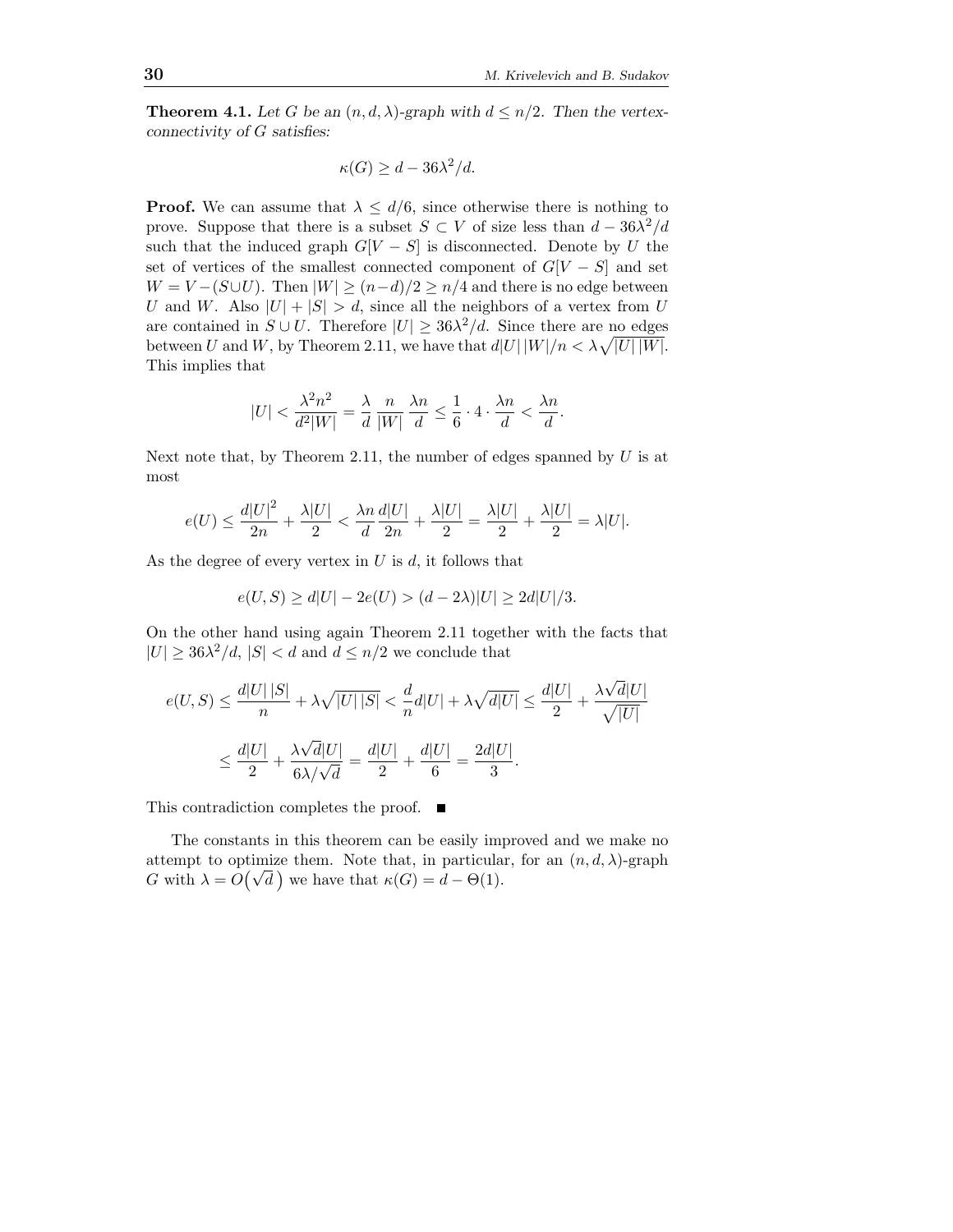Next we present an example which shows that the assertion of Theorem 4.1 is tight up to a constant factor. Let G be any  $(n, d, \lambda)$ -graph with  $\lambda = \Theta(\sqrt{d})$ . We already constructed several such graphs in the previous section. For an integer  $k$ , consider a new graph  $G_k$ , which is obtained by replacing each vertex of  $G$  by the complete graph of order  $k$  and by connecting two vertices of  $G_k$  by an edge if and only if the corresponding vertices of G are connected by an edge. Then it follows immediately from the definition that  $G_k$  has  $n' = nk$  vertices and is d'-regular graph with  $d' = dk + k - 1$ . Let  $\lambda'$  be the second eigenvalue of  $G_k$ . To estimate  $\lambda'$  note that the adjacency matrix of  $G_k$  equals to  $A_G \otimes J_k + I_n \otimes A_{K_k}$ . Here  $A_G$ is the adjacency matrix of G,  $J_k$  is the all one matrix of size  $k \times k$ ,  $I_n$  is the identity matrix of size  $n \times n$  and  $A_{K_k}$  is the adjacency matrix of the complete graph of order k. Also the tensor product of the  $m \times n$  dimensional matrix  $A = (a_{ij})$  and the  $s \times t$ -dimensional matrix  $B = (b_{kl})$  is the  $ms \times nt$ dimensional matrix  $A \otimes B$ , whose entry labelled  $((i,k)(j,l))$  is  $a_{ij}b_{kl}$ . In case A and B are symmetric matrices with spectrums  $\{\lambda_1, \ldots, \lambda_n\}, \{\mu_1, \ldots, \mu_t\}$ respectively, it is a simple consequence of the definition that the spectrum of  $A \otimes B$  is  $\{\lambda_i \mu_k : i = 1, \ldots, n, k = 1, \ldots, t\}$  (see, e.g. [64]). Therefore the second eigenvalue of  $A_G \otimes J_k$  is  $k\lambda$ . On the other hand  $I_n \otimes A_{K_k}$  is the adjacency matrix of the disjoint union of k-cliques and therefore the absolute value of all its eigenvalues is at most  $k-1$ . Using these two facts we conclude that  $\lambda' \leq \lambda k + k - 1$  and that  $G_k$  is  $(n' = nk, d' = dk + k - 1, \lambda' = \lambda k + k - 1)$ graph. Also it is easy to see that the set of vertices of  $G_k$  that corresponds to a vertex in G has exactly  $dk$  neighbors outside this set. By deleting these neighbors we can disconnect the graph  $G_k$  and thus

$$
\kappa(G_k) \leq dk = d' - (k - 1) = d' - \Omega((\lambda')^2/d').
$$

Sometimes we can improve the result of Theorem 4.1 using the information about co-degrees of vertices in our graph. Such result was used in [61] to determine the vertex-connectivity of dense random d-regular graphs.

**Proposition 4.2** [61]. Let  $G = (V, E)$  be a d-regular graph on n vertices such that  $\sqrt{n}\log n < d \leq 3n/4$  and the number of common neighbors for every two distinct vertices in G is  $(1 + o(1))d^2/n$ . Then the graph G is d-vertex-connected.

Similarly to vertex-connectivity, define the edge-connectivity of a graph G to be the minimum number of edges that we need to delete to make G disconnected. We denote this parameter by  $\kappa'(G)$ . Clearly the edgeconnectivity is always at most the minimum degree of a graph. We also say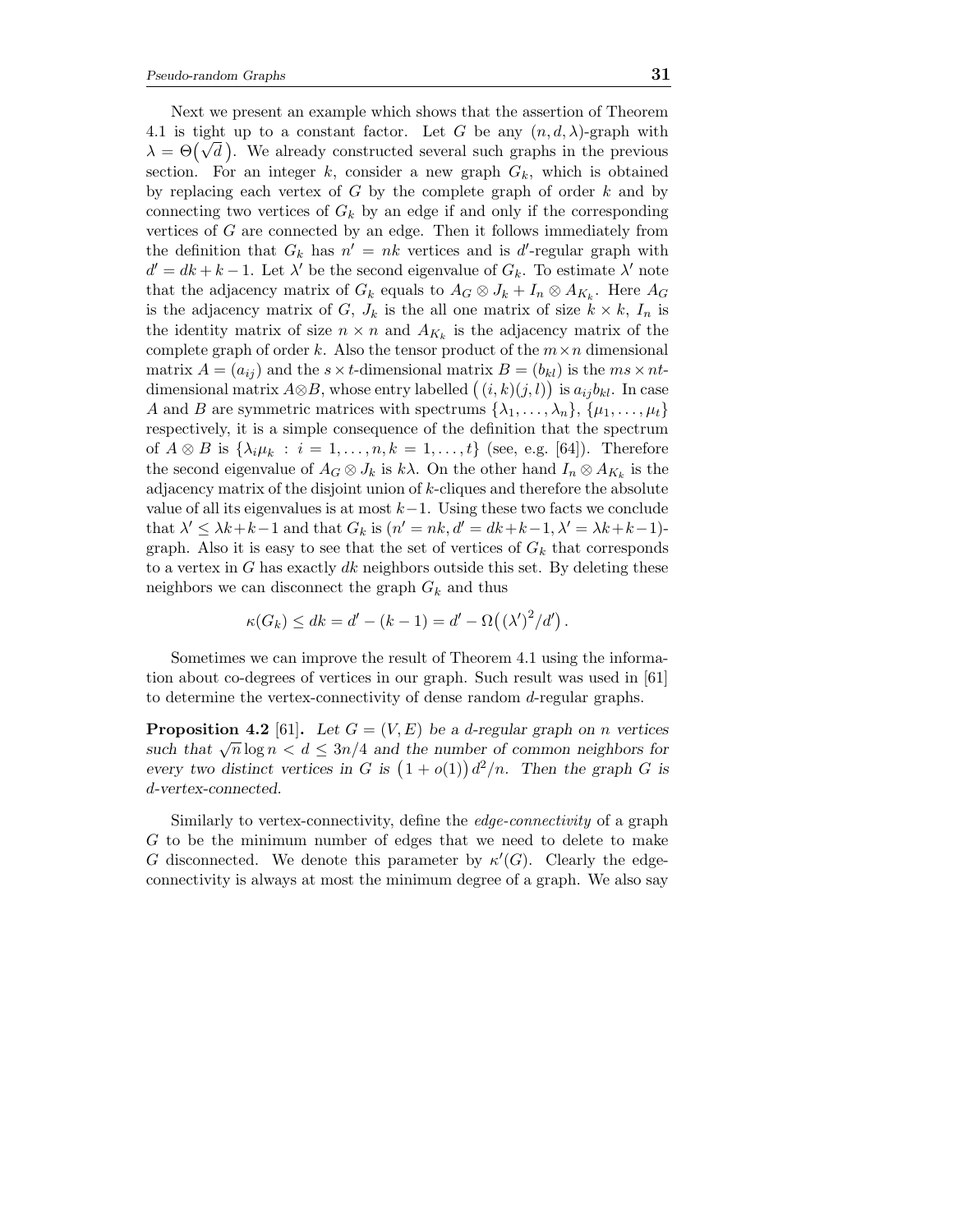that  $G$  has a *perfect matching* if there is a set of disjoint edges that covers all the vertices of G. Next we show that  $(n, d, \lambda)$ -graphs even with a very weak spectral gap are d-edge-connected and have a perfect matching (if the number of vertices is even).

**Theorem 4.3.** Let G be an  $(n, d, \lambda)$ -graph with  $d - \lambda \geq 2$ . Then G is d-edge-connected. When n is even, it has a perfect matching.

**Proof.** Let U be a subset of vertices of G of size at most  $n/2$ . To prove that G is d-edge-connected we need to show that there are always at least  $d$ edges between U and  $V(G) - U$ . If  $1 \leq |U| \leq d$ , then every vertex in U has at least  $d - (|U| - 1)$  neighbors outside U and therefore  $e(U, V(G) - U) \ge$  $|U|\left(d-|U|+1\right) \geq d$ . On the other hand if  $d \leq |U| \leq n/2$ , then using that  $d - \lambda \geq 2$  together with Theorem 2.11 we obtain that

$$
e(U, V(G) - U)
$$
  
\n
$$
\geq \frac{d|U|(n - |U|)}{n} - \lambda \sqrt{|U|(n - |U|) \left(1 - \frac{|U|}{n}\right) \left(1 - \frac{n - |U|}{n}\right)}
$$
  
\n
$$
= (d - \lambda) \frac{(n - |U|)}{n} |U| \geq 2 \cdot \frac{1}{2} \cdot |U| = |U| \geq d,
$$

and therefore  $\kappa'(G) = d$ .

To show that G contains a perfect matching we apply the celebrated Tutte's condition. Since  $n$  is even, we need to prove that for every nonempty set of vertices S, the induced graph  $G[V - S]$  has at most |S| connected components of odd size. Since  $G$  is d-edge-connected we have that there are at least d edges from every connected component of  $G[V-S]$  to S. On the other hand there are at most  $d|S|$  edges incident with vertices in S. Therefore  $G[V-S]$  has at most |S| connected components and hence G contains a perfect matching.

### 4.2. Maximum cut

Let  $G = (V, E)$  be a graph and let S be a nonempty proper subset of V. Denote by  $(S, V - S)$  the cut of G consisting of all edges with one end in S and another one in  $V - S$ . The size of the cut is the number of edges in it. The MAX CUT problem is the problem of finding a cut of maximum size in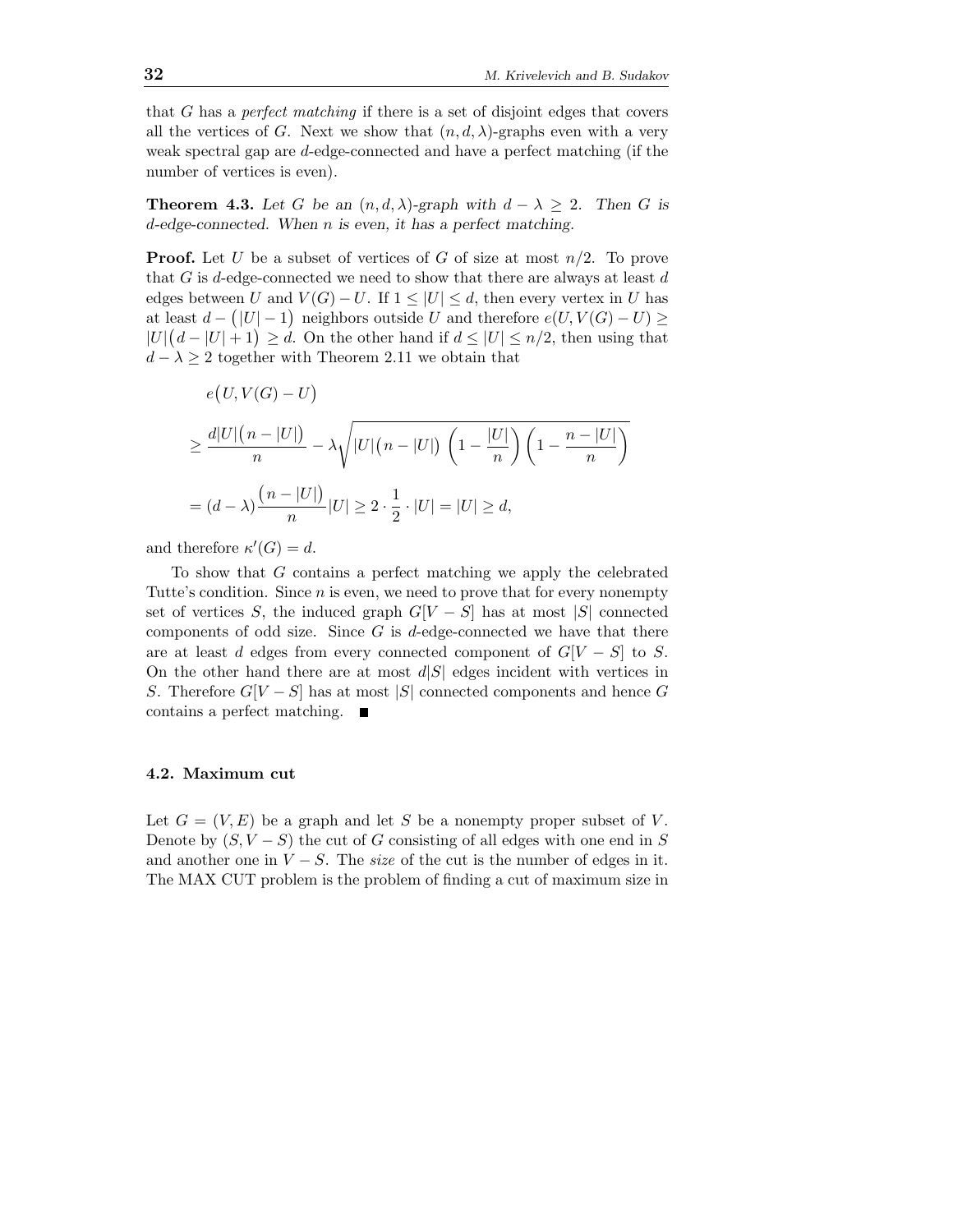G. Let  $f(G)$  be the size of the maximum cut in G. MAX CUT is one of the most natural combinatorial optimization problems. It is well known that this problem is NP-hard [45]. Therefore it is useful to have bounds on  $f(G)$ based on other parameters of the graph, that can be computed efficiently.

Here we describe two such folklore results. First, consider a random partition  $V = V_1 \cup V_2$ , obtained by assigning each vertex  $v \in V$  to  $V_1$  or  $V_2$ with probability  $1/2$  independently. It is easy to see that each edge of G has probability  $1/2$  to cross between  $V_1$  and  $V_2$ . Therefore the expected number of edges in the cut  $(V_1, V_2)$  is  $m/2$ , where m is the number of edges in G. This implies that for every graph  $f(G) \geq m/2$ . The example of a complete graph shows that this lower bound is asymptotically optimal. The second result provides an upper bound for  $f(G)$ , for a regular graph G, in terms of the smallest eigenvalue of its adjacency matrix.

Proposition 4.4. Let G be a d-regular graph (which may have loops) of order n with  $m = dn/2$  edges and let  $\lambda_1 \geq \lambda_2 \geq \ldots \geq \lambda_n$  be the eigenvalues of the adjacency matrix of G. Then

$$
f(G) \le \frac{m}{2} - \frac{\lambda_n n}{4}.
$$

In particular if G is an  $(n, d, \lambda)$ -graph then  $f(G) \leq (d + \lambda)n/4$ .

**Proof.** Let  $A = (a_{ij})$  be the adjacency matrix of  $G = (V, E)$  and let  $V = \{1, \ldots, n\}$ . Let  $\mathbf{x} = (x_1, \ldots, x_n)$  be any vector with coordinates  $\pm 1$ . Since the graph  $G$  is d-regular we have

$$
\sum_{(i,j)\in E} (x_i - x_j)^2 = d \sum_{i=1}^n x_i^2 - \sum_{i,j} a_{ij} x_i x_j = dn - \mathbf{x}^t A \mathbf{x}.
$$

By the variational definition of the eigenvalues of A, for any vector  $z \in \mathbb{R}^n$ ,  $z^t A z \geq \lambda_n ||z||^2$ . Therefore

(11) 
$$
\sum_{(i,j)\in E} (x_i - x_j)^2 = dn - \mathbf{x}^t A \mathbf{x} \le dn - \lambda_n ||\mathbf{x}||^2 = dn - \lambda_n n.
$$

Let  $V = V_1 \cup V_2$  be an arbitrary partition of V into two disjoint subsets and let  $e(V_1, V_2)$  be the number of edges in the bipartite subgraph of G with bipartition  $(V_1, V_2)$ . For every vertex  $v \in V(G)$  define  $x_v = 1$  if  $v \in V_1$  and  $x_v = -1$  if  $v \in V_2$ . Note that for every edge  $(i, j)$  of  $G, (x_i - x_j)^2 = 4$  if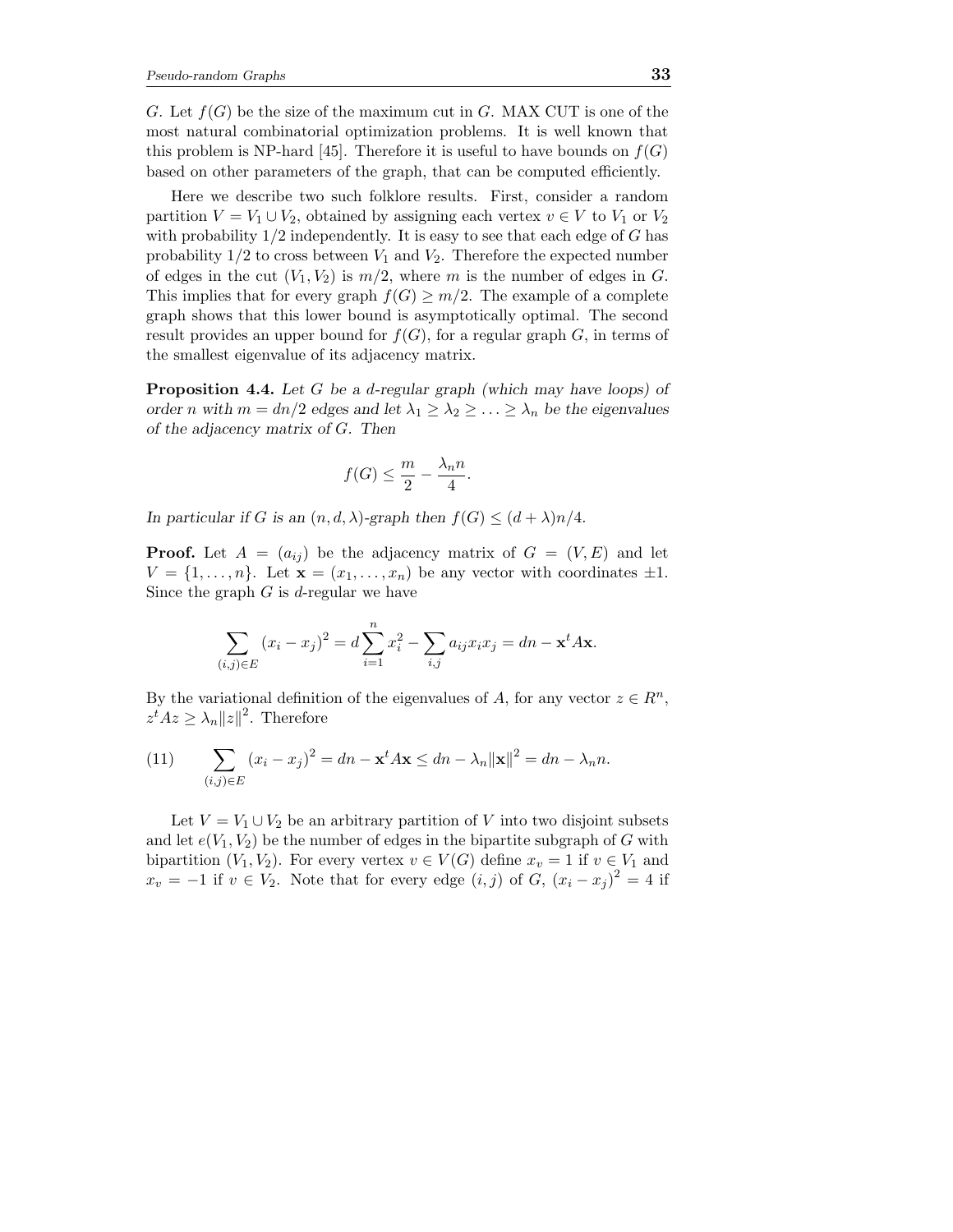this edge has its ends in the distinct parts of the above partition and is zero otherwise. Now using (11), we conclude that

$$
e(V_1, V_2) = \frac{1}{4} \sum_{(i,j) \in E} (x_i - x_j)^2 \le \frac{1}{4} (dn - \lambda_n n) = \frac{m}{2} - \frac{\lambda_n n}{4}.
$$

This upper bound is often used to show that some particular results about maximum cuts are tight. For example this approach was used in [5] and  $[8]$ . In these papers the authors proved that for every graph G with m edges and girth at least  $r \geq 4$ ,  $f(G) \geq m/2 + \Omega(m^{\frac{r}{r+1}})$ . They also show, using Proposition 4.4 and Examples 9, 6 from Section  $3$ , that this bound is tight for  $r = 4, 5$ .

# 4.3. Independent sets and the chromatic number

The *independence number*  $\alpha(G)$  of a graph G is the maximum cardinality of a set of vertices of G no two of which are adjacent. Using Theorem 2.11 we can immediately establish an upper bound on the size of a maximum independent set of pseudo-random graphs.

**Proposition 4.5.** Let G be an  $(n, d, \lambda)$ -graph, then

$$
\alpha(G) \le \frac{\lambda n}{d + \lambda}.
$$

**Proof.** Let U be an independent set in G, then  $e(U) = 0$  and by Theorem 2.11 we have that  $d|U|^2/n \leq \lambda |U|\left(1-|U|/n\right)$ . This implies that  $|U| \leq$  $\lambda n/(d+\lambda)$ .

Note that even when  $\lambda = O(\sqrt{d})$  this bound only has order of magnitude  $O(n/\sqrt{d})$ . This contrasts sharply with the behavior of random graphs where it is known (see [20] and [49]) that the independence number of random graph  $G(n, p)$  is only  $\Theta\left(\frac{n}{d} \log d\right)$  where  $d = (1 + o(1)) np$ . More strikingly there are graphs for which the bound in Proposition 4.5 cannot be improved. One such graph is the Paley graph  $P_q$  with  $q = p^2$  (Example 3) in the previous section). Indeed it is easy to see that in this case all elements of the subfield  $GF(p) \subset GF(p^2)$  are quadratic residues in  $GF(p^2)$ . This implies that for every quadratic non-residue  $\beta \in GF(p^2)$  all elements of any multiplicative coset  $\beta GF(p)$  form an independent set of size p. As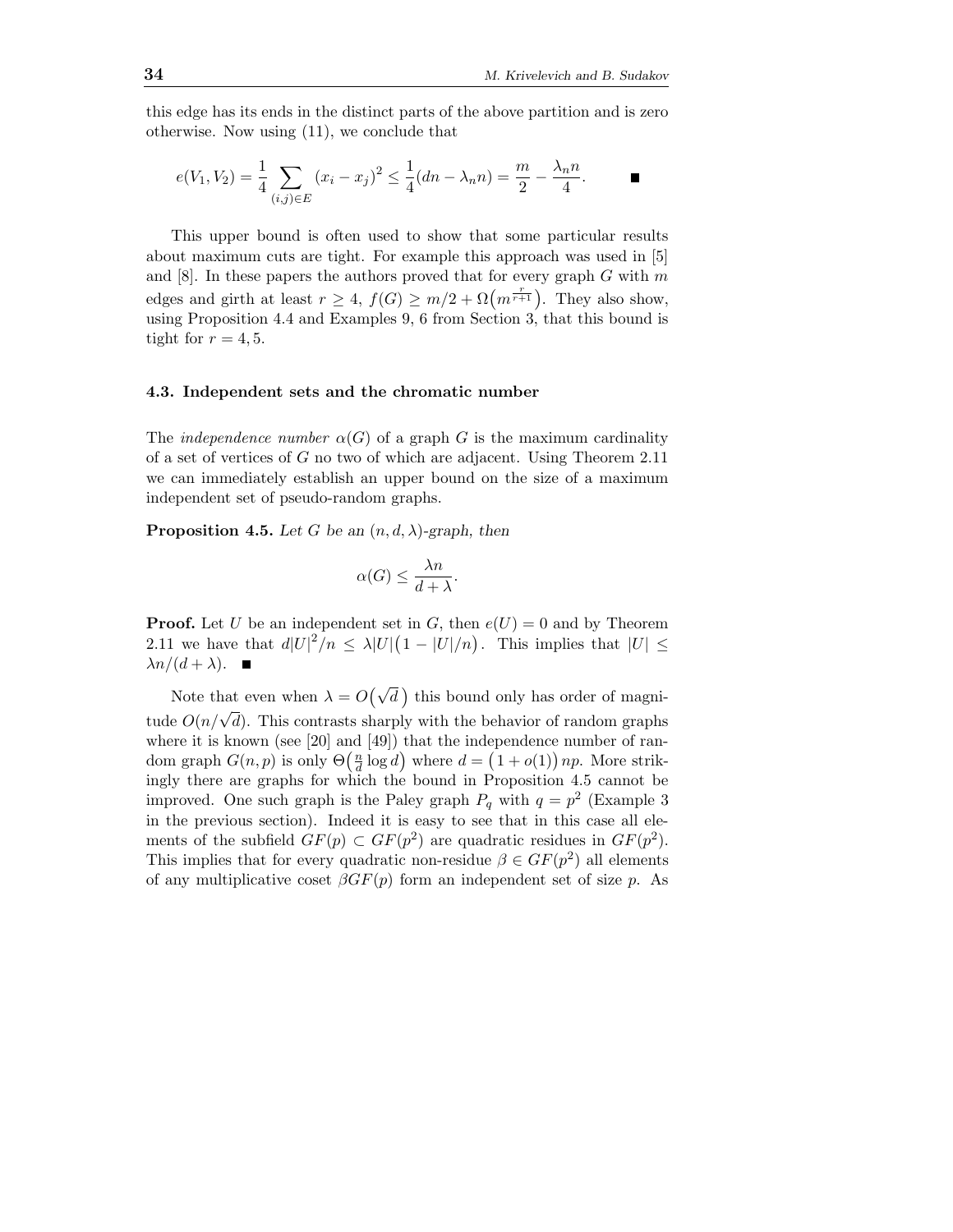we already mentioned,  $P_q$  is an  $(n, d, \lambda)$ -graph with  $n = p^2, d = (p^2 - 1)/2$ and  $\lambda = (p+1)/2$ . Hence for this graph we get  $\alpha(P_q) = \lambda n/(d+\lambda)$ .

Next we obtain a lower bound on the independence number of pseudorandom graphs. We present a slightly more general result by Alon et al. [12] which we will need later.

**Proposition 4.6** [12]. Let G be an  $(n, d, \lambda)$ -graph such that  $\lambda < d \leq 0.9n$ . Then the induced subgraph  $G[U]$  of G on any subset U,  $|U| = m$ , contains an independent set of size at least

$$
\alpha\big(G[U]\big) \ge \frac{n}{2(d-\lambda)}\ln\bigg(\frac{m(d-\lambda)}{n(\lambda+1)}+1\bigg).
$$

In particular,

$$
\alpha(G) \ge \frac{n}{2(d-\lambda)} \ln \left( \frac{(d-\lambda)}{(\lambda+1)} + 1 \right).
$$

**Sketch of proof.** First using Theorem 2.11 it is easy to show that if  $U$  is a set of  $bn$  vertices of  $G$ , then the minimum degree in the induced subgraph  $G[U]$  is at most  $db + \lambda(1-b) = (d - \lambda)b + \lambda$ . Construct an independent set I in the induced subgraph  $G[U]$  of G by the following greedy procedure. Repeatedly choose a vertex of minimum degree in  $G[U]$ , add it to the independent set  $I$  and delete it and its neighbors from  $U$ , stopping when the remaining set of vertices is empty. Let  $a_i, i \geq 0$  be the sequence of numbers defined by the following recurrence formula:

$$
a_0 = m,
$$
  

$$
a_{i+1} = a_i - \left(d\frac{a_i}{n} + \lambda(1 - \frac{a_i}{n}) + 1\right) = \left(1 - \frac{d - \lambda}{n}\right)a_i - (\lambda + 1), \ \forall i \ge 0.
$$

By the above discussion, it is easy to see that the size of the remaining set of vertices after *i* iterations is at least  $a_i$ . Therefore the size of the resulting independent set I is at least the smallest index i such that  $a_i \leq 0$ . By solving the recurrence equation we obtain that this index satisfies:

$$
i \ge \frac{n}{2(d-\lambda)} \ln \left( \frac{m(d-\lambda)}{n(\lambda+1)} + 1 \right).
$$

For an  $(n, d, \lambda)$ -graph G with  $\lambda \leq d^{1-\delta}$ ,  $\delta > 0$ , this proposition implies that  $\alpha(G) \geq \Omega\left(\frac{n}{d}\log d\right)$ . This shows that the independence number of a pseudo-random graph with a sufficiently small second eigenvalue is up to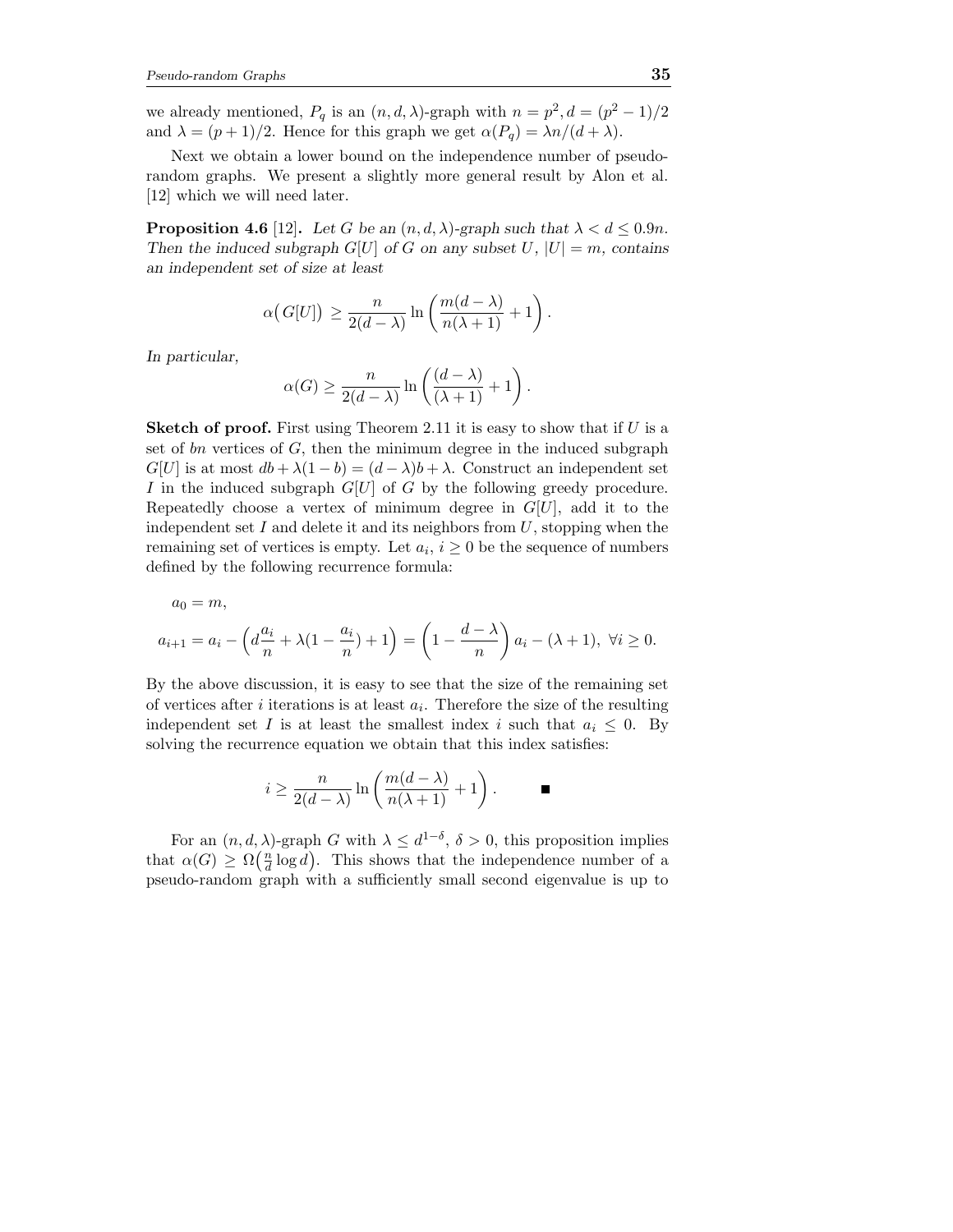a constant factor at least as large as  $\alpha(G(n, p))$  with  $p = d/n$ . On the other hand the graph  $H_k$  (Example 4, Section 3) shows that even when  $\lambda \leq O(\sqrt{d})$  the independence number of  $(n, d, \lambda)$ -graph can be smaller than  $\alpha(G(n,p))$  with  $p = d/n$ . This graph has  $n = 2^{k-1} - 1$  vertices, degree  $d = (1 + o(1))n/2$  and  $\lambda = \Theta(\sqrt{d})$ . Also it is easy to see that every independent set in  $H_k$  corresponds to a family of orthogonal vectors in  $\mathbb{Z}_2^k$  and thus has size at most  $k = (1 + o(1)) \log_2 n$ . This is only half of the size of a maximum independent set in the corresponding random graph  $G(n, 1/2)$ .

A vertex-coloring of a graph  $G$  is an assignment of a color to each of its vertices. The coloring is proper if no two adjacent vertices get the same color. The *chromatic number*  $\chi(G)$  of G is the minimum number of colors used in a proper coloring of it. Since every color class in the proper coloring of G forms an independent set we can immediately obtain that  $\chi(G) \ge |V(G)| / \alpha(G)$ . This together with Proposition 4.5 implies the following result of Hoffman [48].

Corollary 4.7. Let G be an  $(n, d, \lambda)$ -graph. Then the chromatic number of G is at least  $1 + d/\lambda$ .

On the other hand, using Proposition 4.6, one can obtain the following upper bound on the chromatic number of pseudo-random graphs.

**Theorem 4.8** [12]. Let G be an  $(n, d, \lambda)$ -graph such that  $\lambda < d \leq 0.9n$ . Then the chromatic number of G satisfies

$$
\chi(G) \le \frac{6(d-\lambda)}{\ln\left(\frac{d-\lambda}{\lambda+1}+1\right)}.
$$

**Sketch of proof.** Color the graph  $G$  as follows. As long as the remaining set of vertices U contains at least  $n/\ln\left(\frac{d-\lambda}{\lambda+1}+1\right)$  vertices, by Proposition 4.6 we can find an independent set of vertices in the induced subgraph  $G[U]$ of size at least

$$
\frac{n}{2(d-\lambda)}\ln\left(\frac{|U|(d-\lambda)}{n(\lambda+1)}+1\right)\geq \frac{n}{4(d-\lambda)}\ln\left(\frac{d-\lambda}{\lambda+1}+1\right).
$$

Color all the members of such a set by a new color, delete them from the graph and continue. When this process terminates, the remaining set of vertices U is of size at most  $n/\ln\left(\frac{d-\lambda}{\lambda+1}+1\right)$  and we used at most  $4(d - \lambda)/\ln\left(\frac{d - \lambda}{\lambda + 1} + 1\right)$  colors so far. As we already mentioned above, for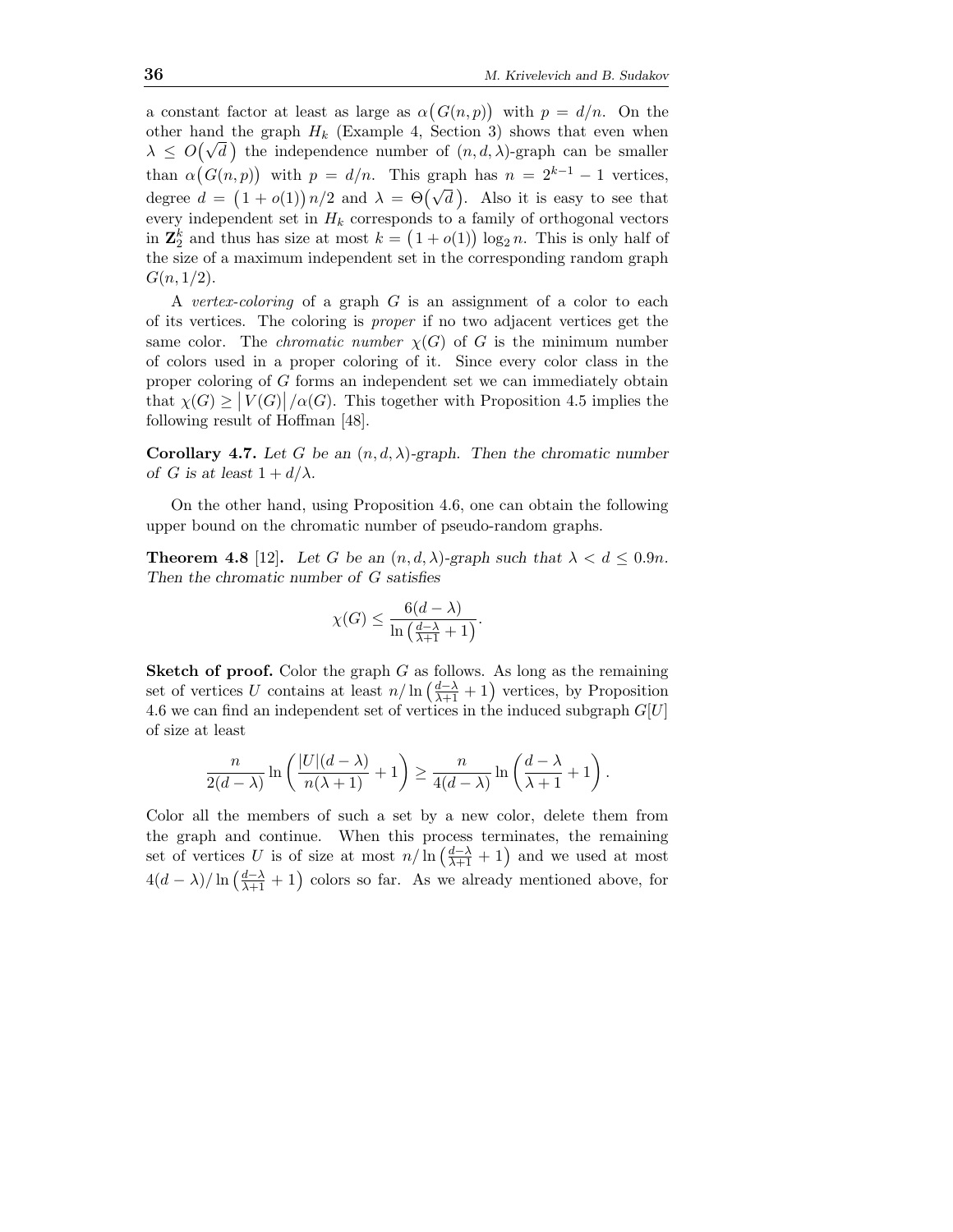every subset  $U' \subset U$  the induced subgraph  $G[U']$  contains a vertex of degree at most

$$
(d - \lambda)\frac{|U'|}{n} + \lambda \le (d - \lambda)\frac{|U|}{n} + \lambda \le \frac{d - \lambda}{\ln\left(\frac{d - \lambda}{\lambda + 1}\right)} + \lambda \le \frac{2(d - \lambda)}{\ln\left(\frac{d - \lambda}{\lambda + 1}\right)} - 1.
$$

Thus we can complete the coloring of G by coloring  $G[U]$  using at most  $2(d - \lambda)/\ln\left(\frac{d - \lambda}{\lambda + 1}\right)$  additional colors. The total number of colors used is at most  $6(d - \lambda) / \ln\left(\frac{d - \lambda}{\lambda + 1} + 1\right)$ .

For an  $(n, d, \lambda)$ -graph G with  $\lambda \leq d^{1-\delta}, \delta > 0$  this proposition implies that  $\chi(G) \leq O\left(\frac{d}{\log d}\right)$ . This shows that the chromatic number of a pseudorandom graph with a sufficiently small second eigenvalue is up to a constant factor at least as small as  $\chi(G(n, p))$  with  $p = d/n$ . On the other hand, the Paley graph  $P_q, q = p^2$ , shows that sometimes the chromatic number of a pseudo-random graph can be much smaller than the above bound, even the in case  $\lambda = \Theta(\sqrt{d})$ . Indeed, as we already mentioned above, all elements of the subfield  $GF(p) \subset GF(p^2)$  are quadratic residues in  $GF(p^2)$ . This implies that for every quadratic non-residue  $\beta \in GF(p^2)$  all elements of a multiplicative coset  $\beta GF(p)$  form an independent set of size p. Also all additive cosets of  $\beta GF(p)$  are independent sets in  $P_q$ . This implies that  $\chi(P_q) \leq \sqrt{q} = p$ . In fact  $P_q$  contains a clique of size p (all elements of a subfield  $GF(p)$ , showing that  $\chi(P_q) = \sqrt{q} \ll q/\log q$ . Therefore the bound in Corollary 4.7 is best possible.

A more complicated quantity related to the chromatic number is the *list-chromatic number*  $\chi_l(G)$  of G, introduced in [34] and [82]. This is the minimum integer k such that for every assignment of a set  $S(v)$  of k colors to every vertex  $v$  of  $G$ , there is a proper coloring of  $G$  that assigns to each vertex v a color from  $S(v)$ . The study of this parameter received a considerable amount of attention in recent years, see, e.g., [2], [57] for two surveys. Note that from the definition it follows immediately that  $\chi_l(G) \geq \chi(G)$  and it is known that the gap between these two parameters can be arbitrarily large. The list-chromatic number of pseudo-random graphs was studied by Alon, Krivelevich and Sudakov [12] and independently by Vu [84]. In [12] and [84] the authors mainly considered graphs with all degrees  $(1+o(1))$  *np* and all co-degrees  $(1+o(1))np^2$ . Here we use ideas from these two papers to obtain an upper bound on the list-chromatic number of an  $(n, d, \lambda)$ -graphs. This bound has the same order of magnitude as the list chromatic number of the truly random graph  $G(n, p)$  with  $p = d/n$  (for more details see [12], [84]).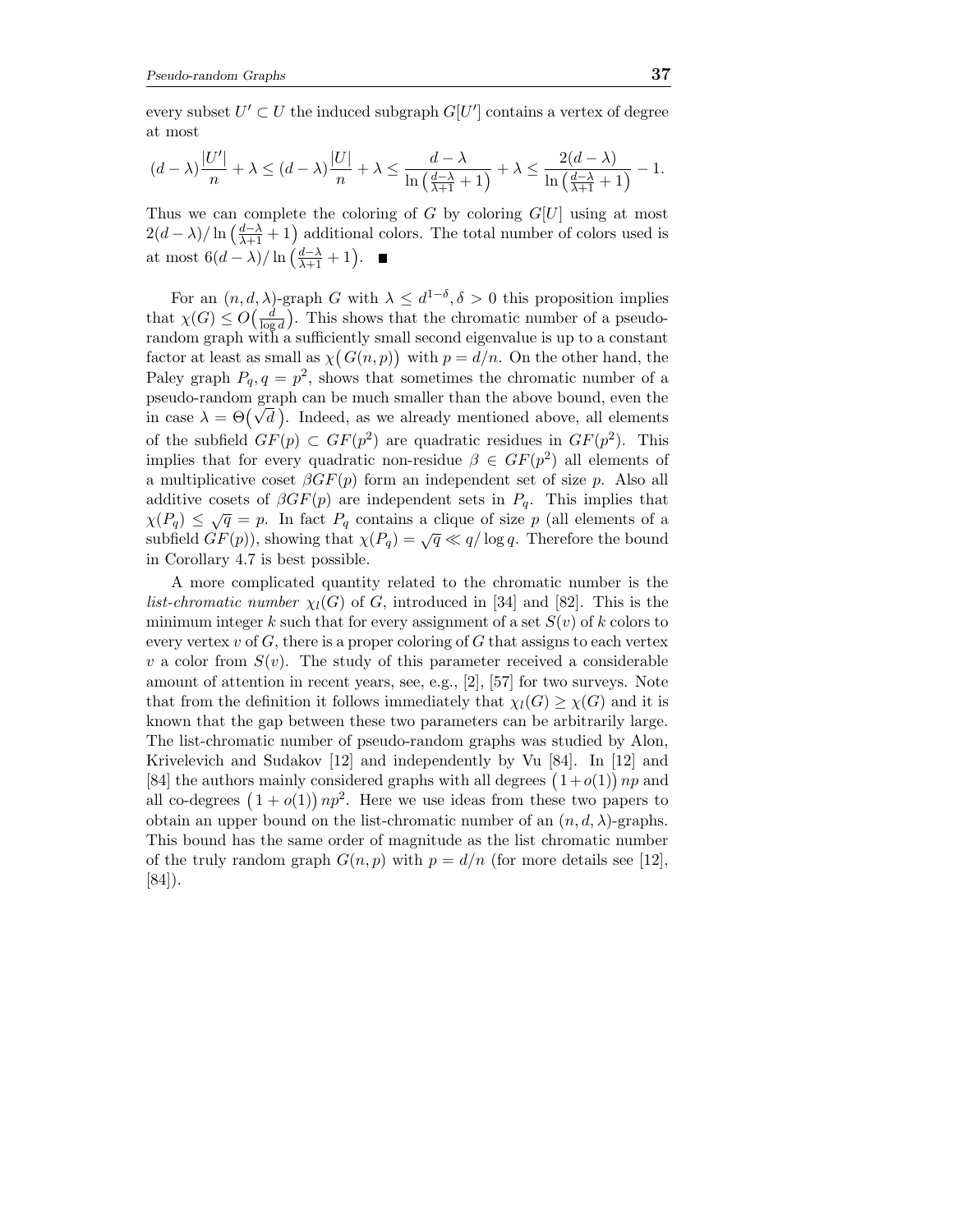**Theorem 4.9.** Suppose that  $0 < \delta < 1$  and let G be an  $(n, d, \lambda)$ -graph satisfying  $\lambda \leq d^{1-\delta}$ ,  $d \leq 0.9n$ . Then the list-chromatic number of G is bounded by

$$
\chi_l(G) \le O\left(\frac{d}{\delta \log d}\right)
$$

.

**Proof.** Suppose that d is sufficiently large and consider first the case when  $d \leq n^{1-\delta/4}$ . Then by Theorem 2.11 the neighbors of every vertex in G span at most  $d^3/n + \lambda d \leq O(d^{2-\delta/4})$  edges. Now we can apply the result of Vu [84] which says that if the neighbors of every vertex in a graph  $G$  with maximum degree d span at most  $O(d^{2-\delta/4})$  edges then  $\chi_l(G) \leq O(d/(\delta \log d))$ .

Now consider the case when  $d \geq n^{1-\delta/4}$ . For every vertex  $v \in V$ , let  $S(v)$  be a list of at least  $\frac{7d}{\delta \log n}$  colors. Our objective is to prove that there is a proper coloring of G assigning to each vertex a color from its list. As long as there is a set C of at least  $n^{1-\delta/2}$  vertices containing the same color  $c$  in their lists we can, by Proposition 4.6, find an independent set of at least  $\frac{\delta n}{6d}$  log *n* vertices in *C*, color them all by *c*, omit them from the graph and omit the color c from all lists. The total number of colors that can be deleted in this process cannot exceed  $\frac{6d}{\delta \log n}$  (since in each such deletion at least  $\frac{\delta n}{6d} \log n$  vertices are deleted from the graph). When this process 6d terminates, no color appears in more than  $n^{1-\delta/2}$  lists, and each list still contains at least  $\frac{d}{\delta \log n} > n^{1-\delta/2}$  colors. Therefore, by Hall's theorem, we can assign to each of the remaining vertices a color from its list so that no color is being assigned to more than one vertex, thus completing the coloring and the proof.

### 4.4. Small subgraphs

We now examine small subgraphs of pseudo-random graphs. Let  $H$  be a fixed graph of order s with r edges and with automorphism group  $Aut(H)$ . Using the second moment method it is not difficult to show that for every constant p the random graph  $G(n, p)$  contains

$$
(1+o(1)) pr (1-p)^{{s \choose 2}-r} \frac{ns}{|Aut(H)|}
$$

induced copies of H. Thomason extended this result to jumbled graphs. He showed in [79] that if a graph G is  $(p, \alpha)$ -jumbled and  $p^s n \gg 42\alpha s^2$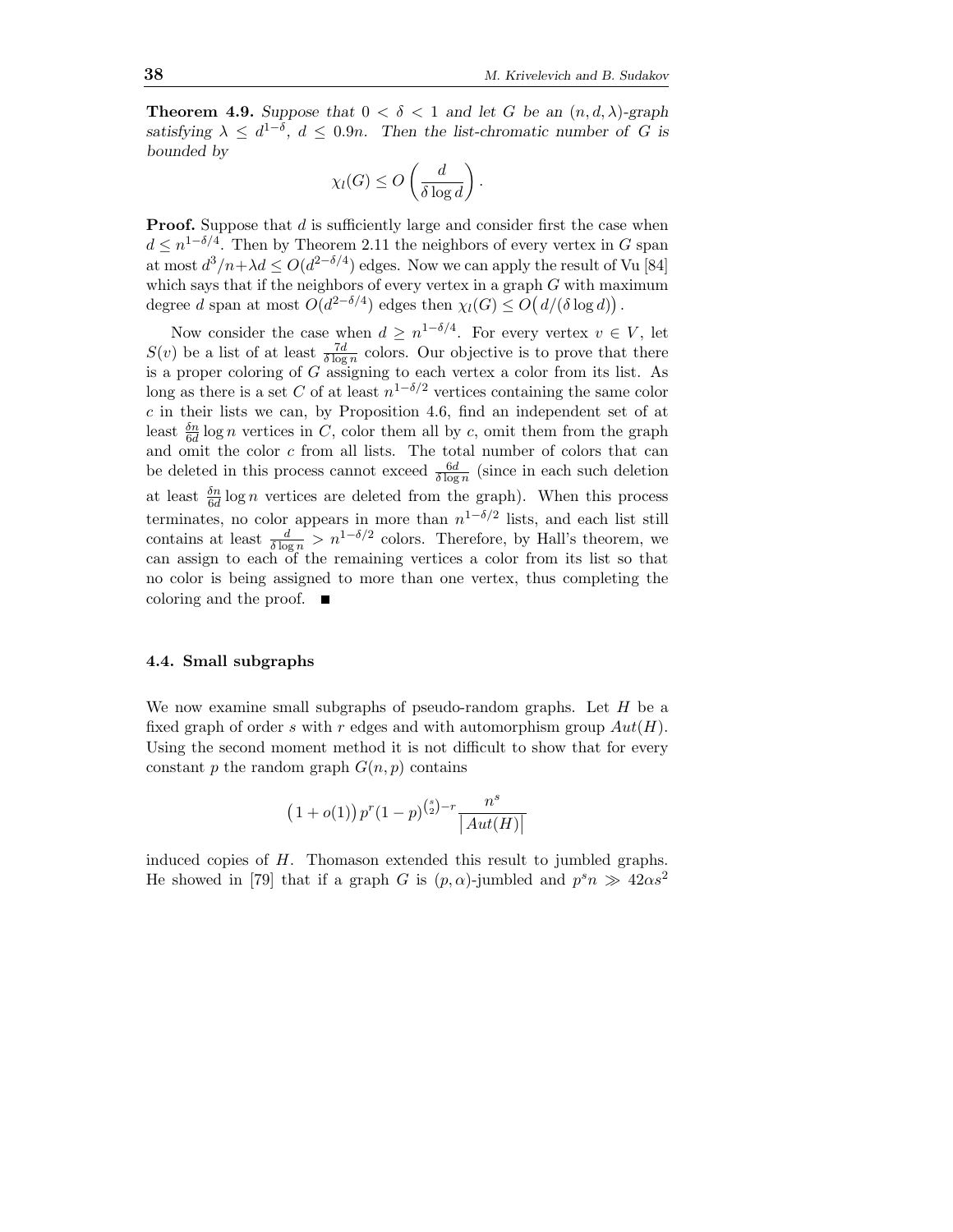then the number of induced subgraphs of  $G$  which are isomorphic to  $H$  is  $(1+o(1)) p<sup>s</sup>(1-p)<sup>(s</sup>)<sup>-r</sup> n<sup>s</sup> / |Aut(H)|.$ 

Here we present a result of Noga Alon [6] that proves that every large subset of the set of vertices of  $(n, d, \lambda)$ -graph contains the "correct" number of copies of any fixed sparse graph. An additional advantage of this result is that its assertion depends not on the number of vertices  $s$  in  $H$  but only on its maximum degree  $\Delta$  which can be smaller than s. Special cases of this result have appeared in various papers including [11], [13] and probably other papers as well. The approach here is similar to the one in [13].

**Theorem 4.10.** [6] Let H be a fixed graph with r edges, s vertices and maximum degree  $\Delta$ , and let  $G = (V, E)$  be an  $(n, d, \lambda)$ -graph, where, say,  $d \leq 0.9n$ . Let  $m < n$  satisfy  $m \gg \lambda \left(\frac{n}{d}\right)^{\Delta}$ . Then, for every subset  $V' \subset V$ of cardinality m, the number of (not necessarily induced) copies of  $H$  in  $V'$ is

$$
\left(1+o(1)\right)\frac{m^s}{\left|Aut(H)\right|}\left(\frac{d}{n}\right)^r.
$$

Note that this implies that a similar result holds for the number of induced copies of H. Indeed, if  $n \gg d$  and  $m \gg \lambda \left(\frac{n}{d}\right)^{\Delta+1}$  then the number of copies of each graph obtained from  $H$  by adding to it at least one edge is, by the above Theorem, negligible compared to the number of copies of H, and hence almost all copies of H in V' are induced. If  $d = \Theta(n)$  then, by inclusion-exclusion, the number of induced copies of  $H$  in  $V'$  as above is also roughly the "correct" number. A special case of the above theorem implies that if  $\lambda = O(\sqrt{d})$  and  $d \gg n^{2/3}$ , then any  $(n, d, \lambda)$ -graph contains many triangles. As shown in Example 9, Section 3, this is not true when  $d = \left(\frac{1}{4} + o(1)\right) n^{2/3}$ , showing that the assertion of the theorem is not far from being best possible.

Proof of Theorem 4.10. To prove the theorem, consider a random oneto-one mapping of the set of vertices of  $H$  into the set of vertices  $V'$ . Denote by  $A(H)$  the event that every edge of H is mapped on an edge of G. In such a case we say that the mapping is an embedding of  $H$ . Note that it suffices to prove that

(12) 
$$
Pr(A(H)) = (1 + o(1)) \left(\frac{d}{n}\right)^r.
$$

We prove  $(12)$  by induction on the number of edges r. The base case  $(r = 0)$  is trivial. Suppose that (12) holds for all graphs with less than r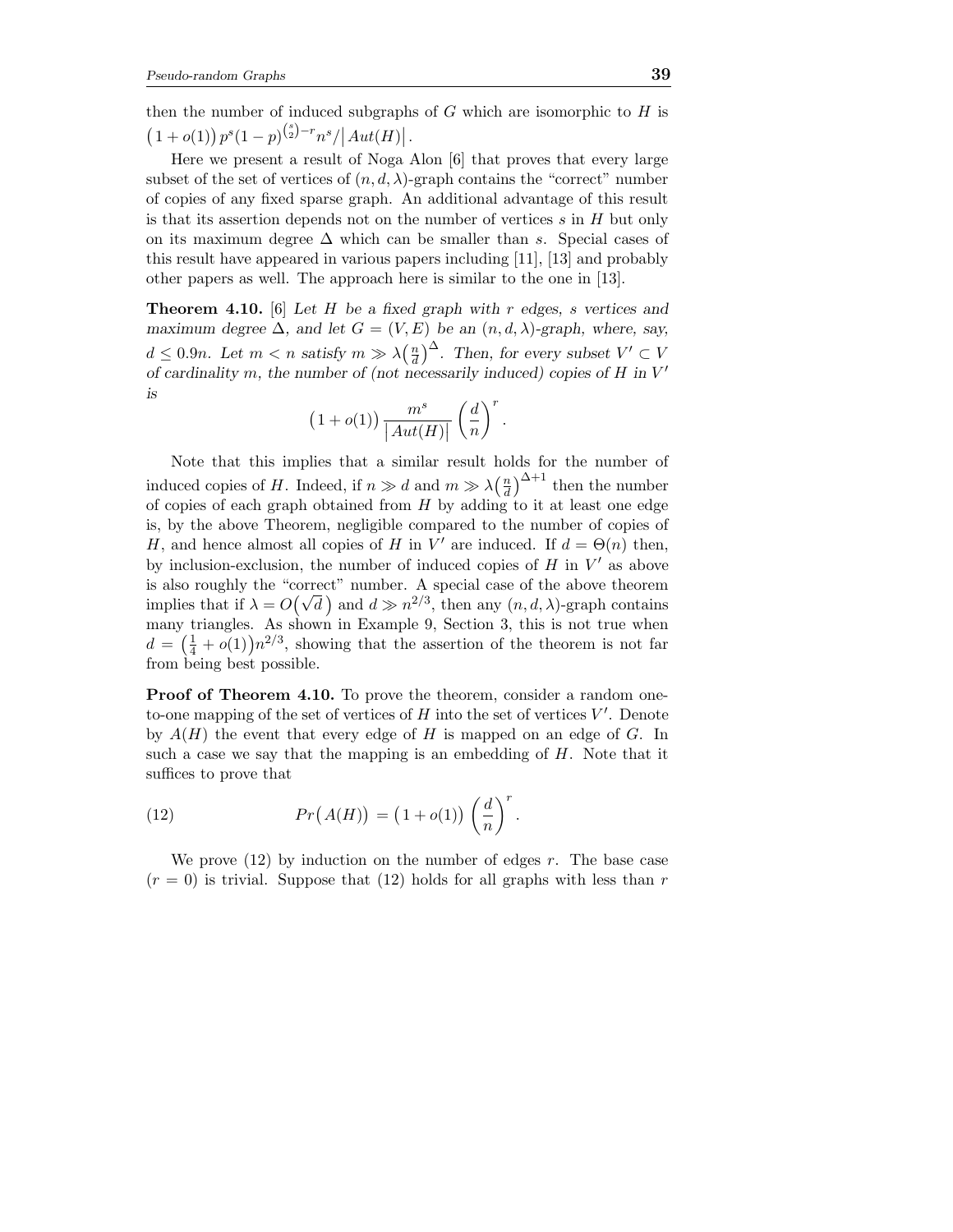.

.

edges, and let uv be an edge of H. Let  $H_{uv}$  be the graph obtained from H by removing the edge uv (and keeping all vertices). Let  $H_u$  and  $H_v$ be the induced subgraphs of H on the sets of vertices  $V(H) \setminus \{v\}$  and  $V(H) \setminus \{u\}$ , respectively, and let H' be the induced subgraph of H on the set of vertices  $V(H) \setminus \{u, v\}$ . Let  $r'$  be the number of edges of  $H'$  and note that  $r - r' \leq 2(\Delta - 1) + 1 = 2\Delta - 1$ . Clearly  $Pr(A(H_{uv})) = Pr(A(H_{uv}))$  $A(H')$ ) ·  $Pr(A(H'))$  . Thus, by the induction hypothesis applied to  $H_{uv}$  and to  $H'$ :

$$
Pr(A(H_{uv}) | A(H')) = (1 + o(1)) \left(\frac{d}{n}\right)^{r-1-r'}
$$

For an embedding f' of H', let  $\nu(u, f')$  be the number of extensions of f' to an embedding of  $H_u$  in  $V'$ ;  $\nu(v, f')$  denotes the same for v. Clearly, the number of extensions of  $f'$  to an embedding of  $H_{uv}$  in  $V'$  is at least  $\nu(u, f')\nu(v, f') - \min(\nu(u, f'), \nu(v, f'))$  and at most  $\nu(u, f')\nu(v, f')$ . Thus we have

$$
\frac{\nu(u, f')\nu(v, f') - \min(\nu(u, f'), \nu(v, f'))}{(m - s + 2)(m - s + 1)}
$$
  

$$
\leq Pr(A(H_{uv}) | f') \leq \frac{\nu(u, f')\nu(v, f')}{(m - s + 2)(m - s + 1)}.
$$

Taking expectation over all embeddings  $f'$  the middle term becomes  $Pr(A(H_{uv}) | A(H'))$ , which is  $(1 + o(1)) \left(\frac{d}{n}\right)^{r-1-r'}$ . Note that by our choice of the parameters and the well known fact that  $\lambda = \Omega(\sqrt{d})$ , the expectation of the term  $\min(\nu(u, f'), \nu(v, f')) \leq m$  is negligible and we get

$$
E_{f'}(\nu(u, f')\nu(v, f') | A(H')) = (1 + o(1)) m^2 \left(\frac{d}{n}\right)^{r-1-r'}
$$

Now let f be a random one-to-one mapping of  $V(H)$  into  $V'$ . Let f' be a fixed embedding of  $H'$ . Then

$$
Pr_f(A(H) | f|_{V(H) \setminus \{u,v\}} = f') = \left(\frac{d}{n}\right) \frac{\nu(u, f')\nu(v, f')}{(m - s + 2)(m - s + 1)} + \delta,
$$

where  $|\delta| \leq \lambda$ where  $|\delta| \leq \lambda \frac{\sqrt{\nu(u,f')\nu(v,f')}}{(m-s+2)(m-s+1)}$ . This follows from Theorem 2.11, where we take the possible images of u as the set U and the possible images of v as the set W. Averaging over embeddings  $f'$  we get  $Pr(A(H) | A(H'))$  on the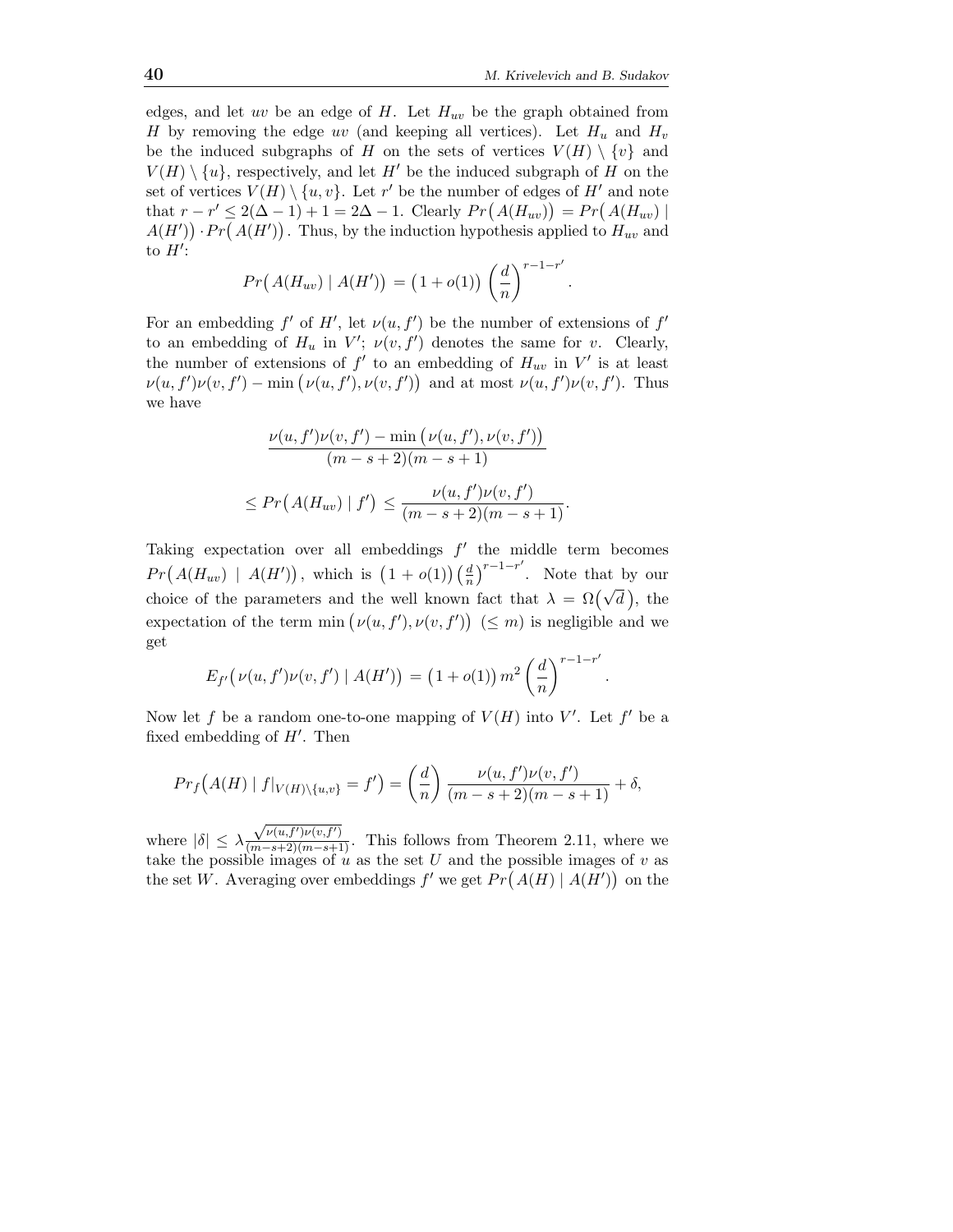left hand side. On the right hand side we get  $(1 + o(1))(\frac{d}{n})^{r-r'}$  from the first term plus the expectation of the error term  $\delta$ . By Jensen's inequality, the absolute value of this expectation is bounded by

$$
\lambda \frac{\sqrt{E(\nu(u, f')\nu(v, f'))}}{(m-s+2)(m-s+1)} = (1+o(1)) \frac{\lambda}{m} \left(\frac{d}{n}\right)^{(r-r'-1)/2}
$$

Our assumptions on the parameters imply that this is negligible with respect to the main term. Therefore  $Pr(A(H)) = Pr(A(H) | A(H'))$ .  $Pr(A(H')) = (1 + o(1)) \left(\frac{d}{n}\right)^r$ , completing the proof of Theorem 4.10.

If we are only interested in the existence of one copy of  $H$  then one can sometimes improve the conditions on d and  $\lambda$  in Theorem 4.10. For example if  $H$  is a complete graph of order  $r$  then the following result was proved in [11].

**Proposition 4.11** [11]. Let G be an  $(n, d, \lambda)$ -graph. Then for every integer  $r \geq 2$  every set of vertices of G of size more than

$$
\frac{(\lambda+1)n}{d}\left(1+\frac{n}{d}+\ldots+\left(\frac{n}{d}\right)^{r-2}\right)
$$

contains a copy of a complete graph  $K_r$ .

In particular, when  $d \ge \Omega(n^{2/3})$  and  $\lambda \le O(\sqrt{d})$  then any  $(n, d, \lambda)$ graph contains a triangle and as shows Example 9 in Section 3 this is tight. Unfortunately we do not know if this bound is also tight for  $r \geq 4$ . It would be interesting to construct examples of  $(n, d, \lambda)$ -graphs with  $d =$  $\Theta(n^{1-1/(2r-3)})$  and  $\lambda \leq O(\sqrt{d})$  which contain no copy of  $K_r$ .

Finally we present one additional result about the existence of odd cycles in pseudo-random graphs.

**Proposition 4.12.** Let  $k \geq 1$  be an integer and let G be an  $(n, d, \lambda)$ -graph such that  $d^{2k}/n \gg \lambda^{2k-1}$ . Then G contains a cycle of length  $2k+1$ .

**Proof.** Suppose that G contains no cycle of length  $2k + 1$ . For every two vertices u, v of G denote by  $d(u, v)$  the length of a shortest path from u to v. For every  $i \geq 1$  let  $N_i(v) = \{u \mid d(u, v) = i\}$  be the set of all vertices in G which are at distance exactly i from v. In [32] Erdős et al. proved that if G contains no cycle of length  $2k + 1$  then for any  $1 \leq i \leq k$  the induced graph  $G[N_i(v)]$  contains an independent set of size  $|N_i(v)|/(2k-1)$ . This

.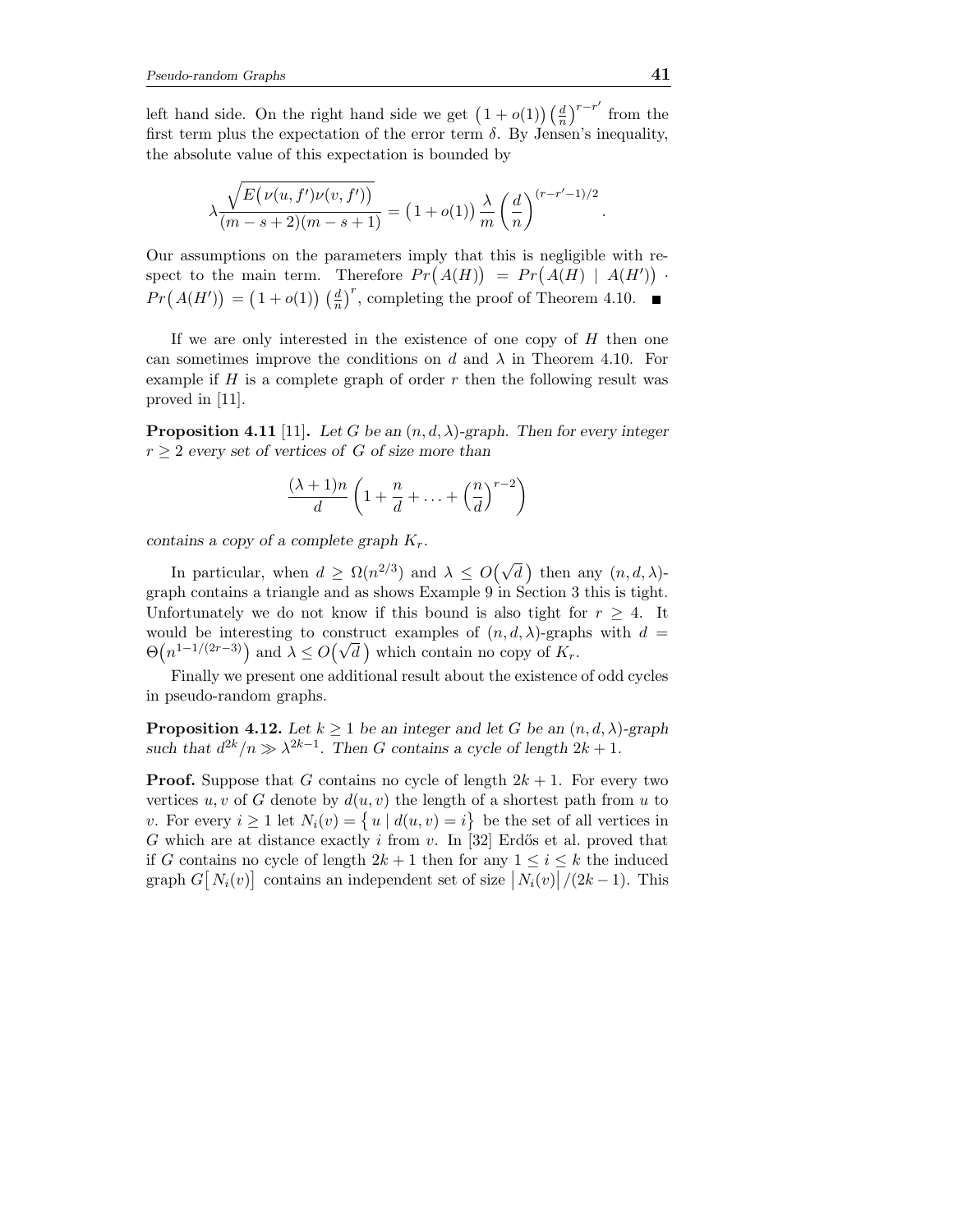result together with Proposition 4.5 implies that for every vertex  $v$  and for every  $1 \leq i \leq k$ ,  $|N_i(v)| \leq (2k-1)\lambda n/d$ . Since  $d^{2k}/n \gg \lambda^{2k-1}$  we have that  $\lambda = o(d)$ . Therefore by Theorem 2.11

$$
e(N_i(v)) \leq \frac{d}{2n} |N_i(v)|^2 + \lambda |N_i(v)| \leq \frac{d}{n} \frac{(2k-1)\lambda n}{2d} |N_i(v)| + \lambda |N_i(v)|
$$
  

$$
< 2k\lambda |N_i(v)| = o(d|N_i(v)|).
$$

Next we prove by induction that for every  $1 \leq i \leq k$ ,  $\frac{|N_{i+1}(v)|}{|N_i(v)|} \geq$  $|N_i(v)|$  $(1-o(1))d^2/\lambda^2$ . By the above discussion the number of edges spanned by  $N_1(v)$  is  $o(d^2)$  and therefore  $e(N_1(v), N_2(v)) = d^2 - o(d^2) = (1 - o(1)) d^2$ . On the other hand, by Theorem 2.11

$$
e(N_1(v), N_2(v)) \leq \frac{d}{n} |N_1(v)| |N_2(v)| + \lambda \sqrt{|N_1(v)| |N_2(v)|}
$$
  

$$
\leq \frac{d}{n} d \frac{(2k-1)\lambda n}{d} + \lambda \sqrt{d |N_2(v)|}
$$
  

$$
= \lambda d \sqrt{\frac{|N_2(v)|}{d}} + O(\lambda d) = \lambda d \sqrt{\frac{|N_2(v)|}{|N_1(v)|}} + o(d^2).
$$

Therefore  $\frac{|N_2(v)|}{|N_1(v)|} \ge (1 - o(1)) d^2/\lambda^2$ . Now assume that  $\frac{|N_i(v)|}{|N_{i-1}(v)|} \ge (1 - o(1)) d^2/\lambda^2$ .  $o(1)$   $d^2/\lambda^2$ . Since the number of edges spanned by  $N_i(v)$  is  $o(d|N_i(v)|)$  we obtain

$$
e(N_i(v), N_{i+1}(v)) = d|N_i(v)| - 2e(N_i(v)) - e(N_{i-1}(v), N_i(v))
$$
  
\n
$$
\geq d|N_i(v)| - o(d|N_i(v)|) - d|N_{i-1}(v)|
$$
  
\n
$$
\geq (1 - o(1)) d|N_i(v)| - (1 + o(1)) d(\lambda^2/d^2)|N_i(v)|
$$
  
\n
$$
= (1 - o(1)) d|N_i(v)| - o(d|N_i(v)|)
$$
  
\n
$$
= (1 - o(1)) d|N_i(v)|.
$$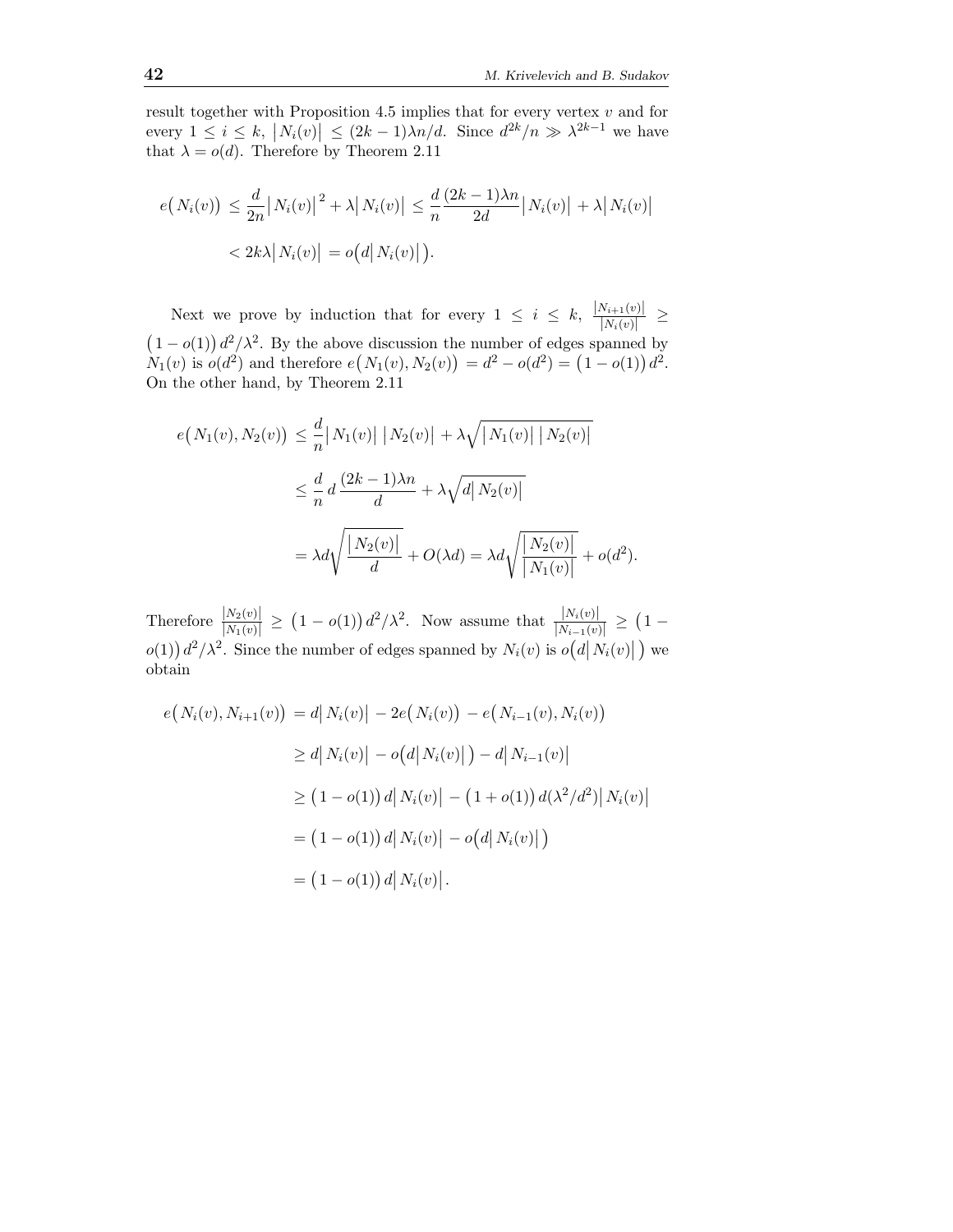On the other hand, by Theorem 2.11

$$
e(N_i(v), N_{i+1}(v)) \leq \frac{d}{n} |N_i(v)| |N_{i+1}(v)| + \lambda \sqrt{|N_i(v)| |N_{i+1}(v)|}
$$
  

$$
\leq \frac{d}{n} \frac{(2k-1)\lambda n}{d} |N_i(v)| + \lambda \sqrt{|N_i(v)| |N_{i+1}(v)|}
$$
  

$$
= O(\lambda |N_i(v)|) + \lambda |N_i(v)| \sqrt{\frac{|N_{i+1}(v)|}{|N_i(v)|}}
$$
  

$$
= \lambda |N_i(v)| \sqrt{\frac{|N_{i+1}(v)|}{|N_i(v)|}} + o(d|N_i(v)|).
$$

Therefore  $\frac{|N_{i+1}(v)|}{|N_i(v)|} \ge (1 - o(1)) d^2/\lambda^2$  and we proved the induction step. Finally note that

$$
\left| N_k(v) \right| = d \prod_{i=1}^{k-1} \frac{\left| N_{i+1}(v) \right|}{\left| N_i(v) \right|} \ge \left( 1 + o(1) \right) d \left( \frac{d^2}{\lambda^2} \right)^{k-1}
$$

$$
= \left( 1 + o(1) \right) \frac{d^{2k-1}}{\lambda^{2k-2}} \gg \left( 2k - 1 \right) \frac{\lambda n}{d}.
$$

This contradiction completes the proof. ■

This result implies that when  $d \gg n^{\frac{2}{2k+1}}$  and  $\lambda \leq O(\sqrt{d})$  then any  $(n, d, \lambda)$ -graph contains a cycle of length  $2k + 1$ . As shown by Example 10 of the previous section this result is tight. It is worth mentioning here that it follows from the result of Bondy and Simonovits [22] that any d-regular graph with  $d \gg n^{1/k}$  contains a cycle of length 2k. Here we do not need to make any assumption about the second eigenvalue  $\lambda$ . This bound is known to be tight for  $k = 2, 3, 5$  (see Examples 6,7, Section 3).

## 4.5. Extremal properties

Turán's theorem [81] is one of the fundamental results in Extremal Graph Theory. It states that among n-vertex graphs not containing a clique of size t the complete  $(t - 1)$ -partite graph with (almost) equal parts has the maximum number of edges. For two graphs  $G$  and  $H$  we define the Turán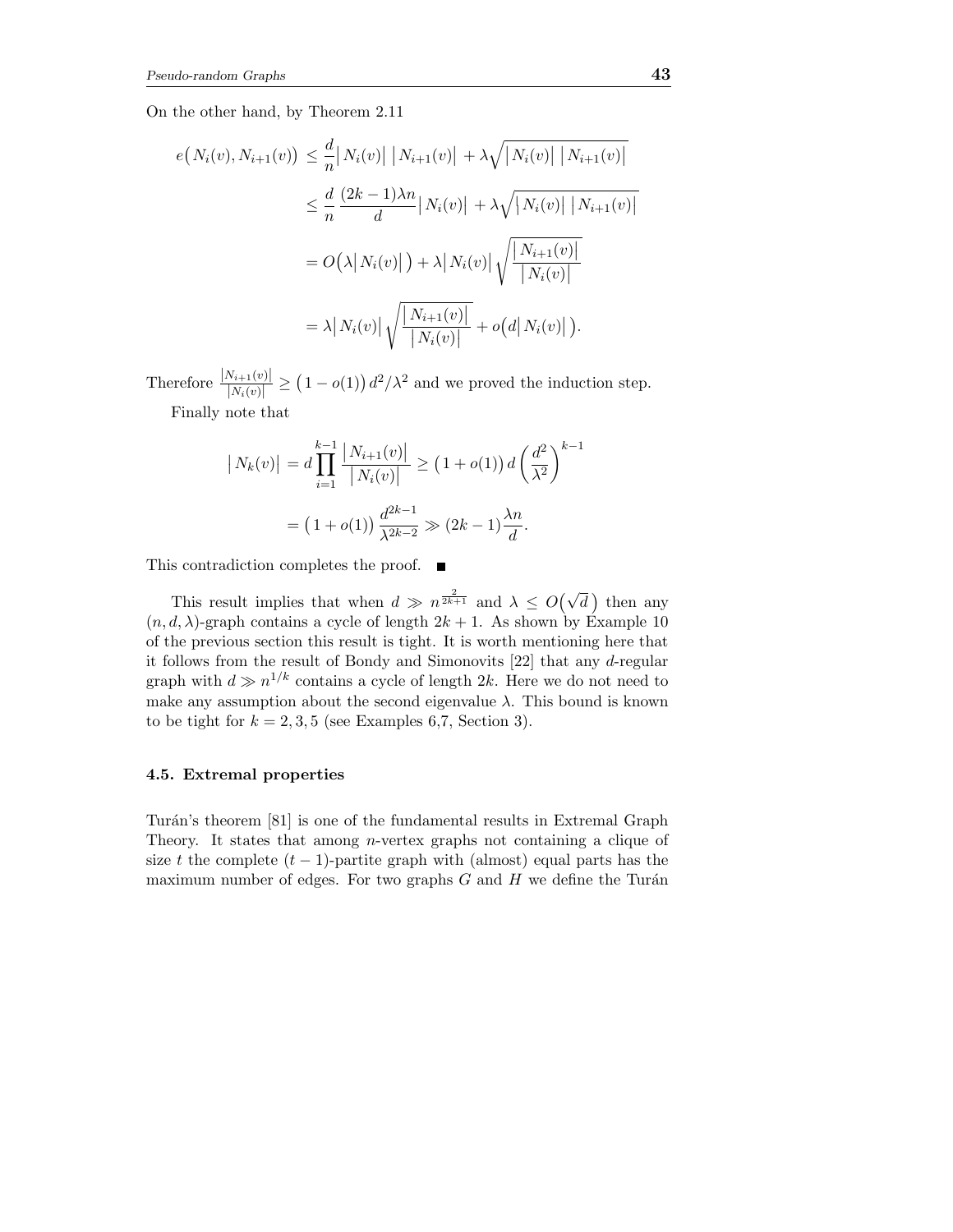number  $ex(G, H)$  of H in G, as the largest integer e, such that there is an H-free subgraph of G with e edges. Obviously  $ex(G, H) \leq |E(G)|$ , where  $E(G)$  denotes the edge set of G. Turán's theorem, in an asymptotic form, can be restated as

$$
ex(K_n, K_t) = \left(\frac{t-2}{t-1} + o(1)\right) \binom{n}{2},
$$

that is the largest K<sub>t</sub>-free subgraph of K<sub>n</sub> contains approximately  $\frac{t-2}{t-1}$ fraction of its edges. Here we would like to describe an extension of this result to  $(n, d, \lambda)$ -graphs.

For an arbitrary graph  $G$  on  $n$  vertices it is easy to give a lower bound on  $ex(G, K_t)$  following Turán's construction. One can partition the vertex set of G into  $t-1$  parts such that the degree of each vertex within its own part is at most  $\frac{1}{t-1}$ -times its degree in G. Thus the subgraph consisting of the edges of G connecting two different parts has at least a  $\frac{t-2}{t-1}$ -fraction of the edges of G and is clearly  $K_t$ -free. We say that a graph (or rather a family of graphs) is  $t$ -Turán if this trivial lower bound is essentially an upper bound as well. More precisely, G is t-Turán if  $ex(G, K_t) = (\frac{t-2}{t-1} + o(1)) |E(G)|$ .

It has been shown that for any fixed t, there is a number  $m(t, n)$  such that almost all graphs on *n* vertices with  $m \geq m(t, n)$  edges are t-Turán (see [77], [51] for the most recent estimate for  $m(t, n)$ ). However, these results are about random graphs and do not provide a deterministic sufficient condition for a graph to be  $t$ -Turán. It appears that such a condition can be obtained by a simple assumption about the spectrum of the graph. This was proved by Sudakov, Szabó and Vu in [75]. They obtained the following result.

**Theorem 4.13** [75]. Let  $t \geq 3$  be an integer and let  $G = (V, E)$  be an  $(n, d, \lambda)$ -graph. If  $\lambda = o(d^{t-1}/n^{t-2})$  then

$$
ex(G, K_t) = \left(\frac{t-2}{t-1} + o(1)\right) |E(G)|.
$$

Note that this theorem generalizes Turán's theorem, as the second eigenvalue of the complete graph  $K_n$  is 1.

Let us briefly discuss the sharpness of Theorem 4.13. For  $t = 3$ , one can show that its condition involving n, d and  $\lambda$  is asymptotically tight. Indeed, in this case the above theorem states that if  $d^2/n \gg \lambda$ , then one needs to delete about half of the edges of  $G$  to destroy all the triangles. On the other hand, by taking the example of Alon (Section 3, Example 9) whose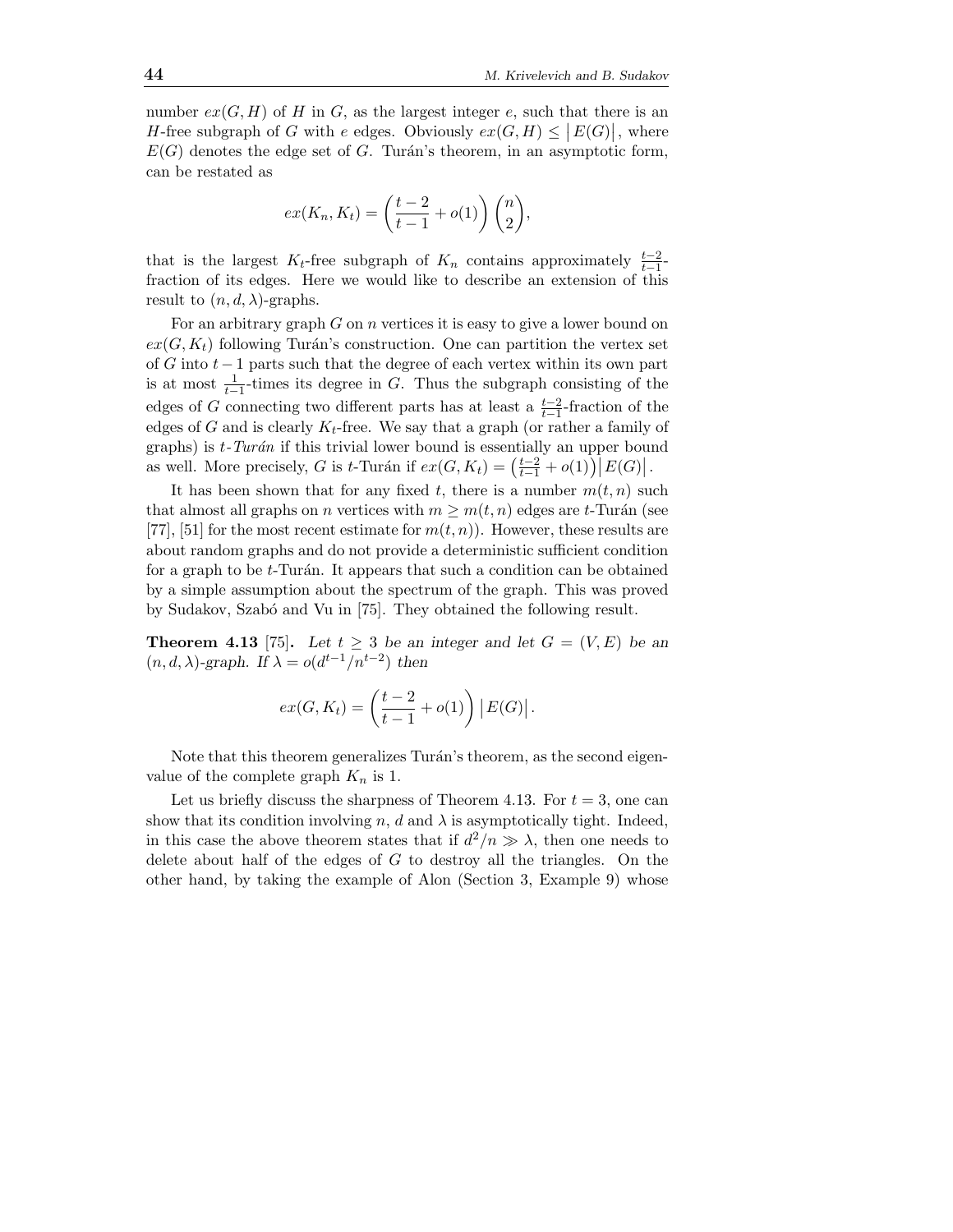parameters are:  $d = \Theta(n^{2/3})$ ,  $\lambda = \Theta(n^{1/3})$ , and blowing it up (which means replacing each vertex by an independent set of size  $k$  and connecting two vertices in the new graph if and only if the corresponding vertices of  $G$  are connected by an edge) we get a graph  $G(k)$  with the following properties:

$$
|V(G(k))| = n_k = nk; \quad G(k) \text{ is } d_k = dk\text{-regular}; \quad G(k) \text{ is triangle-free};
$$

$$
\lambda(G(k)) = k\lambda \quad \text{and} \quad \lambda(G(k)) = \Omega(d_k^2/n_k).
$$

The above bound for the second eigenvalue of  $G(k)$  can be obtained by using well known results on the eigenvalues of the tensor product of two matrices, see [59] for more details. This construction implies that for  $t = 3$  and any sensible degree  $d$  the condition in Theorem 4.13 is not far from being best possible.

#### 4.6. Factors and fractional factors

Let  $H$  be a fixed graph on  $n$  vertices. We say that a graph  $G$  on  $n$  vertices has an  $H$ -factor if G contains  $n/h$  vertex disjoint copies of H. Of course, a trivial necessary condition for the existence of an  $H$ -factor in  $G$  is that  $h$ divides n. For example, if H is just an edge  $H = K_2$ , then an H-factor is a perfect matching in G.

One of the most important classes of graph embedding problems is to find sufficient conditions for the existence of an  $H$ -factor in a graph  $G$ , usually assuming that H is fixed while the order n of G grows. In many cases such conditions are formulated in terms of the minimum degree of G. For example, the classical result of Hajnal and Szemerédi  $[47]$  asserts that if the minimum degree  $\delta(G)$  satisfies  $\delta(G) \geq (1 - \frac{1}{r})n$ , then G contains  $\lfloor n/r \rfloor$ vertex disjoint copies of  $K_r$ . The statement of this theorem is easily seen to be tight.

It turns our that pseudo-randomness allows in many cases to significantly weaken sufficient conditions for  $H$ -factors and to obtain results which fail to hold for general graphs of the same edge density.

Consider first the case of a constant edge density  $p$ . In this case the celebrated Blow-up Lemma of Komlós, Sárközy and Szemerédi [54] can be used to show the existence of  $H$ -factors. In order to formulate the Blow-up Lemma we need to introduce the notion of a super-regular pair. Given  $\varepsilon > 0$ and  $0 < p < 1$ , a bipartite graph G with bipartition  $(V_1, V_2), |V_1| = |V_2| = n$ , is called *super*  $(p, \varepsilon)$ -regular if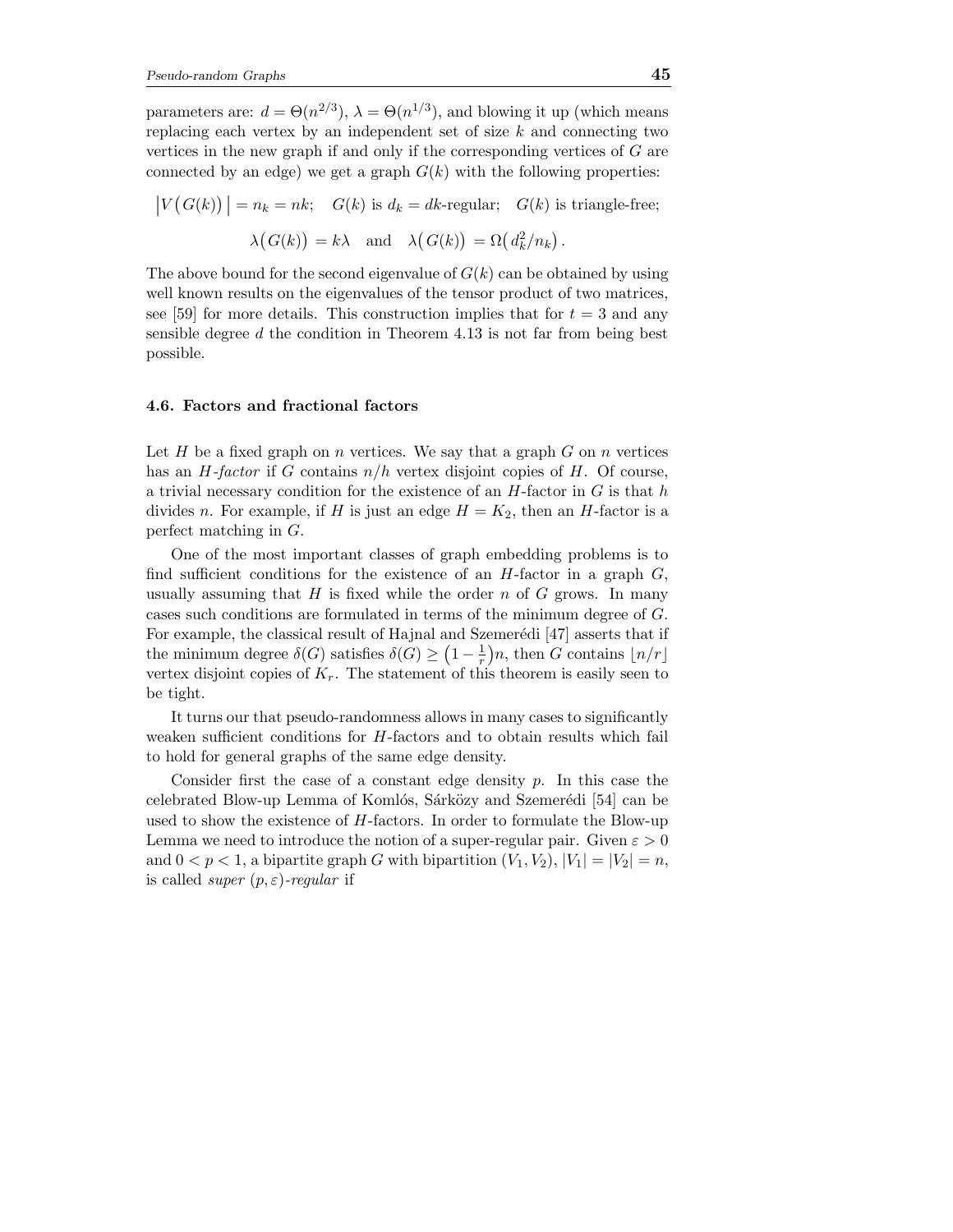1. For all vertices  $v \in V(G)$ ,

$$
(p - \varepsilon)n \leq d(v) \leq (p + \varepsilon)n ;
$$

2. For every pair of sets  $(U, W)$ ,  $U \subset V_1$ ,  $W \subset V_2$ ,  $|U|, |W| \geq \varepsilon n$ ,

$$
\left|\frac{e(U,W)}{|U||W|} - \frac{|E(G)|}{n^2}\right| \le \varepsilon.
$$

**Theorem 4.14** [54]. For every choice of integers r and  $\Delta$  and a real  $0 < p < 1$  there exist an  $\varepsilon > 0$  and an integer  $n_0(\varepsilon)$  such that the following is true. Consider an r-partite graph G with all partition sets  $V_1, \ldots, V_r$  of order  $n > n_0$  and all  $\binom{r}{2}$ <sup>r</sup><sub>2</sub>) bipartite subgraphs  $G[V_i, V_j]$  super  $(p, \varepsilon)$ -regular. Then for every r-partite graph H with maximum degree  $\Delta(H) \leq \Delta$  and all partition sets  $X_1, \ldots, X_r$  of order n, there exists an embedding f of H into G with each set  $X_i$  mapped onto  $V_i$ ,  $i = 1, \ldots, r$ .

(The above version of the Blow-up Lemma, due to Rödl and Rucinski [71], is somewhat different from and yet equivalent to the original formulation of Komlós et al. We use it here as it is somewhat closer in spirit to the notion of pseudo-randomness).

The Blow-up Lemma is a very powerful embedding tool. Combined with another "big cannon", the Szemerédi Regularity Lemma, it can be used to obtain approximate versions of many of the most famous embedding conjectures. We suggest the reader to consult a survey of Komlós [53] for more details and discussions.

It is easy to show that if G is an  $(n, d, \lambda)$ -graph with  $d = \Theta(n)$  and  $\lambda = o(n)$ , and h divides n, then a random partition of  $V(G)$  into h equal parts  $V_1, \ldots, V_h$  produces almost surely  $\binom{h}{2}$ <sup>h</sup><sub>2</sub>) super  $(d/n, \varepsilon)$ -regular pairs. Thus the Blow-up Lemma can be applied to the obtained h-partite subgraph of G and we get:

Corollary 4.15. Let G be an  $(n, d, \lambda)$ -graph with  $d = \Theta(n)$ ,  $\lambda = o(n)$ . If h divides n, then  $G$  contains an  $H$ -factor, for every fixed graph  $H$  on  $h$ vertices.

The case of a vanishing edge density  $p = o(1)$  is as usual significantly more complicated. Here a sufficient condition for the existence of an Hfactor should depend heavily on the graph  $H$ , as there may exist quite dense pseudo-random graphs without a single copy of  $H$ , see, for example,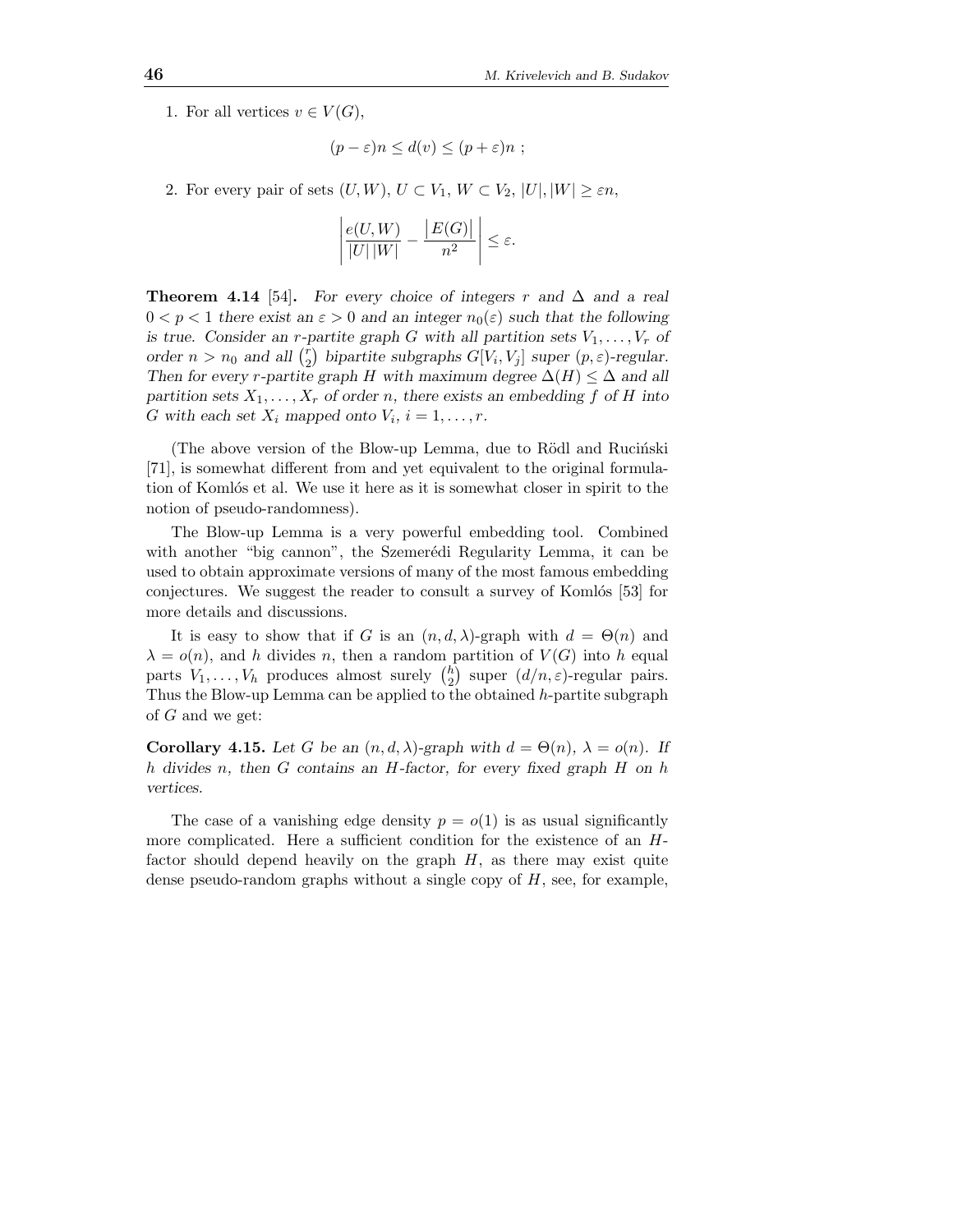the Alon graph (Example 9 of Section 3). When  $H = K_2$ , already a very weak pseudo-randomness condition suffices to guarantee an  $H$ -factor, or a perfect matching, as provided by Theorem 4.3. We thus consider the case  $H = K_3$ , the task here is to guarantee a *triangle factor*, i.e. a collection of  $n/3$  vertex disjoint triangles. This problem has been treated by Krivelevich, Sudakov and Szabó [59] who obtained the following result:

**Theorem 4.16** [59]. Let G be an  $(n, d, \lambda)$ -graph. If n is divisible by 3 and

$$
\lambda = o\left(\frac{d^3}{n^2 \log n}\right),\,
$$

then G has a triangle factor.

For best pseudo-random graphs with  $\lambda = \Theta(\sqrt{d})$  the condition of the above theorem is fulfilled when  $d \gg n^{4/5} \log^{2/5} n$ .

To prove Theorem 4.16 Krivelevich et al. first partition the vertex set  $V(G)$  into three parts  $V_1, V_2, V_3$  of equal cardinality at random. Then they choose a perfect matching  $M$  between  $V_1$  an  $V_2$  at random and form an auxiliary bipartite graph  $\Gamma$  whose parts are M and  $V_3$ , and whose edges are formed by connecting  $e \in M$  and  $v \in V_3$  if both endpoints of e are connected by edges to v in G. The existence of a perfect matching in  $\Gamma$  is equivalent to the existence of a triangle factor in  $G$ . The authors of [59] then proceed to show that if  $M$  is chosen at random then the Hall condition is satisfied for Γ with positive probability.

The result of Theorem 4.16 is probably not tight. In fact, the following conjecture is stated in [59]:

**Conjecture 4.17** [59]. There exists an absolute constant  $c > 0$  so that every d-regular graph G on 3n vertices, satisfying  $\lambda(G) \leq cd^2/n$ , has a triangle factor.

If true the above conjecture would be best possible, up to a constant multiplicative factor. This is shown by taking the example of Alon (Section 3, Example 9) and blowing each of its vertices by an independent set of size k. As we already discussed in the previous section (see also [59]), this gives a triangle-free  $d_k$ -regular graph  $G(k)$  on  $n_k$  vertices which satisfies  $\lambda\big(G(k)\big) = \Omega\big(d_k^2/n_k\big).$ 

Krivelevich, Sudakov and Szabó considered in [59] also the fractional version of the triangle factor problem. Given a graph  $G = (V, E)$ , denote by  $T = T(G)$  the set of all triangles of G. A function  $f : T \to \mathbb{R}_+$  is called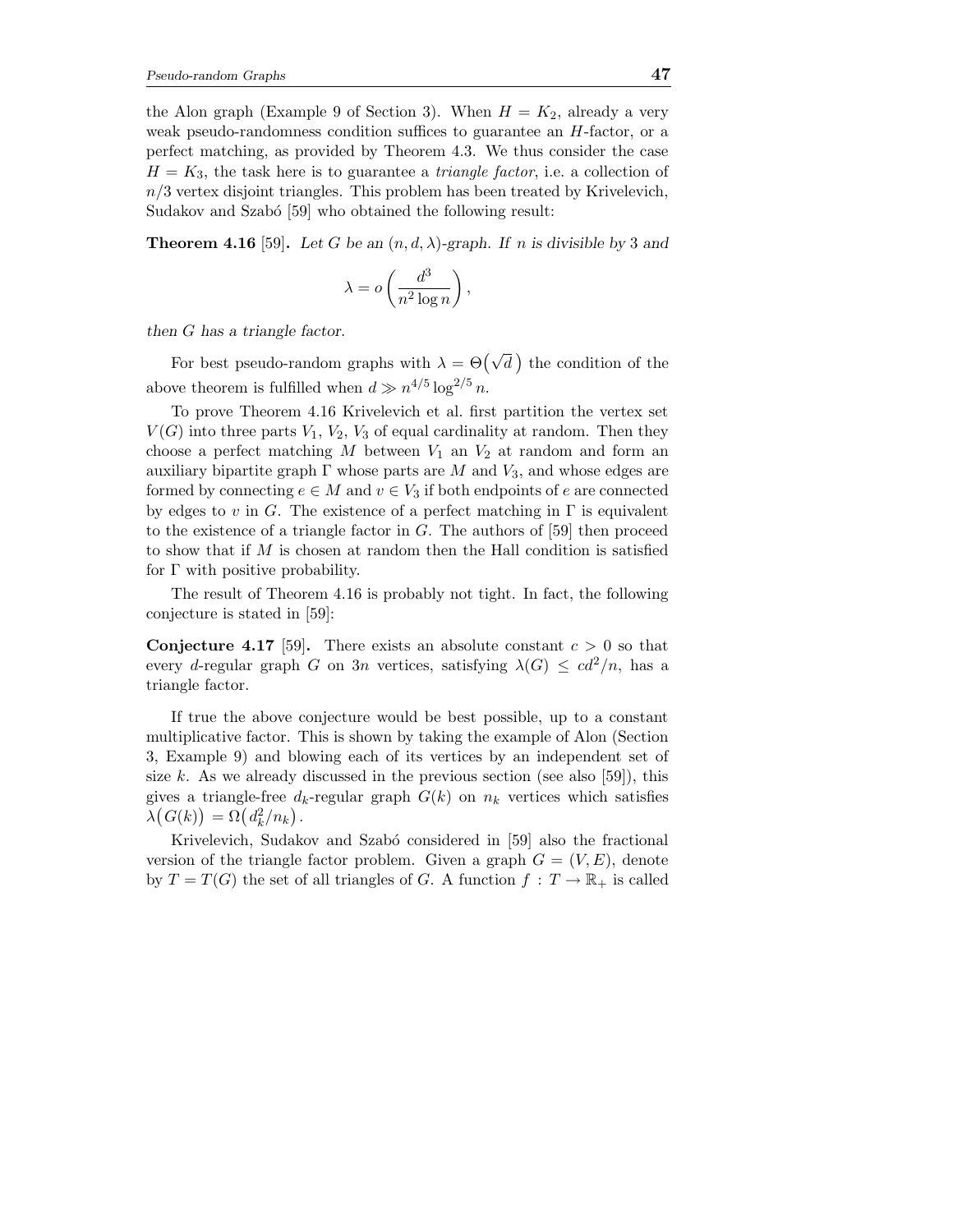a fractional triangle factor if for every  $v \in V(G)$  one has  $\sum_{v \in t} f(t) = 1$ . If G contains a triangle factor  $T_0$ , then assigning values  $f(t) = 1$  for all  $t \in T_0$ , and  $f(t) = 0$  for all other  $t \in T$  produces a fractional triangle factor. This simple argument shows that the existence of a triangle factor in  $G$  implies the existence of a fractional triangle factor. The converse statement is easily seen to be invalid in general.

The fact that a fractional triangle factor  $f$  can take non-integer values, as opposed to the characteristic vector of a "usual" (i.e. integer) triangle factor, enables to invoke the powerful machinery of Linear Programming to prove a much better result than Theorem 4.16.

**Theorem 4.18** [59]. Let  $G = (V, E)$  be a  $(n, d, \lambda)$ -graph. If  $\lambda \leq 0.1d^2/n$ then G has a fractional triangle factor.

This statement is optimal up to a constant factor – see the discussion following Conjecture 4.17.

Already for the next case  $H = K_4$  analogs of Theorem 4.16 and 4.18 are not known. In fact, even an analog of Conjecture 4.17 is not available either, mainly due to the fact that we do not know the weakest possible spectral condition guaranteeing a single copy of  $K_4$ , or  $K_r$  in general, for  $r \geq 4$ .

Finally it would be interesting to show that for every integer  $\Delta$  there exist a real M and an integer  $n_0$  so that the following is true. If  $n \geq n_0$  and G is an  $(n, d, \lambda)$ -graph for which  $\lambda \leq d(d/n)^M$ , then G contains a copy of any graph H on at most n vertices with maximum degree  $\Delta(H) \leq \Delta$ . This can be considered as a sparse analog of the Blow-up Lemma.

# 4.7. Hamiltonicity

A Hamilton cycle in a graph is a cycle passing through all the vertices of this graph. A graph is called Hamiltonian if it has at least one Hamilton cycle. For background information on Hamiltonian cycles the reader can consult a survey of Chvátal [28].

The notion of Hamilton cycles is one of the most central in modern Graph Theory, and many efforts have been devoted to obtain sufficient conditions for Hamiltonicity. The absolute majority of such known conditions (for example, the famous theorem of Dirac asserting that a graph on  $n$  vertices with minimal degree at least  $n/2$  is Hamiltonian) deal with graphs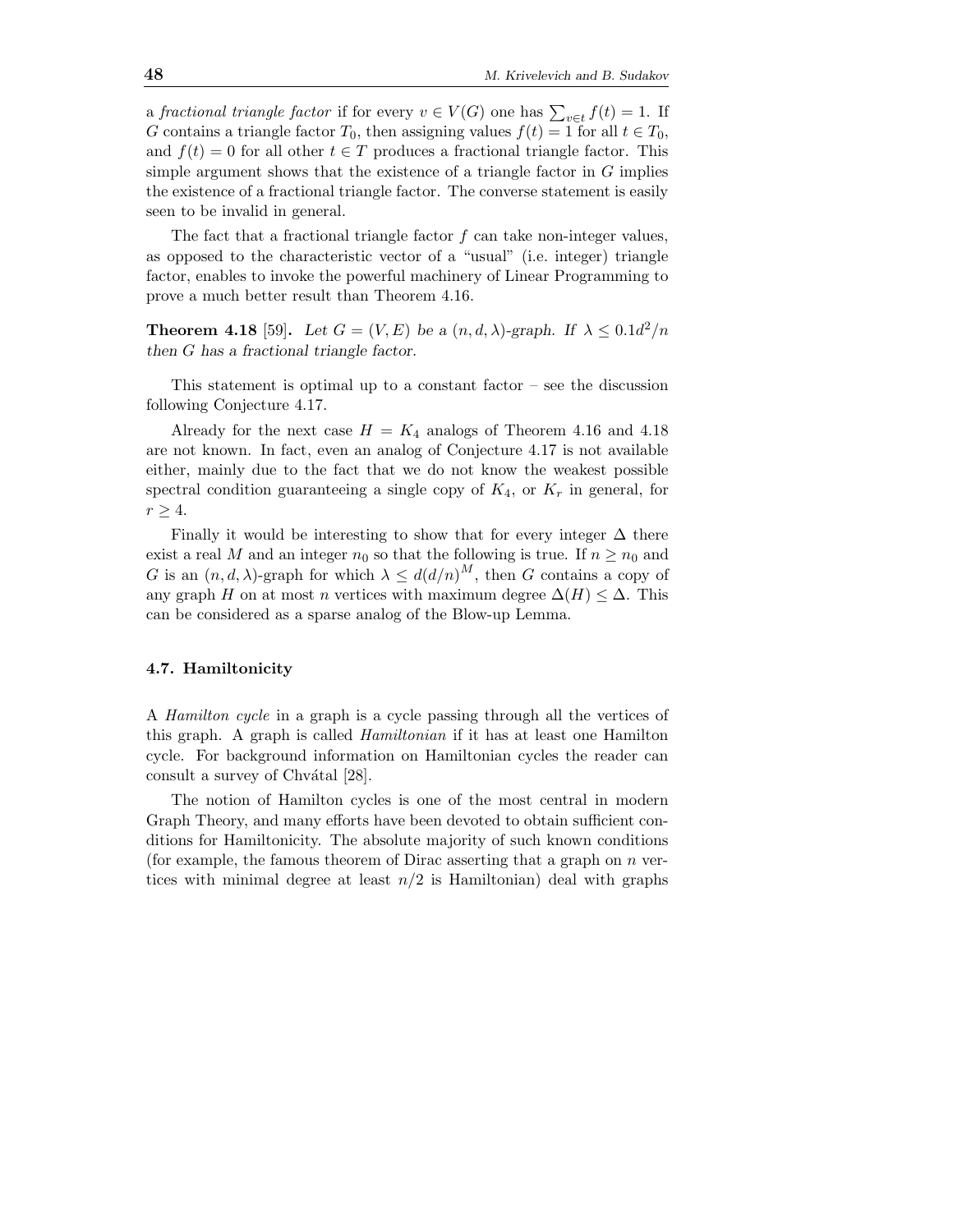which are fairly dense. Apparently there are very few sufficient conditions for the existence of a Hamilton cycle in sparse graphs.

As it turns out spectral properties of graphs can supply rather powerful sufficient conditions for Hamiltonicity. Here is one such result, quite general and yet very simple to prove, given our knowledge of properties of pseudorandom graphs.

**Proposition 4.19.** Let G be an  $(n, d, \lambda)$ -graph. If

$$
d - 36\frac{\lambda^2}{d} \ge \frac{\lambda n}{d + \lambda},
$$

then G is Hamiltonian.

**Proof.** According to Theorem 4.1 G is  $(d-36\lambda^2/d)$ -vertex-connected. Also,  $\alpha(G) \leq \lambda n/(d+\lambda)$ , as stated in Proposition 4.5. Finally, a theorem of Chvátal and Erdős [29] asserts that if the vertex-connectivity of a graph  $G$ is at least as large as its independence number, then G is Hamiltonian.  $\overline{\phantom{a}}$ 

The Chvátal–Erdős Theorem has also been used by Thomason in [79], who proved that a  $(p, \alpha)$ -jumbled graph G with minimal degree  $\delta(G)$  =  $\Omega(\alpha/p)$  is Hamiltonian. His proof is quite similar in spirit to that of the above proposition.

Assuming that  $\lambda = o(d)$  and  $d \to \infty$ , the condition of Proposition 4.19 reads then as:  $\lambda \leq (1 - o(1)) d^2/n$ . For best possible pseudo-random graphs, where  $\lambda = \Theta(\sqrt{d})$ , this condition starts working when  $d = \Omega(n^{2/3})$ .

One can however prove a much stronger asymptotical result, using more sophisticated tools for assuring Hamiltonicity. The authors prove such a result in [58]:

**Theorem 4.20** [58]. Let G be an  $(n, d, \lambda)$ -graph. If n is large enough and

$$
\lambda \le \frac{(\log \log n)^2}{1000 \log n (\log \log \log n)} d,
$$

then G is Hamiltonian.

The proof of Theorem 4.20 is quite involved technically. Its main instrument is the famous rotation-extension technique of Posa [70], or rather a version of it developed by Komlós and Szemerédi in  $[56]$  to obtain the exact threshold for the appearance of a Hamilton cycle in the random graph  $G(n, p)$ . We omit the proof details here, referring the reader to [58].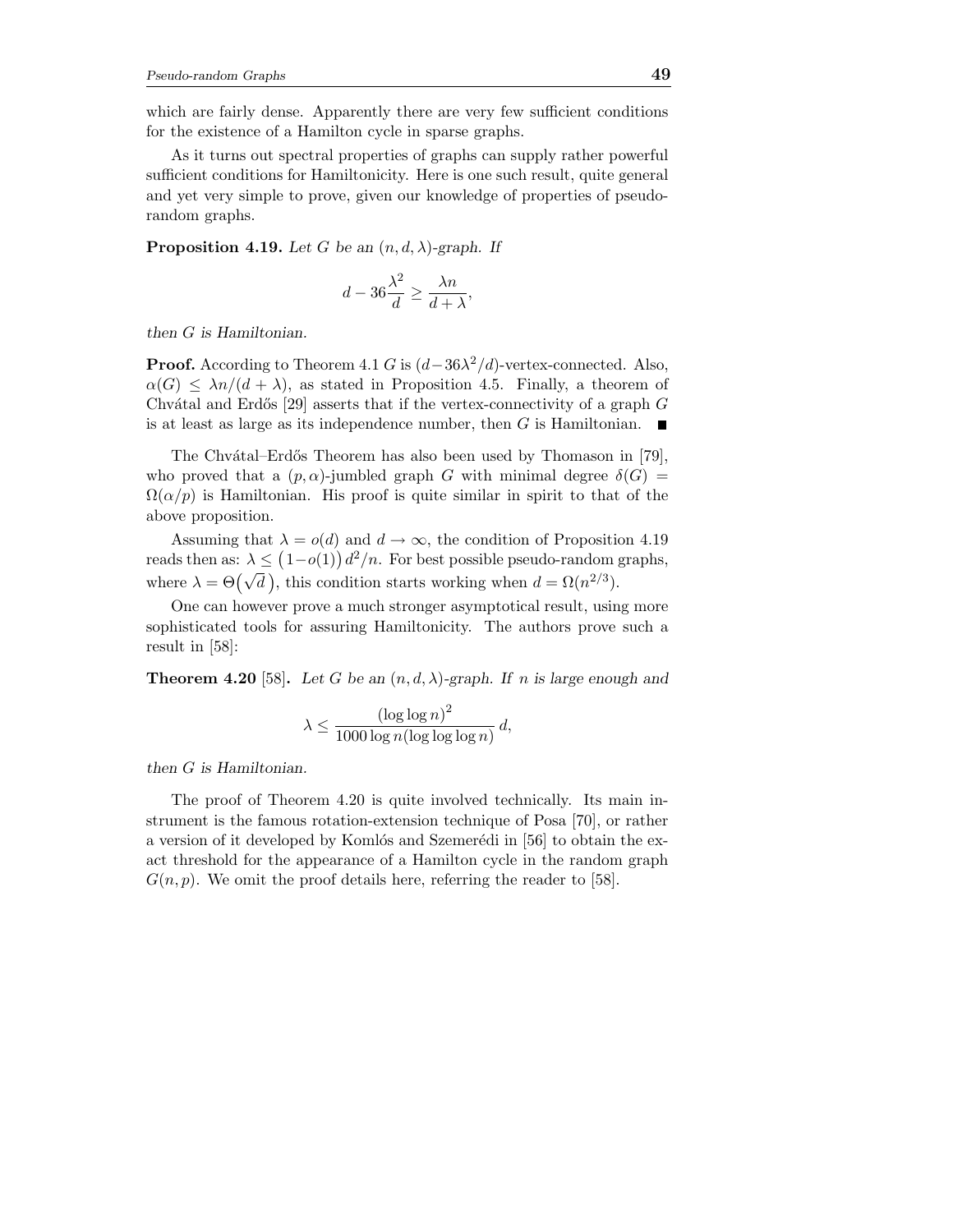For reasonably good pseudo-random graphs, in which  $\lambda \leq d^{1-\varepsilon}$  for some  $\varepsilon > 0$ , Theorem 4.20 starts working already when the degree d is only polylogarithmic in  $n -$  quite a progress compared to the easy Proposition 4.19! It is possible though that an even stronger result is true as given by the following conjecture:

**Conjecture 4.21** [58]. There exists a positive constant  $C$  such that for large enough n, any  $(n, d, \lambda)$ -graph that satisfies  $d/\lambda > C$  contains a Hamilton cycle.

This conjecture is closely related to another well known problem on Hamiltonicity. The *toughness*  $t(G)$  of a graph G is the largest real t so that for every positive integer  $x > 2$  one should delete at least tx vertices from  $G$  in order to get an induced subgraph of it with at least  $x$  connected components. G is t-tough if  $t(G) \geq t$ . This parameter was introduced by Chvátal in  $[27]$ , where he observed that Hamiltonian graphs are 1-tough and conjectured that t-tough graphs are Hamiltonian for large enough t. Alon showed in [4] that if G is an  $(n, d, \lambda)$ -graph, then the toughness of G satisfies  $t(G) > \Omega(d/\lambda)$ . Therefore the conjecture of Chvátal implies the above conjecture.

Krivelevich and Sudakov used Theorem 4.20 in [58] to derive Hamiltonicity of sparse random Cayley graphs. Given a group  $G$  of order  $n$ , choose a set S of s non-identity elements uniformly at random and form a Cayley graph  $\Gamma(G, S \cup S^{-1})$  (see Example 8 in Section 3 for the definition of a Cayley graph). The question is how large should be the value of  $t = t(n)$  so as to guarantee the almost sure Hamiltonicity of the random Cayley graph no matter which group  $G$  we started with.

**Theorem 4.22** [58]. Let G be a group of order n. Then for every  $c > 0$ and large enough n a Cayley graph  $X(G, S \cup S^{-1})$ , formed by choosing a set S of  $c \log^5 n$  random generators in G, is almost surely Hamiltonian.

**Sketch of proof.** Let  $\lambda$  be the second largest by absolute value eigenvalue of  $X(G, S)$ . Note that the Cayley graph  $X(G, S)$  is d-regular for  $d > c \log^5 n$ . Therefore to prove Hamiltonicity of  $X(G, S)$ , by Theorem 4.20 it is enough to show that almost surely  $\lambda/d \le O(\log n)$ . This can be done by applying an approach of Alon and Roichman [16] for bounding the second eigenvalue of a random Cayley graph.

We note that a well known conjecture claims that every connected Cayley graph is Hamiltonian. If true the conjecture would easily imply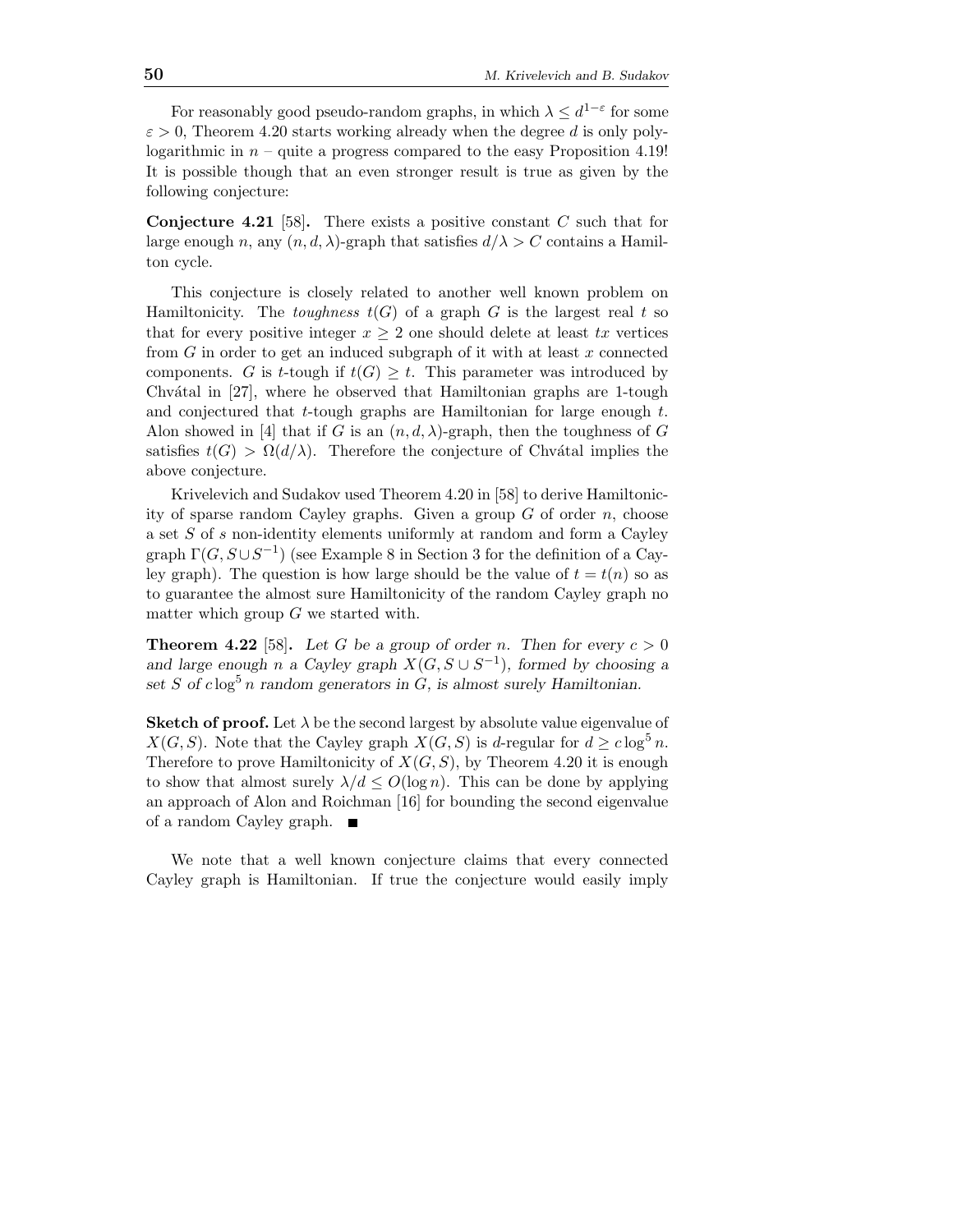that as few as  $O(\log n)$  random generators are enough to give almost sure connectivity and thus Hamiltonicity.

## 4.8. Random subgraphs of pseudo-random graphs

There is a clear tendency in recent years to study random graphs different from the classical by now model  $G(n, p)$  of binomial random graphs. One of the most natural models for random graphs, directly generalizing  $G(n, p)$ , is defined as follows. Let  $G = (V, E)$  be a graph and let  $0 < p < 1$ . The random subgraph  $G_p$  if formed by choosing every edge of G independently and with probability p. Thus, when G is the complete graph  $K_n$  we get back the probability space  $G(n, p)$ . In many cases the obtained random graph  $G_p$ has many interesting and peculiar features, sometimes reminiscent of those of  $G(n, p)$ , and sometimes inherited from those of the host graph G.

In this subsection we report on various results obtained on random subgraphs of pseudo-random graphs. While studying this subject, we study in fact not a single probability space, but rather a family of probability spaces, having many common features, guaranteed by those of pseudorandom graphs. Although several results have already been achieved in this direction, overall it is much less developed than the study of binomial random graphs  $G(n, p)$ , and one can certainly expect many new results on this topic to appear in the future.

We start with Hamiltonicity of random subgraphs of pseudo-random graphs. As we learned in the previous section spectral condition are in many cases sufficient to guarantee Hamiltonicity. Suppose then that a host graph G is a Hamiltonian  $(n, d, \lambda)$ -graph. How small can the edge probability  $p = p(n)$  be chosen so as to guarantee almost sure Hamiltonicity of the random subgraph  $G_p$ ? This question has been studied by Frieze and the first author in [42]. They obtained the following result.

**Theorem 4.23** [42]. Let G be an  $(n, d, \lambda)$ -graph. Assume that  $\lambda =$  $o\left(\frac{d^{5/2}}{3/2} \right)$  $\frac{d^{5/2}}{n^{3/2}(\log n)^{3/2}}$ . Form a random subgraph  $G_p$  of G by choosing each edge of G independently with probability p. Then for any function  $\omega(n)$  tending to infinity arbitrarily slowly:

1. if  $p(n) = \frac{1}{d}(\log n + \log \log n - \omega(n))$ , then  $G_p$  is almost surely not Hamiltonian;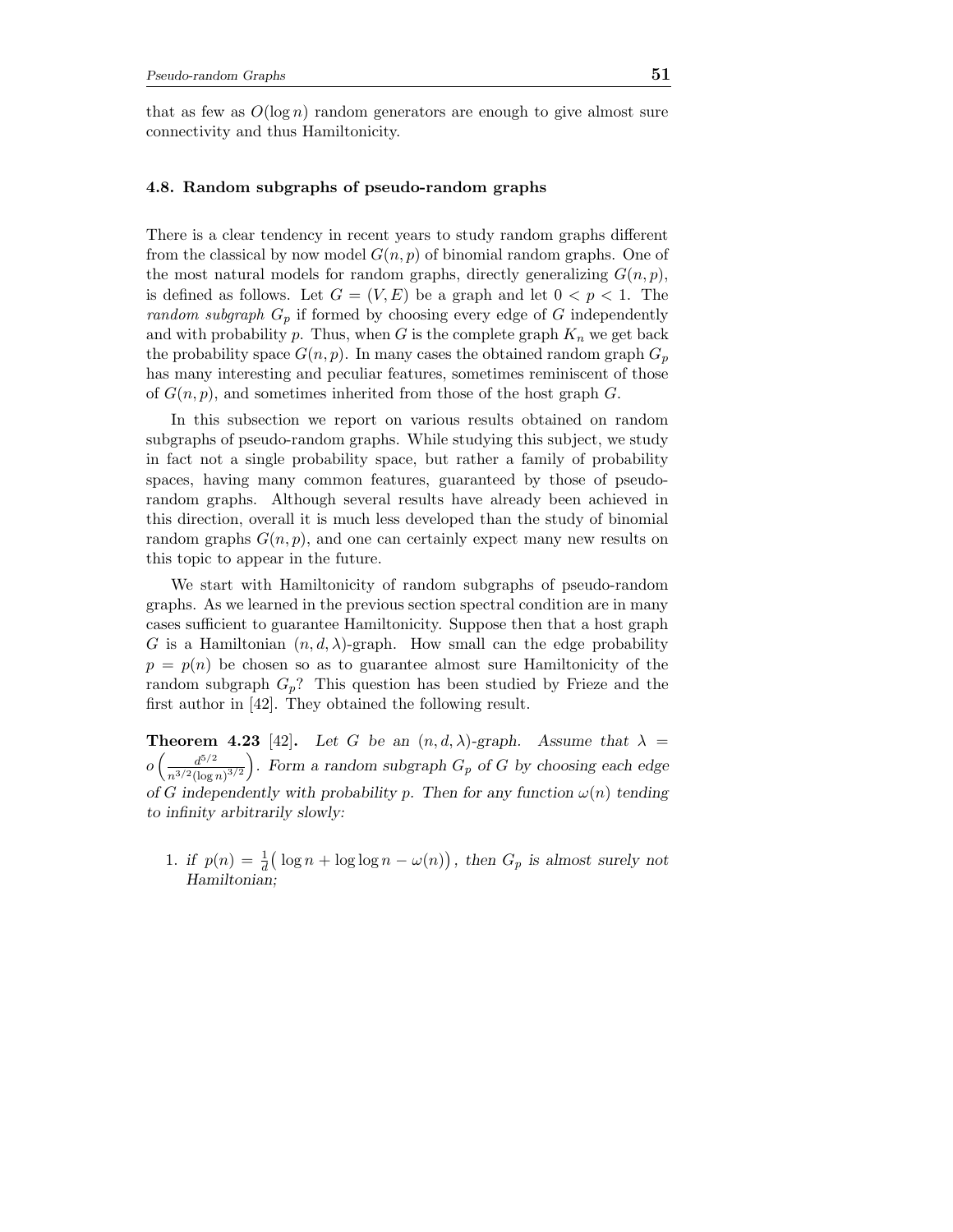2. if  $p(n) = \frac{1}{d}(\log n + \log \log n + \omega(n)),$  then  $G_p$  is almost surely Hamiltonian.

Just as in the case of  $G(n, p)$  (see, e.g. [20]) it is quite easy to predict the critical probability for the appearance of a Hamilton cycle in  $G_p$ . An obvious obstacle for its existence is a vertex of degree at most one. If such a vertex almost surely exists in  $G_p$ , then  $G_p$  is almost surely non-Hamiltonian. It is a straightforward exercise to show that the smaller probability in the statement of Theorem 4.23 gives the almost sure existence of such a vertex. The larger probability can be shown to be sufficient to eliminate almost surely all vertices of degree at most one in  $G_p$ . Proving that this is sufficient for almost sure Hamiltonicity is much harder. Again as in the case of  $G(n, p)$ the rotation-extension technique of Posa [70] comes to our rescue. We omit technical details of the proof of Theorem 4.23, referring the reader to [42].

One of the most important events in the study of random graphs was the discovery of the sudden appearance of the giant component by Erdős and Rényi [33]. They proved that all connected components of  $G(n, c/n)$ with  $0 < c < 1$  are almost surely trees or unicyclic and have size  $O(\log n)$ . On the other hand, if  $c > 1$ , then  $G(n, c/n)$  contains almost surely a unique component of size linear in  $n$  (the so called *giant component*), while all other components are at most logarithmic in size. Thus, the random graph  $G(n, p)$  experiences the so called *phase transition* at  $p = 1/n$ .

Very recently Frieze, Krivelevich and Martin showed [43] that a very similar behavior holds for random subgraphs of many pseudo-random graphs. To formulate their result, for  $\alpha > 1$  we define  $\bar{\alpha} < 1$  to be the unique solution (other than  $\alpha$ ) of the equation  $xe^{-x} = \alpha e^{-\alpha}$ .

**Theorem 4.24** [43]. Let G be an  $(n, d, \lambda)$ -graph. Assume that  $\lambda = o(d)$ . Consider the random subgraph  $G_{\alpha/d}$ , formed by choosing each edge of G independently and with probability  $p = \alpha/d$ . Then:

- (a) If  $\alpha < 1$  then almost surely the maximum component size is  $O(\log n)$ .
- (b) If  $\alpha > 1$  then almost surely there is a unique giant component of asymptotic size  $(1 - \frac{\bar{\alpha}}{\alpha})n$  and the remaining components are of size  $O(\log n)$ .

Let us outline briefly the proof of Theorem 4.24. First, bound (4) and known estimates on the number of  $k$ -vertex trees in  $d$ -regular graphs are used to get estimates on the expectation of the number of connected components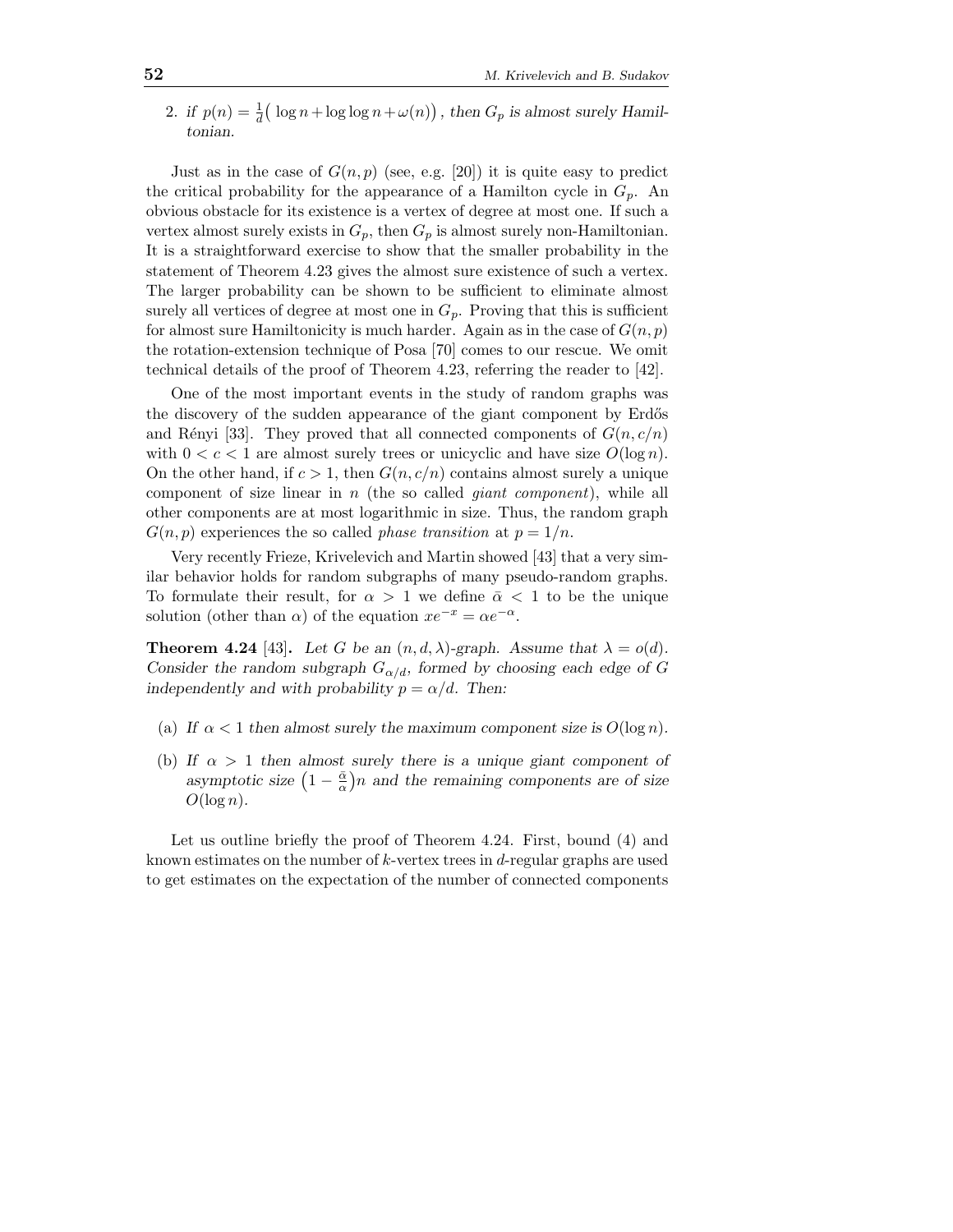of size k in  $G_p$ , for various values of k. Using these estimates it is proved then that almost surely  $G_p$  has no connected components of size between  $(1/\alpha\gamma)$ log n and  $\gamma n$  for a properly chosen  $\gamma = \gamma(\alpha)$ . Define  $f(\alpha)$  to be 1 for all  $\alpha \leq 1$ , and to be  $\overline{\alpha}/\alpha$  for  $\alpha > 1$ . One can show then that almost surely in  $G_{\alpha/d}$  the number of vertices in components of size between 1 and  $d^{1/3}$  is equal to  $nf(\alpha)$  up to the error term which is  $O(n^{5/6} \log n)$ . This is done by first calculating the expectation of the last quantity, which is asymptotically equal to  $nf(\alpha)$ , and then by applying the Azuma–Hoeffding martingale inequality.

Given the above, the proof of Theorem 4.24 is straightforward. For the case  $\alpha < 1$  we have  $nf(\alpha) = n$  and therefore all but at most  $n^{5/6} \log n$ vertices lie in components of size at most  $(1/\alpha \gamma) \log n$ . The remaining vertices should be in components of size at least  $\gamma n$ , but there is no room for such components. If  $\alpha > 1$ , then  $(\bar{\alpha}/\alpha)n + O(n^{5/6} \log n)$  vertices belong to components of size at most  $(1/\alpha \gamma) \log n$ , and all remaining vertices are in components of size at least  $\gamma n$ . These components are easily shown to merge quickly into one giant component of a linear size. The detail can be found in [43] (see also [7] for some related results).

One of the recent most popular subjects in the study of random graphs is proving sharpness of thresholds for various combinatorial properties. This direction of research was spurred by a powerful theorem of Friedgut– Bourgain [37], providing a sufficient condition for the sharpness of a threshold. The authors together with Vu apply this theorem in [60] to show sharpness of graph connectivity, sometimes also called network reliability, in random subgraphs of a wide class of graphs. Here are the relevant definitions. For a connected graph G and edge probability p denote by  $f(p) = f(G, p)$ the probability that a random subgraph  $G_p$  is connected. The function  $f(p)$  can be easily shown to be strictly monotone. For a fixed positive constant  $x \leq 1$  and a graph G, let  $p_x$  denote the (unique) value of p where  $f(G, p_x) = x$ . We say that a family  $(G_i)_{i=1}^{\infty}$  of graphs satisfies the *sharp* threshold property if for any fixed positive  $\varepsilon \leq 1/2$ 

$$
\lim_{i \to \infty} \frac{p_{\varepsilon}(G_i)}{p_{1-\varepsilon}(G_i)} \to 1.
$$

Thus the threshold for connectivity is sharp if the width of the transition interval is negligible compared to the critical probability. Krivelevich, Sudakov and Vu proved in [60] the following theorem.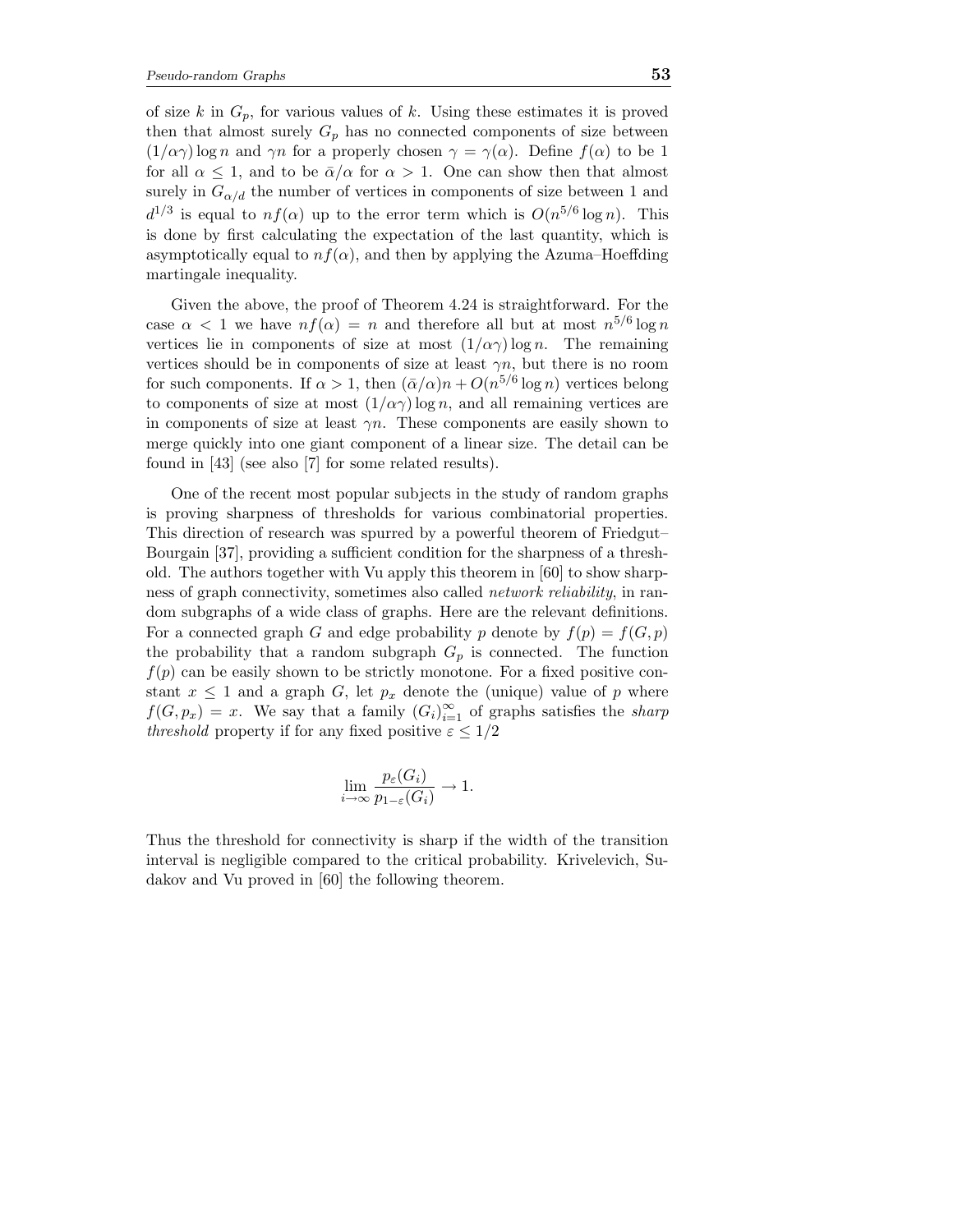**Theorem 4.25** [60]. Let  $(G_i)_{i=1}^{\infty}$  be a family of distinct graphs, where  $G_i$ has  $n_i$  vertices, maximum degree  $d_i$  and it is  $k_i$ -edge-connected. If

$$
\lim_{i \to \infty} \frac{k_i \ln n_i}{d_i} = \infty,
$$

then the family  $(G_i)_{i=1}^{\infty}$  has a sharp connectivity threshold.

The above theorem extends a celebrated result of Margulis [67] on network reliability (Margulis' result applies to the case where the critical probability is a constant).

Since  $(n, d, \lambda)$  graphs are  $d(1 - o(1))$ -connected as long as  $\lambda = o(d)$  by Theorem 4.1, we immediately get the following result on the sharpness of the connectivity threshold for pseudo-random graphs.

**Corollary 4.26.** Let G be an  $(n, d, \lambda)$ -graph. If  $\lambda = o(d)$ , then the threshold for connectivity in the random subgraph  $G_p$  is sharp.

Thus already weak connectivity is sufficient to guarantee sharpness of the threshold. This result has potential practical applications as discussed in [60].

Finally we consider a different probability space created from a graph  $G = (V, E)$ . This space is obtained by putting random weights on the edges of G independently. One can then ask about the behavior of optimal solutions for various combinatorial optimization problems.

Beveridge, Frieze and McDiarmid treated in [19] the problem of estimating the weight of a random minimum length spanning tree in regular graphs. For each edge e of a connected graph  $G = (V, E)$  define the length  $X_e$  of e to be a random variable uniformly distributed in the interval  $(0, 1)$ , where all  $X_e$  are independent. Let  $mst(G, X)$  denote the minimum length of a spanning tree in such a graph, and let  $mst(G)$  be the expected value of  $mst(G, X)$ . Of course, the value of  $mst(G)$  depends on the connectivity structure of the graph G. Beveridge et al. were able to prove however that if the graph  $G$  is assumed to be almost regular and has a modest edge expansion, then  $mst(G)$  can be calculated asymptotically:

**Theorem 4.27** [19]. Let  $\alpha = \alpha(d) = O(d^{-1/3})$  and let  $\rho(d)$  and  $\omega(d)$  tend to infinity with d. Suppose that the graph  $G = (V, E)$  satisfies

$$
d \le d(v) \le (1+\alpha)d \quad \text{for all } v \in V(G),
$$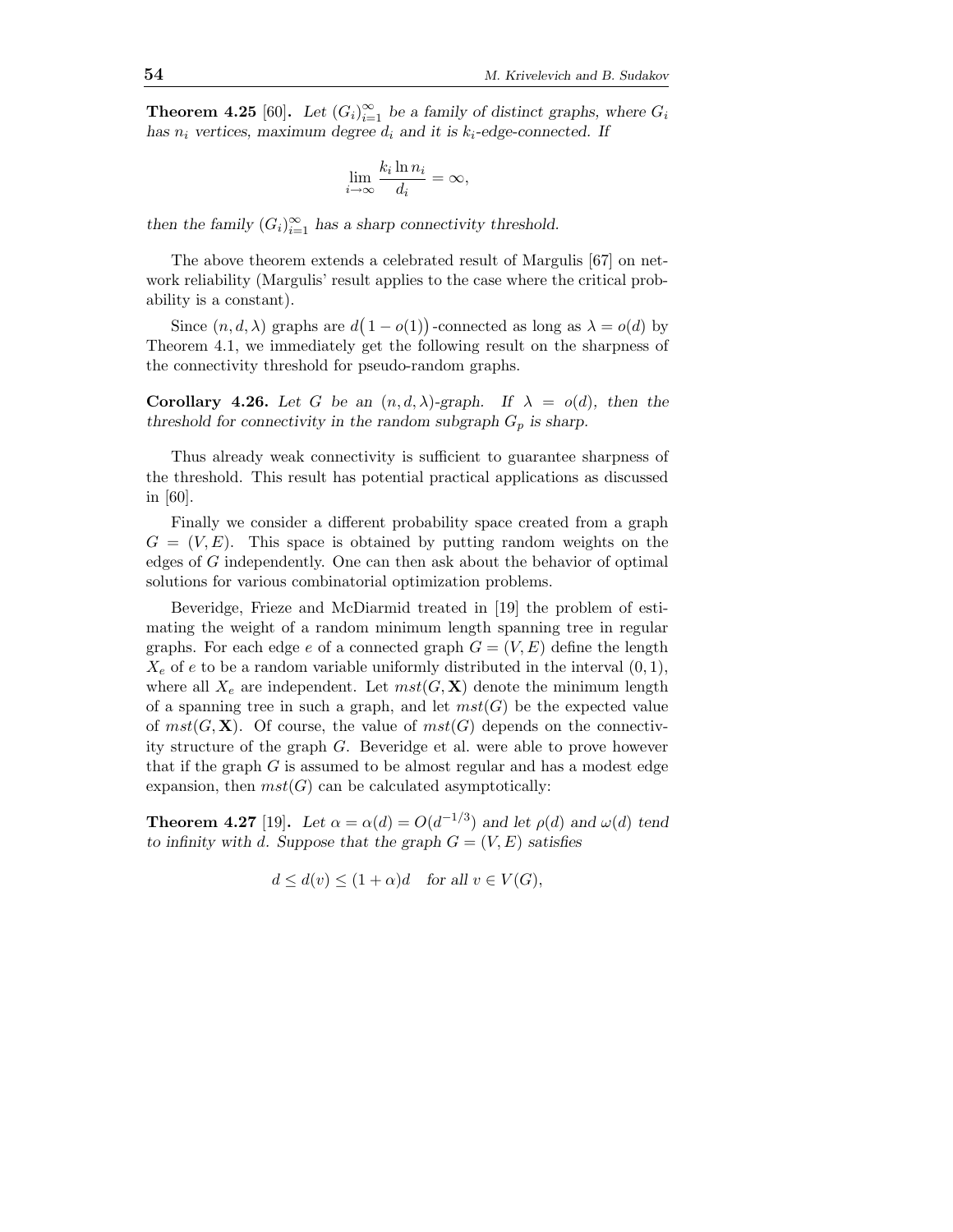and

$$
\frac{e(S, V \setminus S)}{|S|} \ge \omega d^{2/3} \log d \text{ for all } S \subset V \text{ with } d/2 < |S| \le \min \left\{ \rho d, |V|/2 \right\}.
$$

Then

$$
mst(G) = (1 + o(1)) \frac{|V|}{d} \zeta(3),
$$

where the  $o(1)$  term tends to  $0$  as  $d \to \infty$ , and  $\zeta(3) = \sum_{i=1}^{\infty} i^{-3} = 1.202...$ .

The above theorem extends a celebrated result of Frieze [40], who proved it in the case of the complete graph  $G = K_n$ .

Pseudo-random graphs supply easily the degree of edge expansion required by Theorem 4.27. We thus get:

Corollary 4.28. Let G be an  $(n, d, \lambda)$ -graph. If  $\lambda = o(d)$  then

$$
mst(G) = (1 + o(1)) \frac{n}{d} \zeta(3).
$$

Beveridge, Frieze and McDiarmid also proved that the random variable  $mst(G, X)$  is sharply concentrated around its mean given by Theorem 4.27.

Comparing between the very well developed research of binomial random graphs  $G(n, p)$  and few currently available results on random subgraphs of pseudo-random graphs, we can say that many interesting problems in the latter subject are yet to be addressed, such as the asymptotic behavior of the independence number and the chromatic number, connectivity, existence of matchings and factors, spectral properties, to mention just a few.

#### 4.9. Enumerative aspects

Pseudo-random graphs on  $n$  vertices with edge density  $p$  are quite similar in many aspects to the random graph  $G(n, p)$ . One can thus expect that counting statistics in pseudo-random graphs will be close to those in truly random graphs of the same density. As the random graph  $G(n, p)$  is a product probability space in which each edge behaves independently, computing the expected number of most subgraphs in  $G(n, p)$  is straightforward. Here are just a few examples:

• The expected number of perfect matchings in  $G(n, p)$  is  $\frac{n!}{(n/2)!2^{n/2}} p^{n/2}$ (assuming of course that  $n$  is even);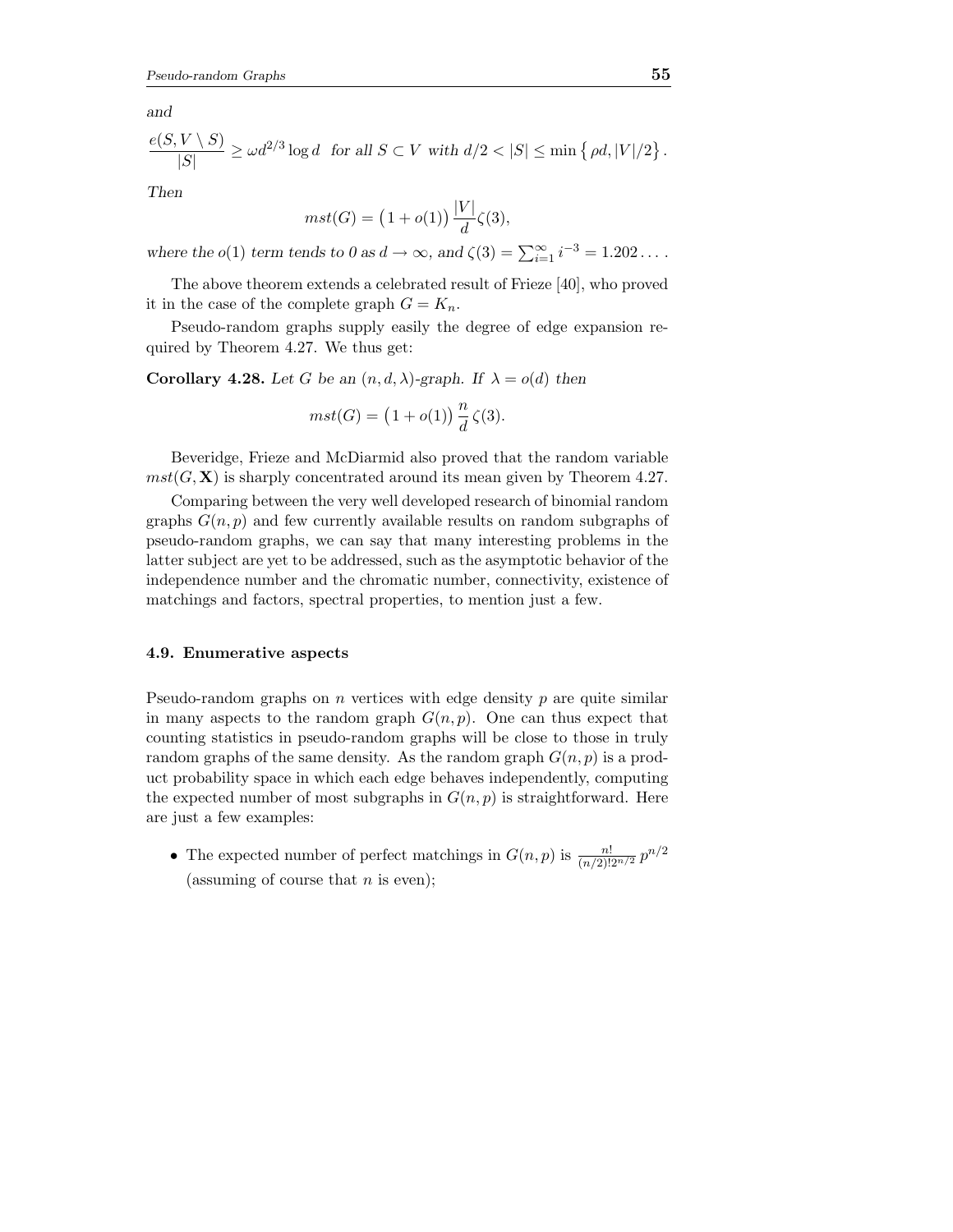- The expected number of spanning trees in  $G(n, p)$  is  $n^{n-2}p^{n-1}$ ;
- The expected number of Hamilton cycles in  $G(n, p)$  is  $\frac{(n-1)!}{2}p^n$ .

In certain cases it is possible to prove that the actual number of subgraphs in a pseudo-random graph on n vertices with edge density  $p = p(n)$  is close to the corresponding expected value in the binomial random graph  $G(n, p)$ .

Frieze in [41] gave estimates on the number of perfect matchings and Hamilton cycles in what he calls super  $\varepsilon$ -regular graphs. Let  $G = (V, E)$  be a graph on *n* vertices with  $\binom{n}{2}$  $n \choose 2} p$  edges, where  $0 < p < 1$  is a constant. Then G is called *super*  $(p, \varepsilon)$ -regular, for a constant  $\varepsilon > 0$ , if

1. For all vertices  $v \in V(G)$ ,

$$
(p - \varepsilon)n \le d(v) \le (p + \varepsilon)n ;
$$

2. For all  $U, W \subset V, U \cap W = \emptyset, |U|, |W| \geq \varepsilon n$ ,

$$
\left|\frac{e(U,W)}{|U|\,|W|}-p\right|\leq\varepsilon.
$$

Thus, a super  $(p, \varepsilon)$ -regular graph G can be considered a non-bipartite analog of the notion of a super-regular pair defined above. In our terminology,  $G$  is a weakly pseudo-random graph of constant density  $p$ , in which all degrees are asymptotically equal to pn. Assume that  $n = 2\nu$  is even. Let  $m(G)$  denote the number of perfect matchings in G and let  $h(G)$  denote the number of Hamilton cycles in  $G$ , and let  $t(G)$  denote the number of spanning trees in  $G$ .

**Theorem 4.29** [41]. If  $\varepsilon$  is sufficiently small and n is sufficiently large then

(a)

$$
(p-2\varepsilon)^{\nu} \frac{n!}{\nu!2^{\nu}} \le m(G) \le (p+2\varepsilon)^{\nu} \frac{n!}{\nu!2^{\nu}} ;
$$

(b)

$$
(p-2\varepsilon)^n n! \le h(G) \le (p+2\varepsilon)^n n! ;
$$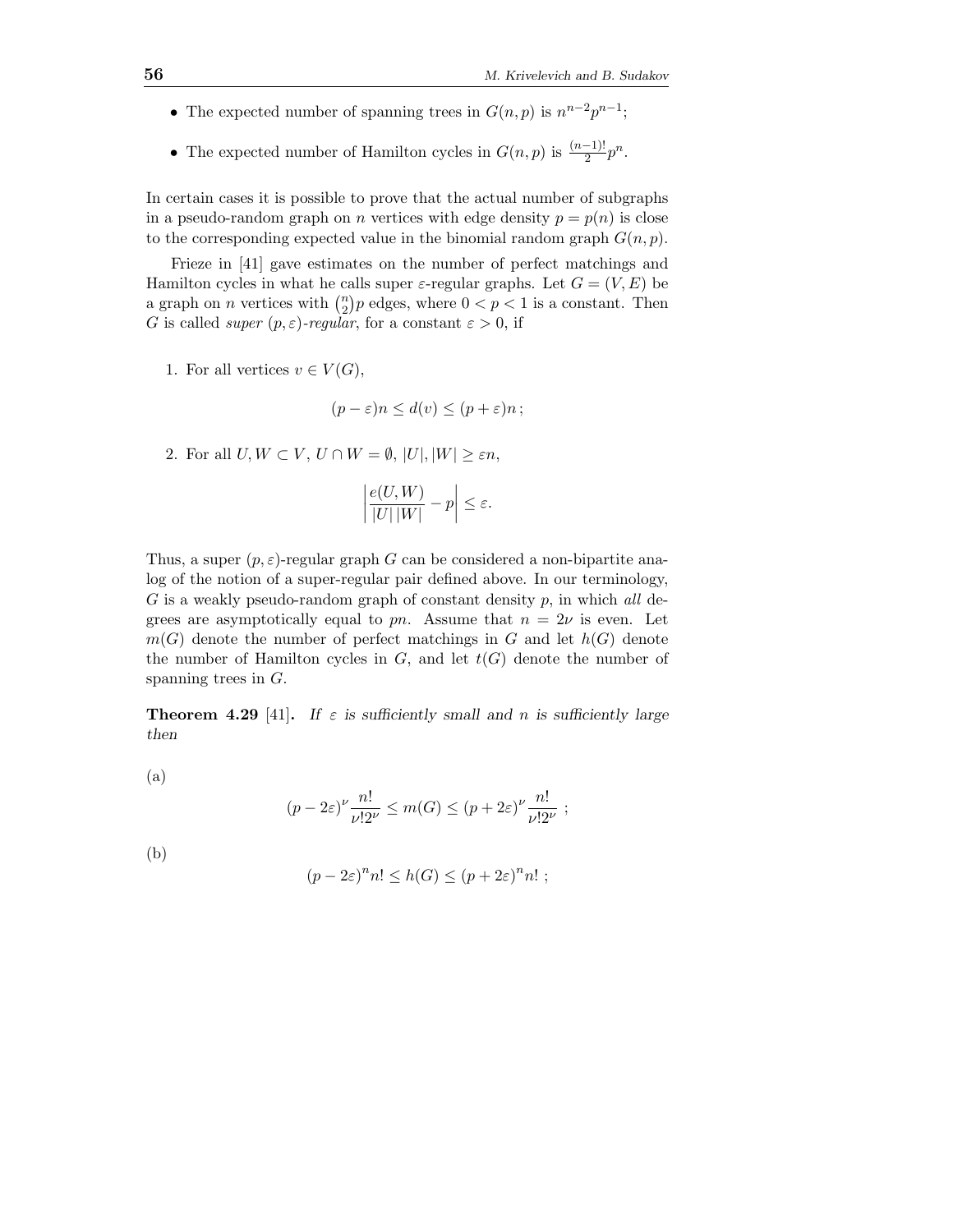Theorem 4.29 thus implies that the numbers of perfect matchings and of Hamilton cycles in super  $\varepsilon$ -regular graphs are quite close asymptotically to the expected values of the corresponding quantities in the random graph  $G(n, p)$ . Part (b) of Theorem 4.29 improves significantly Corollary 2.9 of Thomason [79] which estimates from below the number of Hamilton cycles in jumbled graphs.

Here is a very brief sketch of the proof of Theorem 4.29. To estimate the number of perfect matchings in  $G$ , Frieze takes a random partition of the vertices of  $G$  into two equal parts  $A$  and  $B$  and estimates the number of perfect matchings in the bipartite subgraph of  $G$  between  $A$  and  $B$ . This bipartite graph is almost surely super  $2\varepsilon$ -regular, which allows to apply bounds previously obtained by Alon, Rödl and Rucinski [15] for such graphs.

Since each Hamilton cycle is a union of two perfect matchings, it follows immediately that  $h(G) \leq m^2(G)/2$ , establishing the desired upper bound on  $h(G)$ . In order to prove a lower bound, let  $f_k$  be the number of 2-factors in G containing exactly k cycles, so that  $f_1 = h(G)$ . Let also A be the number of ordered pairs of edge disjoint perfect matchings in G. Then

(13) 
$$
A = \sum_{i=1}^{\lfloor n/3 \rfloor} 2^k f_k.
$$

For a perfect matching M in G let  $a_M$  be the number of perfect matchings of G disjoint from M. Since deleting M disturbs  $\varepsilon$ -regularity of G only marginally, one can use part (a) of the theorem to get  $a_M \ge (p - 2\varepsilon)^{\nu} \frac{n!}{\nu! 2^{\nu}}$ . Thus

(14) 
$$
A = \sum_{M \in G} a_M \ge \left( (p - 2\varepsilon)^{\nu} \frac{n!}{\nu! 2^{\nu}} \right)^2 \ge (p - 2\varepsilon)^n n! \cdot \frac{1}{3n^{1/2}}.
$$

Next Frieze shows that the ratio  $f_{k+1}/f_k$  can be bounded by a polynomial in *n* for all  $1 \leq k \leq k_1 = O(p^{-2}), f_k \leq 5^{-(k-k_0)/2} \max\{f_{k_0+1}, f_{k_0}\}\$ for all  $k \geq k_0 + 2, k_0 = \Theta(p^{-3} \log n)$  and that the ratio  $(f_{k_1+1} + \ldots + f_{\lfloor n/3 \rfloor})/f_{k_1}$ is also bounded by a polynomial in n. Then from (13),  $A \leq O_p(1) \sum_{k=1}^{k_0+1} f_k$ and thus  $A \leq n^{O(1)} f_1$ . Plugging (14) we get the desired lower bound.

One can also show (see [1]) that the number of spanning trees  $t(G)$  in super  $(p, \varepsilon)$ -regular graphs satisfies:

$$
(p - 2\varepsilon)^{n-1} n^{n-2} \le t(G) \le (p + 2\varepsilon)^{n-1} n^{n-2},
$$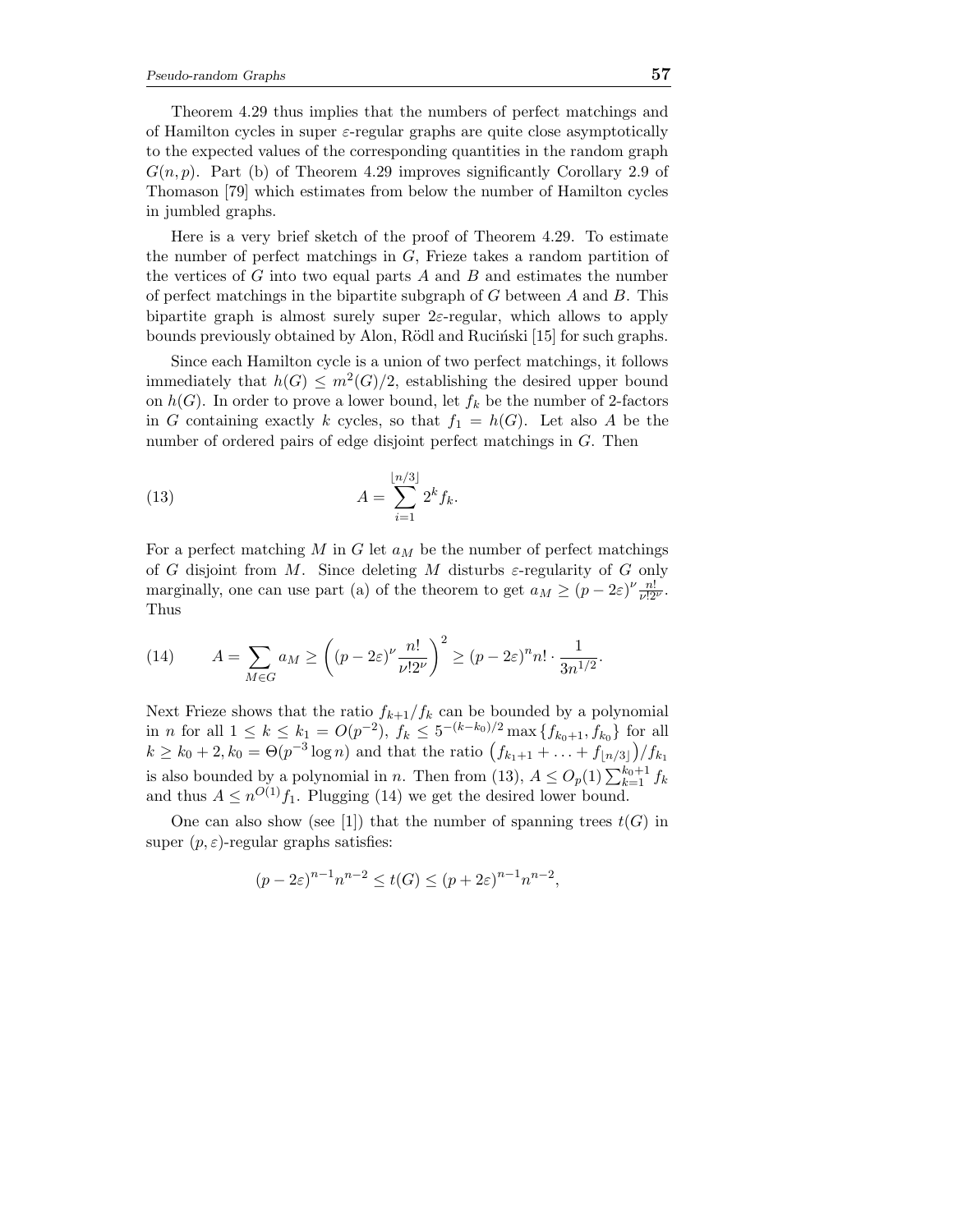for small enough  $\varepsilon > 0$  and large enough n. In order to estimate from below the number of spanning trees in  $G$ , consider a random mapping  $f$ :  $V(G) \to V(G)$ , defined by choosing for each  $v \in V$  its neighbor  $f(v)$  at random. Each such f defines a digraph  $D_f = (V, A_f)$ ,  $A_f = \{(v, f(v))$ :  $v \in V$ . Each component of  $D_f$  consists of cycle C with a rooted forest whose roots are all in C. Suppose that  $D_f$  has  $k_f$  components. Then a spanning tree of G can be obtained by deleting the lexicographically first edge of each cycle in  $D_f$ , and then extending the  $k_f$  components to a spanning tree. Showing that  $D_f$  has typically  $\widetilde{O(\sqrt{n})}$  components implies that most of the mappings  $f$  create a digraph close to a spanning tree of  $G$ , and therefore:

$$
t(G) \ge n^{-O(\sqrt{n})}|f : V \to V| \ge n^{-O(\sqrt{n})}(p-\varepsilon)n^n.
$$

For the upper bound on  $t(G)$  let  $\Omega^* = \{f : V \to V : (v, f(v)) \in E(G) \text{ for }$  $v \neq 1$  and  $f(1) = 1$ . Then

$$
t(G) \le |\Omega^*| \le ((p+\varepsilon)n)^{n-1} \le (p+2\varepsilon)^{n-1}n^{n-2}.
$$

To see this consider the following injection from the spanning trees of G into  $\Omega^*$ : orient each edge of a tree T towards vertex 1 and set  $f(1) = 1$ . Note that this proof does not use the fact that the graph is pseudo-random. Surprisingly it shows that all nearly regular connected graphs with the same density have approximately the same number of spanning trees.

For sparse pseudo-random graphs one can use Theorem 4.23 to estimate the number of Hamilton cycles. Let G be an  $(n, d, \lambda)$ -graph satisfying the conditions of Theorem 4.23. Consider the random subgraph  $G_p$  of G, where  $p = (\log n + 2 \log \log n)/d$ . Let X be the random variable counting the number of Hamilton cycles in  $G_p$ . According to Theorem 4.23,  $G_p$  has almost surely a Hamilton cycle, and therefore  $E[X] \geq 1 - o(1)$ . On the other hand, the probability that a given Hamilton cycle of G appears in  $G_p$ is exactly  $p^n$ . Therefore the linearity of expectation implies  $E[X] = h(G)p^n$ . Combining the above two estimates we derive:

$$
h(G) \ge \frac{1 - o(1)}{p^n} = \left(\frac{d}{(1 + o(1)) \log n}\right)^n.
$$

We thus get the following corollary: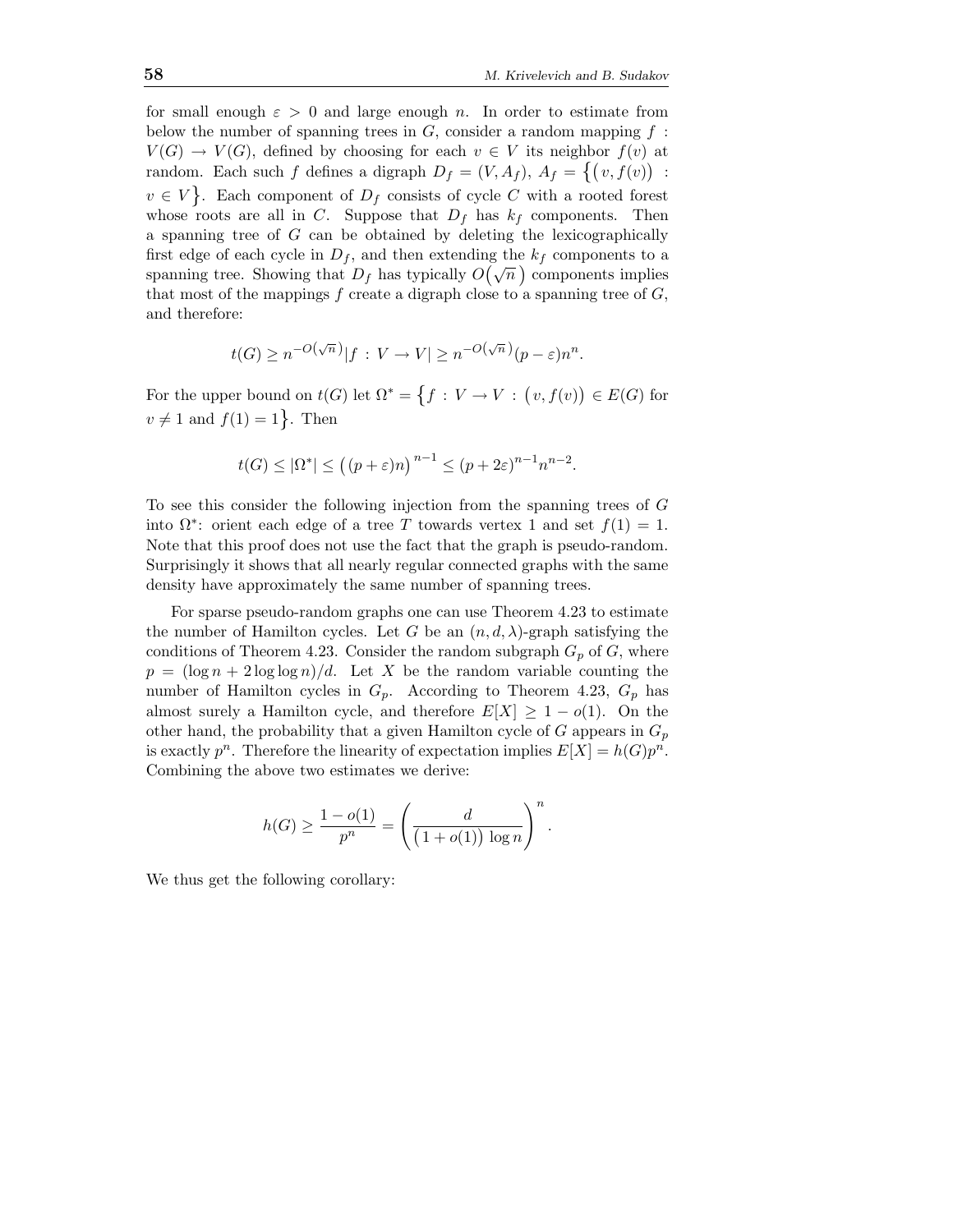Corollary 4.30 [42]. Let G be an  $(n, d, \lambda)$ -graph with

$$
\lambda = o\left(d^{5/2}/\left(n^{3/2}(\log n)^{3/2}\right)\right).
$$

Then G contains at least  $\left(\frac{d}{(1+o(1))\log n}\right)$  $\big)^n$  Hamilton cycles.

Note that the number of Hamilton cycles in any d-regular graph on n vertices obviously does not exceed  $d^n$ . Thus for graphs satisfying the conditions of Theorem 4.23 the above corollary provides an asymptotically tight estimate on the exponent of the number of Hamilton cycles.

#### 5. Conclusion

Although we have made an effort to provide a systematic coverage of the current research in pseudo-random graphs, there are certainly quite a few subjects that were left outside this survey, due to the limitations of space and time (and of the authors' energy). Probably the most notable omission is a discussion of diverse applications of pseudo-random graphs to questions from other fields, mostly Extremal Graph Theory, where pseudo-random graphs provide the best known bounds for an amazing array of problems. We hope to cover this direction in one of our future papers. Still, we would like to believe that this survey can be helpful in mastering various results and techniques pertaining to this field. Undoubtedly many more of them are bound to appear in the future and will make this fascinating subject even more deep, diverse and appealing.

Acknowledgment. The authors would like to thank Noga Alon for many illuminating discussions and for kindly granting us his permission to present his Theorem 4.10 here. The proofs of Theorems 4.1, 4.3 were obtained in discussions with him.

## **REFERENCES**

[1] N. Alon, The number of spanning trees in regular graphs, Random Structures and Algorithms 1 (1990), 175–181.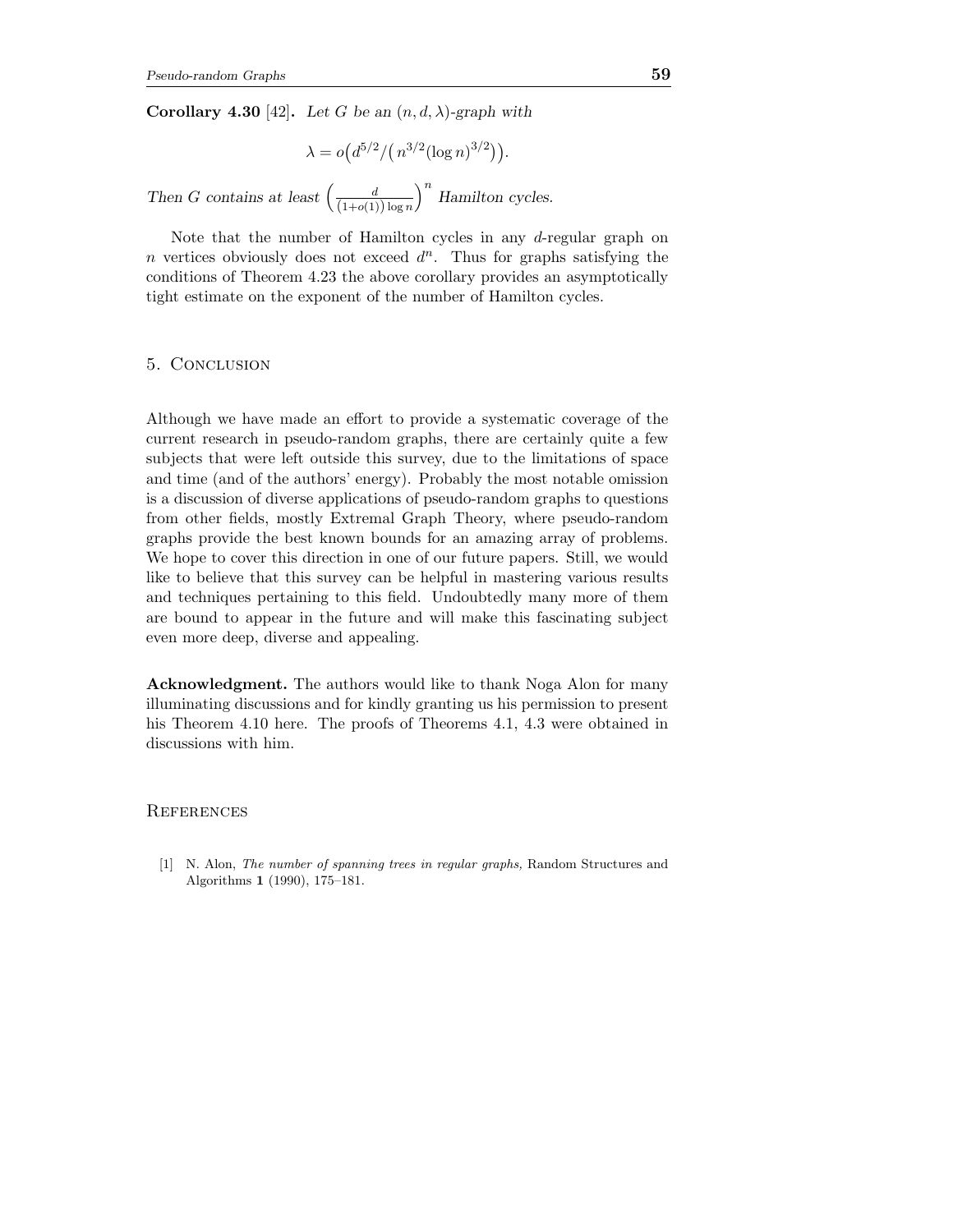- [2] N. Alon, Restricted colorings of graphs, in: "Surveys in Combinatorics", Proc. 14th British Combinatorial Conference, London Math. Society Lecture Notes Series 187, ed. by K. Walker, Cambridge University Press, 1993, 1–33.
- [3] N. Alon, Explicit Ramsey graphs and orthonormal labelings, The Electronic J. Combinatorics 1 (1994), R12, 8pp.
- [4] N. Alon, Tough Ramsey graphs without short cycles, J. Algebraic Combinatorics 4 (1995), 189–195.
- [5] N. Alon, Bipartite subgraphs, Combinatorica 16 (1996), 301–311.
- [6] N. Alon, private communication.
- [7] N. Alon, I. Benjamini and A. Stacey, Percolation on finite graphs and isoperimetric inequalities, Ann. Probab. 32 (2004), 1727–1745.
- [8] N. Alon, B. Bollobás, M. Krivelevich and B. Sudakov, Maximum cuts and judicious partitions in graphs without short cycles, J. Combinatorial Theory Ser. B 88 (2003), 329–346.
- [9] N. Alon, R. Duke, H. Lefmann, V. Rödl and R. Yuster, The algorithmic aspects of the regularity lemma, J. Algorithms  $16$  (1994), 80-109.
- [10] N. Alon and N. Kahale, Approximating the independence number via the θ-function, Math. Programming 80 (1998), 253–264.
- [11] N. Alon and M. Krivelevich, Constructive bounds for a Ramsey-type problem, Graphs and Combinatorics 13 (1997), 217–225.
- [12] N. Alon, M. Krivelevich and B. Sudakov, List coloring of random and pseudorandom graphs, Combinatorica 19 (1999), 453–472.
- [13] N. Alon and P. Pudlak, Constructive lower bounds for off-diagonal Ramsey numbers, Israel J. Math. 122 (2001), 243–251.
- [14] N. Alon and V. Rödl, Asymptotically tight bounds for some multicolored Ramsey numbers, Combinatorica 25 (2005), 125–141.
- [15] N. Alon, V. Rödl and A. Ruciński, Perfect matchings in  $\epsilon$ -regular graphs, Electronic J. Combinatorics, Vol. 5 (1998), publ. R13.
- [16] N. Alon and Y. Roichman, Random Cayley graphs and expanders, Random Structures and Algorithms 5 (1994), 271–284.
- [17] N. Alon, L. Rónyai and T. Szabó, Norm-graphs: variations and applications, J. Combinatorial Theory Ser. B 76 (1999), 280–290.
- [18] N. Alon and J. Spencer, *The probabilistic method*,  $2<sup>nd</sup>$  Ed., Wiley, New York 2000.
- [19] A. Beveridge, A. Frieze and C. McDiarmid, Random minimum length spanning trees in regular graphs, Combinatorica 18 (1998), 311–333.
- [20] B. Bollobás, Random graphs, 2<sup>nd</sup> Ed., Cambridge University Press, 2001.
- [21] R. C. Bose, Strongly regular graphs, partial geometries, and partially balanced designs, Pacific J. Math. 13 (1963), 389–419.
- [22] A. Bondy and M. Simonovits, Cycles of even length in graphs, J. Combin. Theory Ser. B 16 (1974), 97-105.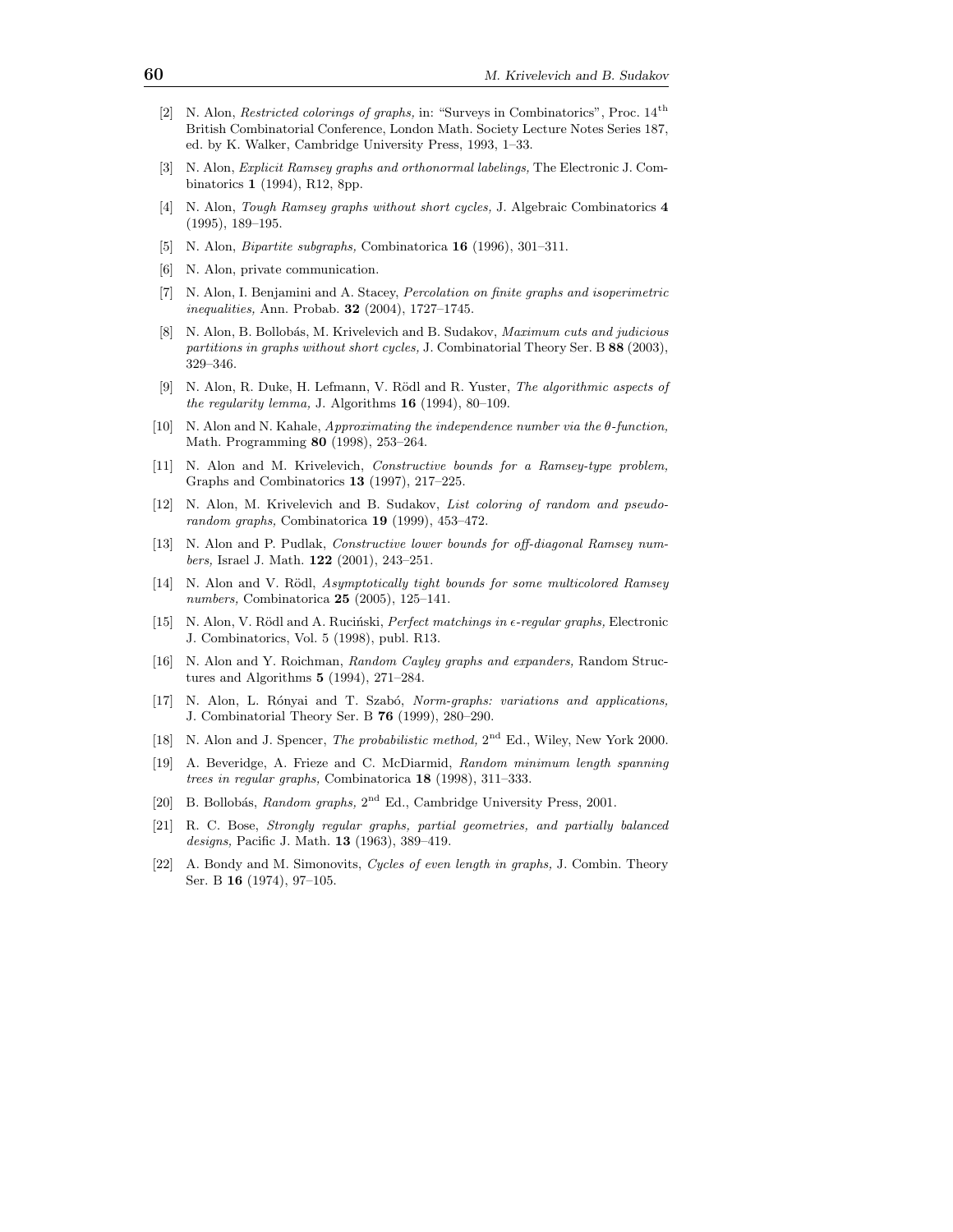- [23] A. E. Brouwer, A. M. Cohen and A. Neumaier, Distance-Regular Graphs, Springer-Verlag, Berlin, 1989.
- [24] A. E. Brouwer and J. H. van Lint, Strongly regular graphs and partial geometries, in: Enumeration and design, D. M. Jackson and S. A. Vanstone, Eds., Academic Press, 1984, 85–122.
- [25] F. R. K. Chung and R. Graham, Sparse quasi-random graphs, Combinatorica 22 (2002), 217–244.
- [26] F. R. K. Chung, R. L. Graham and R. M. Wilson, Quasi-random graphs, Combinatorica 9 (1989), 345–362.
- [27] V. Chvátal, *Tough graphs and hamiltonian circuits*, Discrete Mathematics 5 (1973), 215–218.
- [28] V. Chvátal, *Hamiltonian cycles*, in: The traveling salesman problem: a guided tour of combinatorial optimization, E. L. Lawler, J. K. Lenstra, A. H. G. Rinnooy Kan and D. B. Shmoys, Eds., Wiley 1985, 403–429.
- [29] V. Chvátal and P. Erdős, A note on Hamiltonian circuits, Discrete Math.  $2$  (1972), 111–113.
- [30] C. Cooper, A. Frieze and B. Reed, Random regular graphs of non-constant degree: connectivity and Hamilton cycles, Combinatorics, Probability and Computing 11 (2002), 249–262.
- [31] H. Davenport, *Multiplicative Number Theory*, 2<sup>nd</sup> edition, Springer Verlag, New York, 1980.
- [32] P. Erdős, R. Faudree, C. Rousseau and R. Schelp, On cycle-complete graph Ramsey numbers, J. Graph Theory 2 (1978), 53–64.
- [33] P. Erdős and A. Rényi, On the evolution of random graphs, Publ. Math. Inst. Hungar. Acad. Sci. 5 (1960), 17–61.
- [34] P. Erdős, A. L. Rubin and H. Taylor, Choosability in graphs, Proc. West Coast Conf. on Combinatorics, Graph Theory and Computing, Congressus Numerantium XXVI, 1979, 125–157.
- [35] P. Erdős and J. Spencer, *Imbalances in k-colorations*, Networks 1 (1972), 379–385.
- [36] W. Feit and G. Higman, The nonexistence of certain generalized polygons, J. Algebra 1 (1964), 114–131.
- [37] E. Friedgut, Sharp thresholds of graph properties, and the k-sat problem. With an appendix by Jean Bourgain, Journal Amer. Math. Soc. 12 (1999), 1017–1054.
- [38] J. Friedman, J. Kahn and E. Szemerédi, On the second eigenvalue in random regular *graphs*, Proc. of  $21<sup>th</sup>$  ACM STOC (1989), 587–598.
- [39] J. Friedman, A proof of Alon's second eigenvalue conjecture, preprint.
- [40] A. Frieze, On the value of a random minimum spanning tree problem, Discrete Applied Math. 10 (1985), 47–56.
- [41] A. Frieze, On the number of perfect matchings and Hamilton cycles in  $\epsilon$ -regular non-bipartite graphs, Electronic J. Combinatorics Vol. 7 (2000), publ. R57.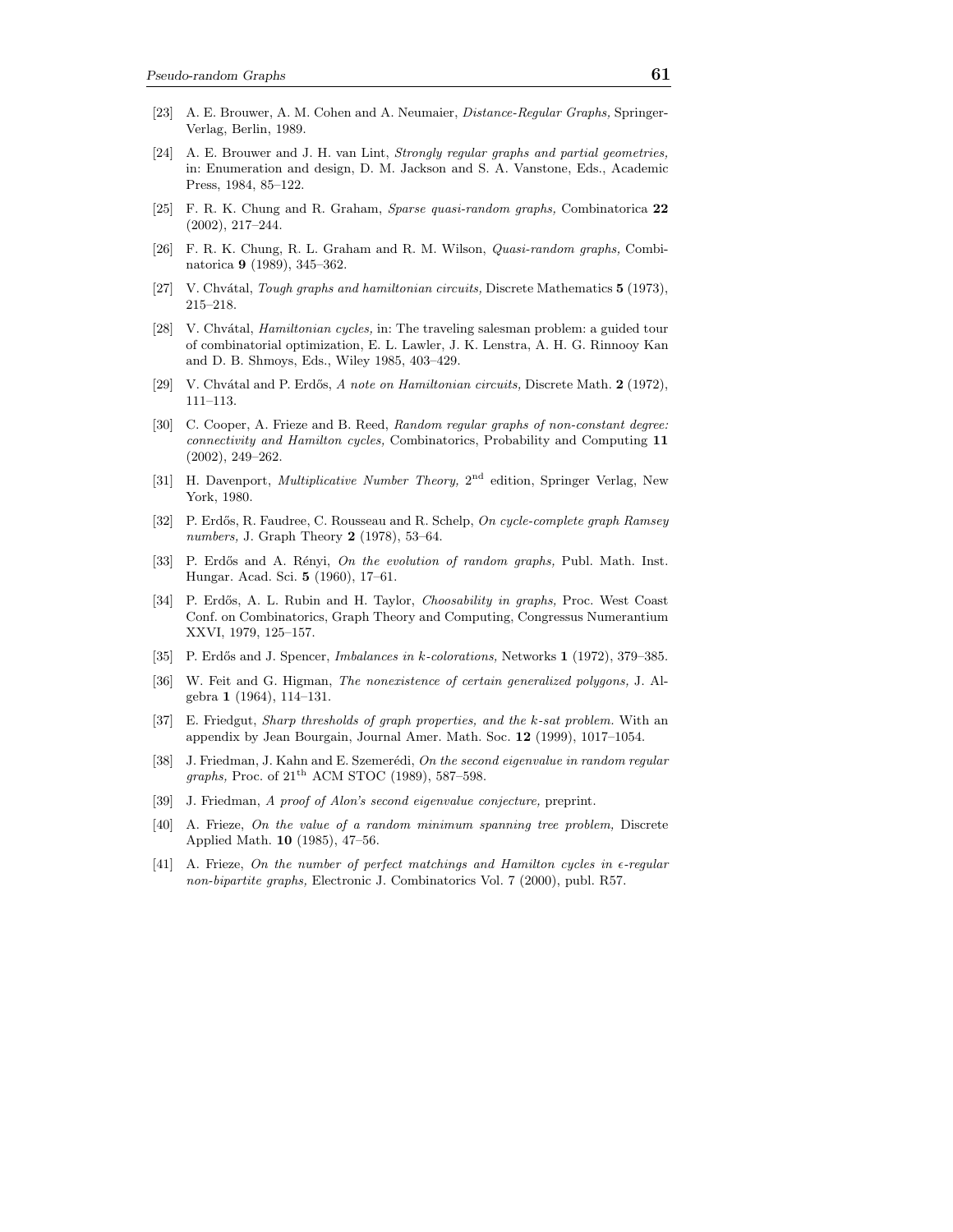- [42] A. Frieze and M. Krivelevich, Hamilton cycles in random subgraphs of pseudorandom graphs, Discrete Math. 256 (2002), 137–150.
- [43] A. Frieze, M. Krivelevich and R. Martin, The emergence of a giant component in random subgraphs of pseudo-random graphs, Random Structures and Algorithms 24 (2004), 42–50.
- [44] Z. Füredi and J. Komlós, The eigenvalues of random symmetric matrices, Combinatorica 1 (1981), 233–241.
- [45] M. R. Garey and D. S. Johnson, Computers and Intractability: A Guide to the Theory of NP-Completeness, W. H. Freeman, 1979.
- [46] C. Godsil and G. Royle, Algebraic graph theory, Springer Verlag, New York, 2001.
- [47] A. Hajnal and E. Szemerédi, Proof of a conjecture of Erdős, in: Combinatorial Theory and its applications, Vol. II, P. Erdős, A. Rényi and V. T. Sós, Eds., Colloq. Math. Soc. J. Bolyai 4, North Holland, Amsterdam, 1970, pp. 601–623.
- [48] A. Hoffman, On eigenvalues and colorings of graphs, in: Graph Theory and its Applications, Academic Press, New York, 1970, 79–91.
- [49] S. Janson, T. Luczak and A. Ruciński, *Random graphs*, Wiley, New York, 2000.
- [50] Y. Kohayakawa, V. Rödl and P. Sissokho, Embedding graphs with bounded degree in sparse pseudo-random graphs, Israel Journal of Mathematics 139 (2004), 93–137.
- [51] Y. Kohayakawa, V. Rödl and M. Schacht, The Turán theorem for random graphs, Combinatorics, Probability, and Computing 13 (2004), 61–91.
- [52] J. Kollár, L. Rónyai and T. Szabó, Norm-graphs and bipartite Turán numbers, Combinatorica 16 (1996), 399–406.
- [53] J. Komlós, *The blow-up lemma*, Combinatorics, Probability and Computing 8 (1999), 161–176.
- [54] J. Komlós, G. N. Sárközy and E. Szemerédi, The blow-up lemma, Combinatorica 17 (1997), 109–123.
- [55] J. Komlós and M. Simonovits, Szemerédi Regularity Lemma and its applications in Extremal Graph Theory, in: Paul Erdős is 80 II, Bolyai Soc. Math. Stud. 2, Budapest 1996, 295–352.
- [56] J. Komlós and E. Szemerédi, Limit distributions for the existence of Hamilton circuits in a random graph, Discrete Mathematics 43 (1983), 55–63.
- [57] J. Kratochvil, Zs. Tuza and M. Voigt, New trends in the theory of graph colorings: choosability and list coloring, Contemporary Trends in Discrete Mathematics (R. L. Graham et al., eds.), DIMACS Series in Discrete Math. and Theor. Computer Science 49, Amer. Math. Soc., Providence, RI, 1999, 183–197.
- [58] M. Krivelevich and B. Sudakov, Sparse pseudo-random graphs are Hamiltonian, J. Graph Theory 42 (2003), 17–33.
- [59] M. Krivelevich, B. Sudakov and T. Szabó, Triangle factors in pseudo-random graphs, Combinatorica 24 (2004), 403–426.
- [60] M. Krivelevich, B. Sudakov and V. Vu, A sharp threshold for network reliability, Combinatorics, Probability and Computing 11 (2002), 465–474.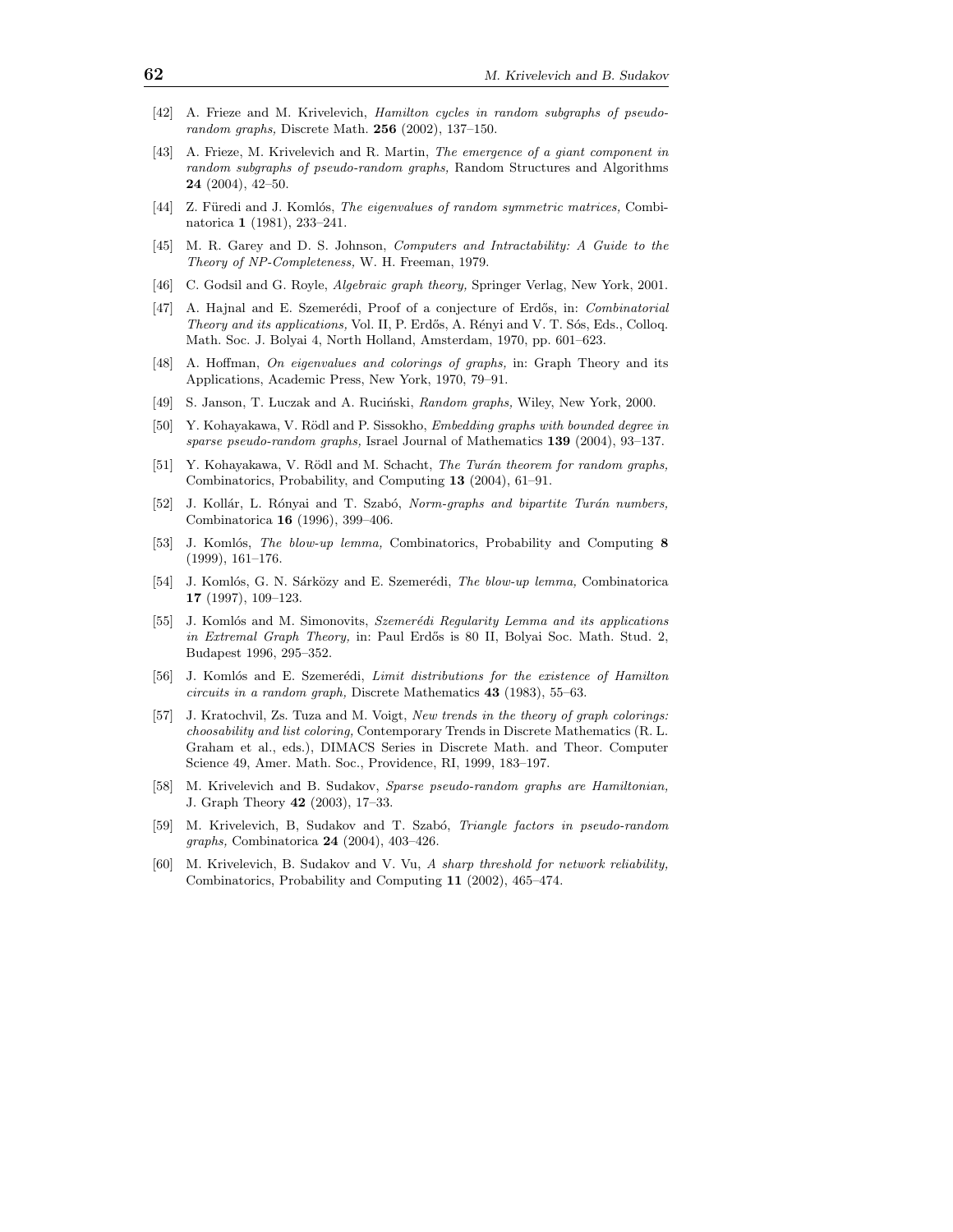- [61] M. Krivelevich, B. Sudakov, V. Vu and N. Wormald, Random regular graphs of high degree, Random Structures and Algorithms 18 (2001), 346-363.
- [62] F. Lazebnik, V. A. Ustimenko and A. J. Woldar, Polarities and 2k-cycle-free graphs, Discrete Math. 197/198 (1999), 503–513.
- [63] R. Lidl and H. Niederreiter, Finite fields, Cambridge University Press, Cambridge, 1997.
- [64] L. Lovász, *Combinatorial problems and exercises*, 2<sup>nd</sup> Ed., North Holland, Amsterdam, 1993.
- [65] A. Lubotzky, R. Phillips and P. Sarnak, Ramanujan graphs, Combinatorica 8 (1988), 261–277.
- [66] F. J. MacWilliams and N. J. A. Sloane, The Theory of Error-Correcting Codes, North Holand, Amsterdam, 1977.
- [67] G. Margulis, Probabilistic characteristics of graphs with large connectivity, Problems Info. Transmission 10 (1974), 101–108.
- [68] G. Margulis, Explicit group-theoretic constructions of combinatorial schemes and their applications in the construction of expanders and concentrators (in Russian) Problemy Peredachi Informatsii 24 (1988), 51–60; translation in: Problems Inform. Transmission 24 (1988), 39–46.
- [69] A. Nilli, On the second eigenvalue of a graph, Discrete Math. 91 (1991), 207–210.
- [70] L. Posa, Hamiltonian circuits in random graphs, Discrete Math. 14 (1976), 359– 364.
- [71] V. Rödl and A. Rucinski, Perfect matchings in  $\epsilon$ -regular graphs and the blow-up lemma, Combinatorica 19 (1999), 437–452.
- [72] J. Seidel, A survey of two-graphs, in: Colloquio Internazionale sulle Teorie Combinatorie (Rome, 1973), vol I, Atti dei Convegni Lincei, No. 17, Accad. Naz. Lincei, Rome, 1976, 481–511.
- [73] M. Simonovits and V. T. Sós, Szemerédi's partition and quasirandomness, Random Structures and Algorithms 2 (1991), 1–10.
- [74] M. Simonovits and V. T. Sós, *Hereditary extended properties, quasi-random graphs* and not necessarily induced subgraphs, Combinatorica 17 (1997), 577–596.
- [75] B. Sudakov, T. Szabó and V. H. Vu, A generalization of Turán's theorem, Journal of Graph Theory, to appear.
- [76] T. Szabó, On the spectrum of projective norm-graphs, Information Processing Letters 86 (2003) 71–74.
- [77] T. Szabó and V. H. Vu, Turán's theorem in sparse random graphs, Random Structures and Algorithms 23 (2003) 225–234.
- [78] R. M. Tanner, Explicit concentrators from generalized N-gons, SIAM J. Algebraic Discrete Methods 5 (1984), 287–293.
- [79] A. Thomason, Pseudo-random graphs, in: Proceedings of Random Graphs, Poznan´ 1985, M. Karonski, ed., Annals of Discrete Math. 33 (North Holland 1987), 307– 331.